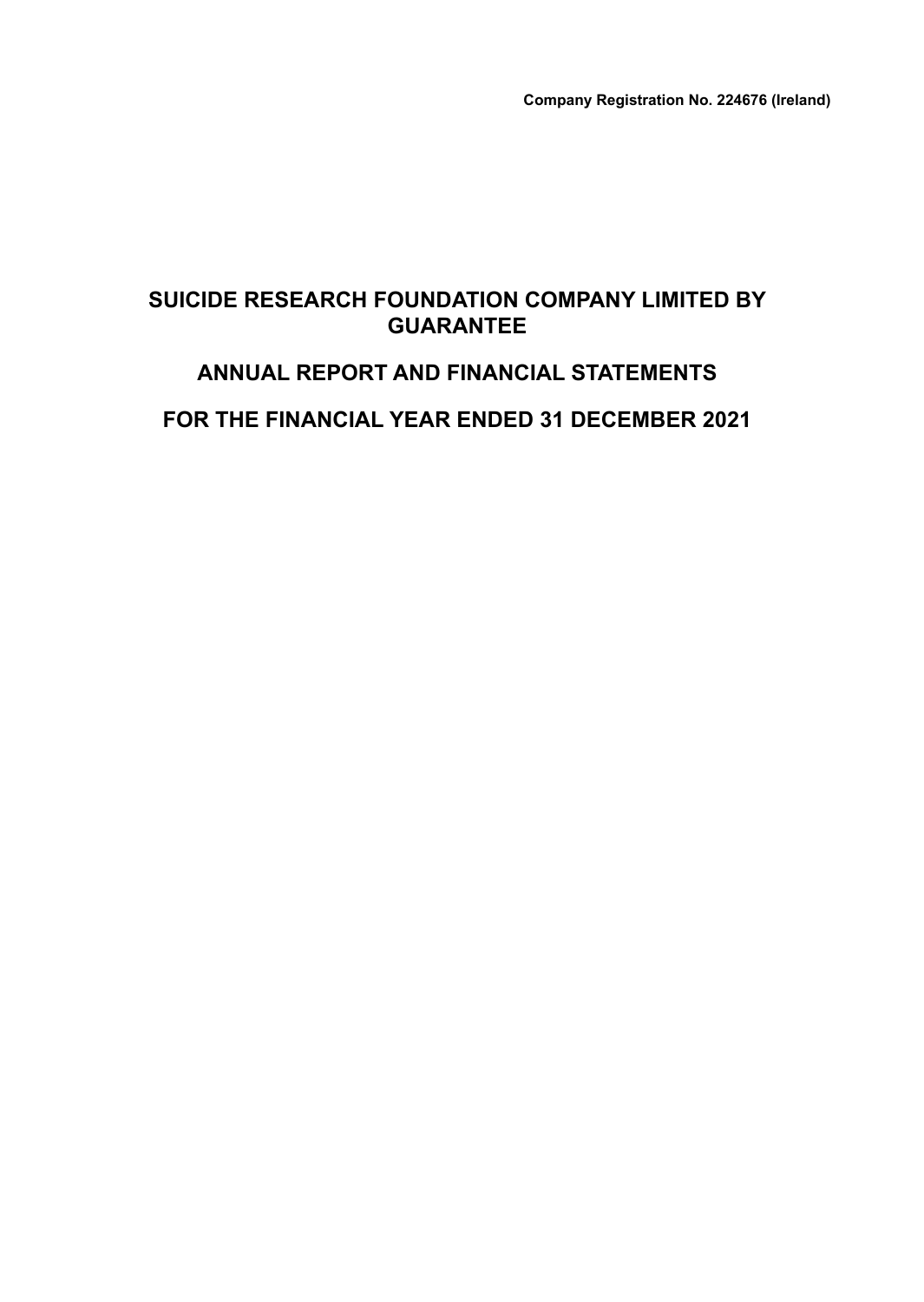## **COMPANY INFORMATION**

| <b>Members</b>                                         | Margaret Kelleher<br><b>Bishop Paul Colton</b><br>Patricia Casey<br>Dave Drohan<br>Patricia Behan<br>Tom O'Dwyer<br><b>Barry McGale</b><br>Eugene Cassidy<br><b>Birgit Greiner</b><br>James McCarthy<br><b>Colin Bradley</b><br>Mark O'Callaghan<br>Dan Neville |
|--------------------------------------------------------|-----------------------------------------------------------------------------------------------------------------------------------------------------------------------------------------------------------------------------------------------------------------|
| <b>Trustees</b>                                        | Margaret Kelleher<br>James McCarthy<br>Dave Drohan<br><b>Barry McGale</b><br>Eugene Cassidy<br>Mark O'Callaghan<br>Eileen Williamson                                                                                                                            |
| <b>Directors</b>                                       | Margaret Kelleher<br>James McCarthy<br>Dave Drohan<br><b>Barry McGale</b><br><b>Eugene Cassidy</b><br>Mark O'Callaghan                                                                                                                                          |
| <b>Secretary</b>                                       | Eileen Williamson                                                                                                                                                                                                                                               |
| <b>Company number</b>                                  | 224676                                                                                                                                                                                                                                                          |
| <b>Charity number</b>                                  | CHY11351                                                                                                                                                                                                                                                        |
| <b>Charities Regulatory</b><br><b>Authority Number</b> | 20030889                                                                                                                                                                                                                                                        |
| <b>Registered office</b>                               | 1 Perrott Avenue,<br>College Road,<br>Cork.                                                                                                                                                                                                                     |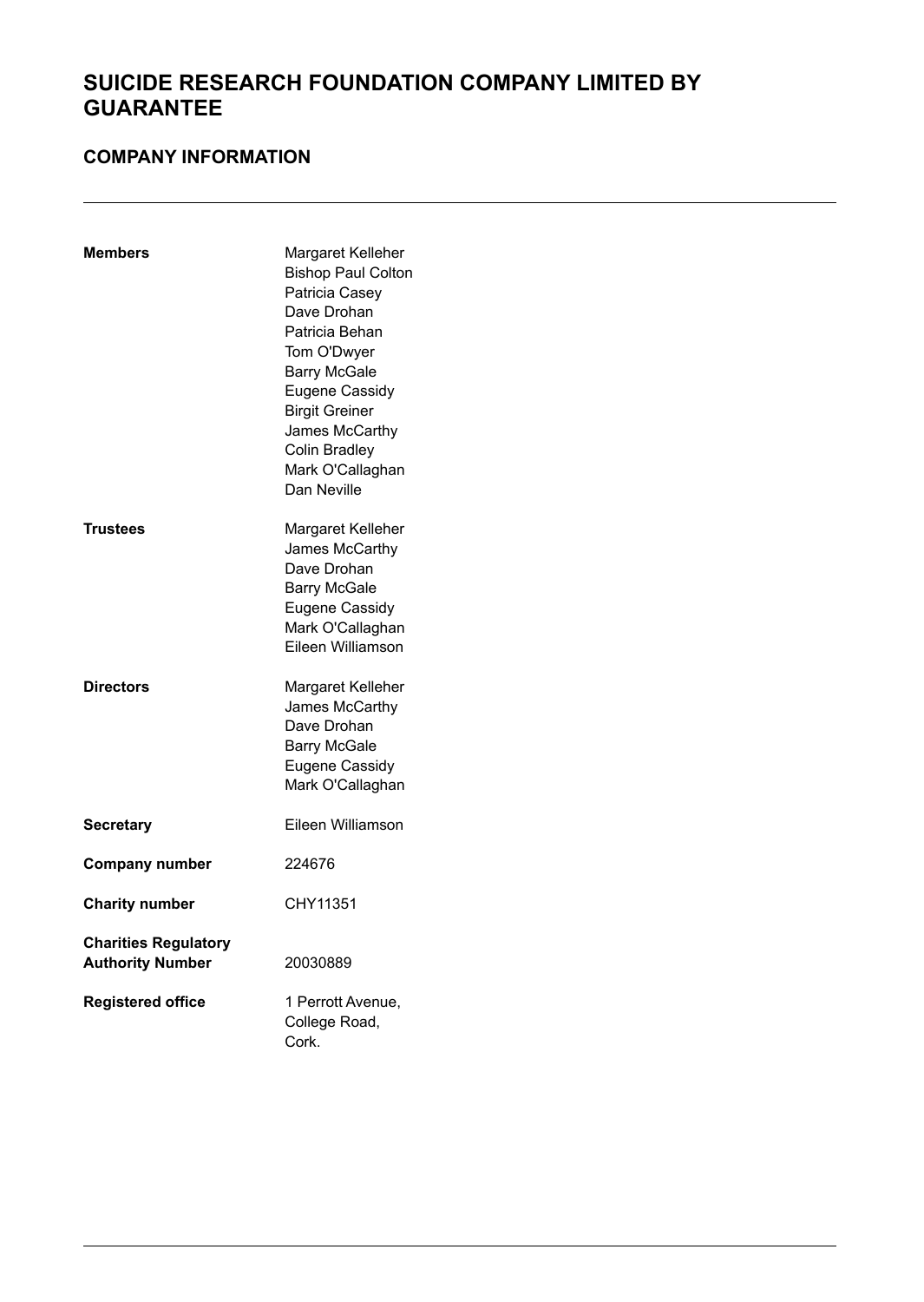## **COMPANY INFORMATION**

| Auditor                 | <b>H&amp;A Accountancy Services Limited</b><br>t/a Hickey & Associates<br>Unit 2, Bowling Green<br><b>White Street</b><br>Cork |
|-------------------------|--------------------------------------------------------------------------------------------------------------------------------|
| <b>Business address</b> | Room 4.36 Western Gateway Building,<br>University College Cork,<br>Cork.                                                       |
| <b>Bankers</b>          | Allied Irish Banks plc<br>66 South Mall<br>Cork                                                                                |
| <b>Solicitors</b>       | <b>CCK Law Firm</b><br>Newmount House<br>22/24 Mount Street Lower<br>Dublin 2                                                  |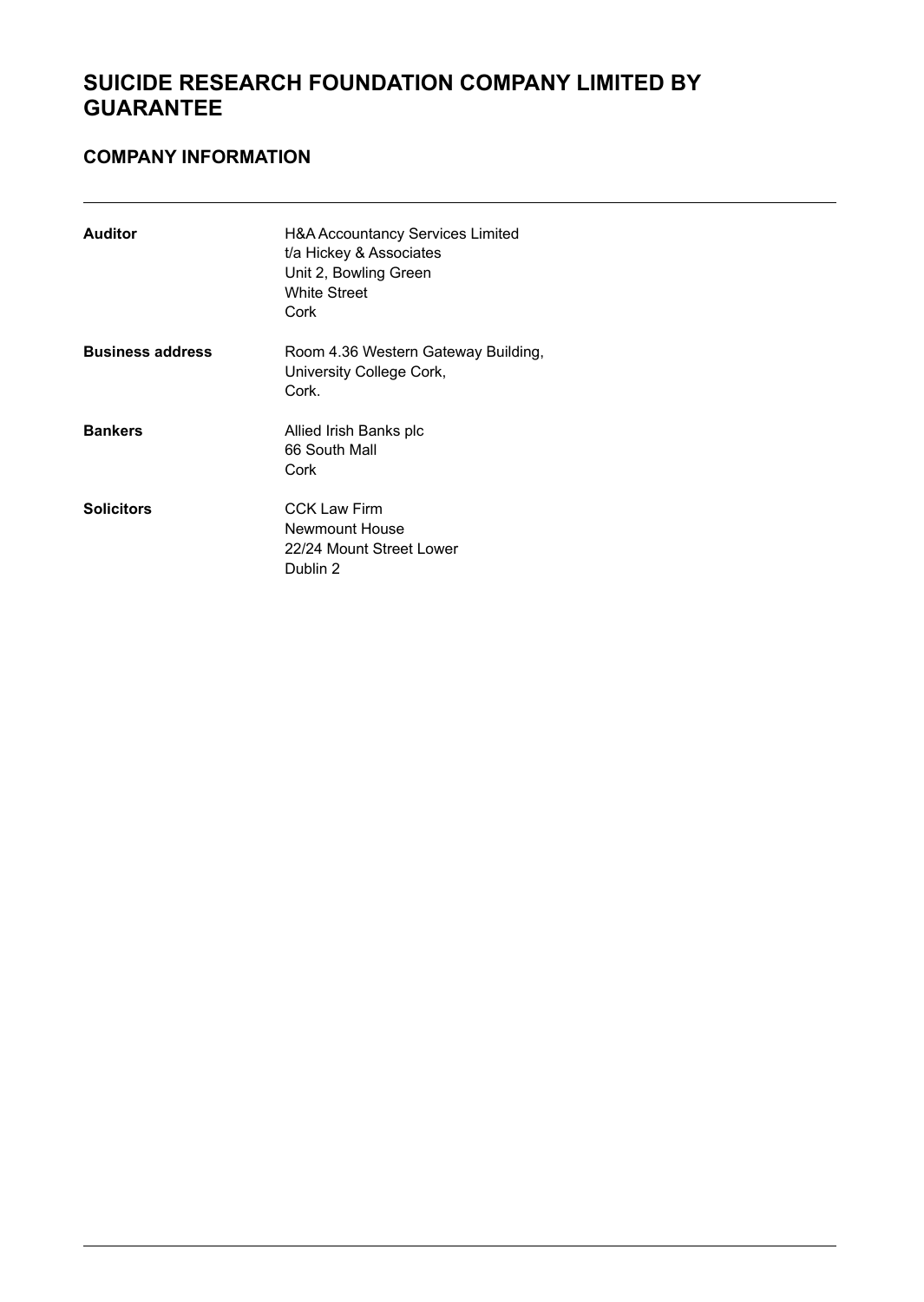## **CONTENTS**

|                                       | Page      |
|---------------------------------------|-----------|
| Directors' report                     | $1 - 16$  |
| Directors' responsibilities statement | 17        |
| Independent auditor's report          | $18 - 20$ |
| Statement of financial activities     | 21        |
| <b>Balance sheet</b>                  | 22        |
| Statement of changes in funds         | 23        |
| Statement of cash flows               | 24        |
| Notes to the financial statements     | $25 - 41$ |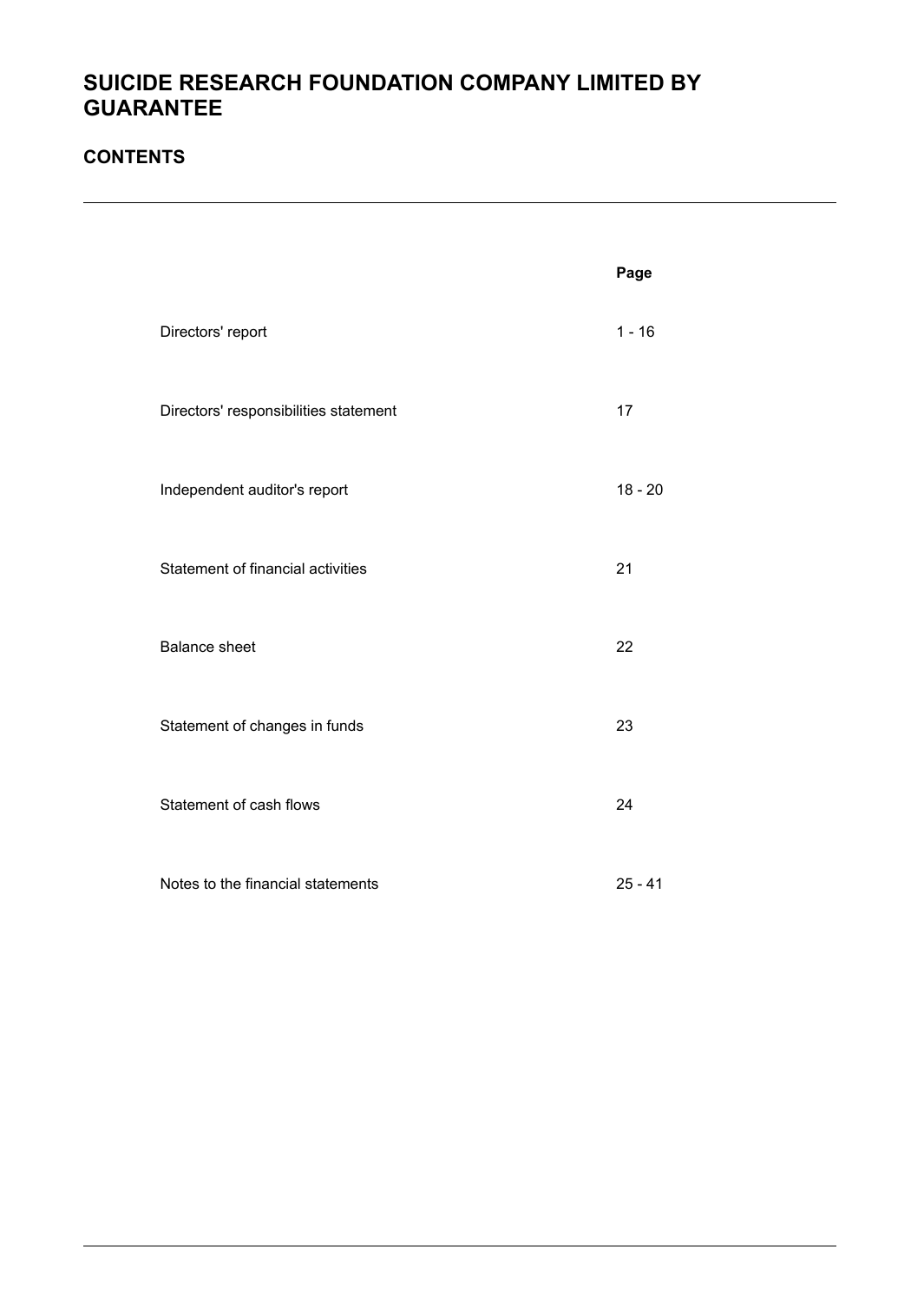## **DIRECTORS' REPORT** *FOR THE FINANCIAL YEAR ENDED 31 DECEMBER 2021*

The directors present their report and financial statements for the financial year ended 31 December 2021.

### **Introduction**

The financial statements have been prepared by Suicide Research Foundation Company Limited by Guarantee in accordance with accounting standards issued by the Financial Reporting Council, including FRS 102, the Financial Reporting Standard applicable in the UK and Republic of Ireland as modified by the Statement Of Recommended Practice "Accounting and Reporting by Charities" (FRS Charities SORP) (2018) effective for reporting periods beginning on or after 1 January 2019, known as the 'SORP' (the financial reporting framework).

The organisation is a charitable company with a registered office at 1 Perrott Avenue, College Road, Cork and has a registered business name of National Suicide Research Foundation. The company's registered number is 224676. The Registered Charity Number (RCN) of the charity is 20030889.

The charity has been granted charitable tax status under sections 207 and 208 of the Taxes Consolidation Act 1997, Charity number CHY 11351 and is registered with the Charities Regulatory Authority.

### **Objectives and activities**

The Suicide Research Foundation Company Limited by Guarantee (National Suicide Research Foundation) (NSRF) is an independent, multi-disciplinary research unit established in Cork, in 1994, by the late Dr Michael J Kelleher. Suicide Research Foundation Company Limited by Guarantee undertakes research into a wide range of topics relating to suicide and self-harm and, accordingly, provides the knowledge base for suicide prevention, intervention and postvention strategies.

Suicide Research Foundation Company Limited by Guarantee investigates the causes of suicide, self-harm and related mental health and social factors in Ireland. Suicide Research Foundation Company Limited by Guarantee has a long-standing link with the School of Public Health in University College Cork. Suicide Research Foundation Company Limited by Guarantee works collaboratively with the Health Service Executive's National Office for Suicide Prevention in relation to providing research and evidence in line with the objectives of Connecting for Life, Ireland's National Strategy to Reduce Suicide 2015-2024.

Suicide Research Foundation Company Limited by Guarantee's principal aims are to build capacity in knowledge and expertise to achieve greater understanding of the causes of suicide and self-harm in Ireland, and to improve evidence-informed programmes in self-harm intervention, suicide prevention and mental health promotion.

Suicide Research Foundation Company Limited by Guarantee is a World Health Organisation (WHO) Collaborating Centre for Surveillance and Research in Suicide Prevention and, as such, fulfils an advisory role to the WHO, and, additionally, provides guidance to countries internationally in developing and implementing registration systems and prevention programmes for self-harm and suicide. Furthermore, Suicide Research Foundation Company Limited by Guarantee's research contributes to international policy development in suicide prevention.

The members of Suicide Research Foundation Company Limited by Guarantee research team represent a broad range of disciplines, including psychology, psychiatry, medicine, epidemiology, public health, biostatistics, applied social studies, and health services research.

Suicide Research Foundation Company Limited by Guarantee's specialist areas of expertise include:

- Surveillance of self-harm and suicide
- Evidence-based treatments for self-harm and depression
- Guiding the implementation and evaluation of national suicide prevention programmes
- Development of the evidence base for the implementation of multi-level suicide prevention programmes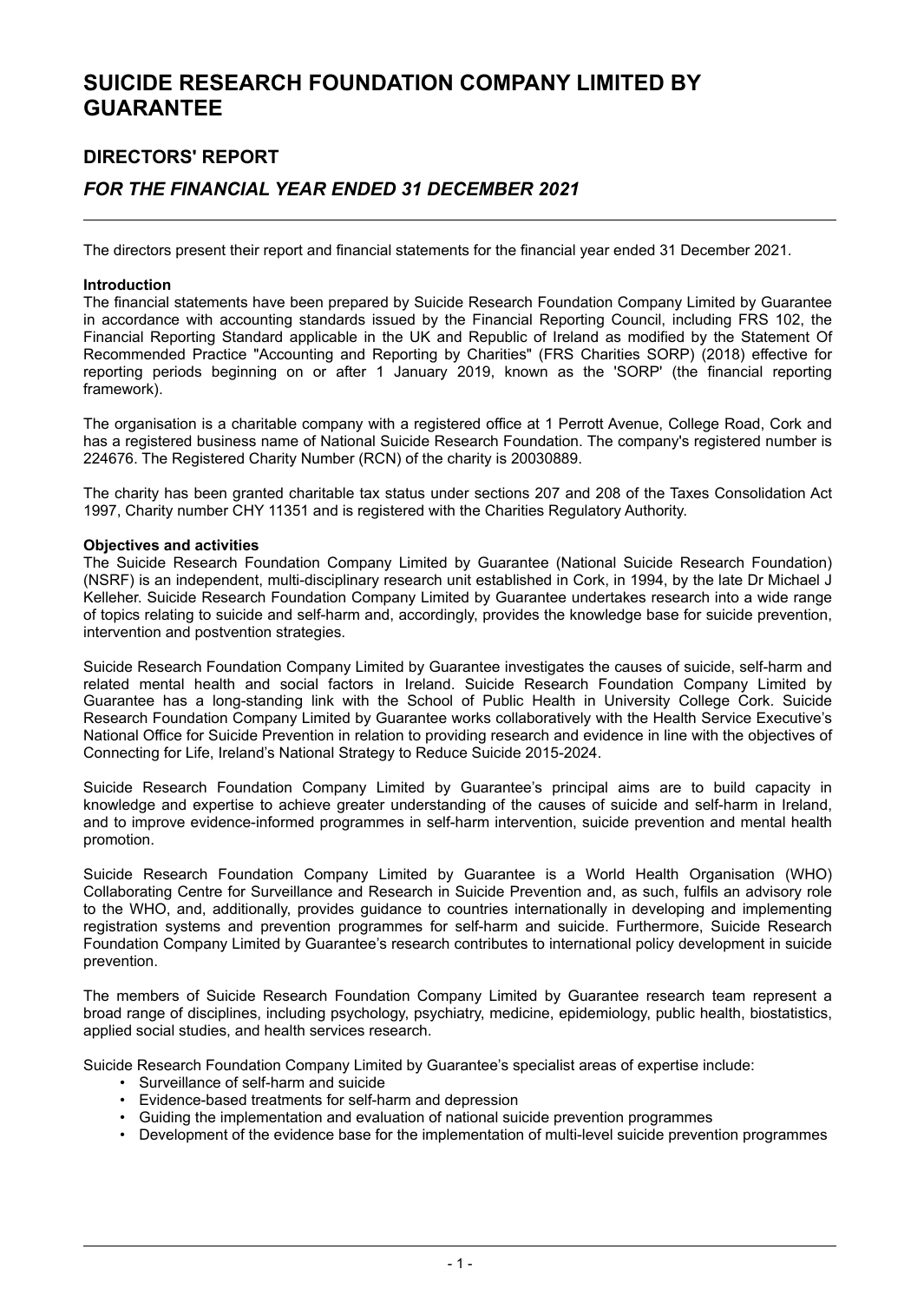## **DIRECTORS' REPORT (CONTINUED)**

## *FOR THE FINANCIAL YEAR ENDED 31 DECEMBER 2021*

Suicide Research Foundation Company Limited by Guarantee's research and publications provide an evidencebase on many key topics, including:

- Risk and protective factors associated with self-harm and suicide
- Self-harm and related mental health and social factors among young people
- Impact of alcohol and drugs on self-harm and suicide
- Assessment and treatment of self-harm and depression
- Contagion and clustering of suicide and self-harm
- Restricting access to lethal and frequently used methods of self-harm and suicide
- Bereavement following suicide
- Murder-suicide, media reporting and suicide.

### **Review of Surveillance and Research Activities 2021**

### **Surveillance Activities**

### **National Self-Harm Registry Ireland**

The National Self-Harm Registry Ireland (NSHRI) is a national surveillance system which gathers information on hospital-presenting self-harm at Emergency Departments in all hospitals across Ireland. The NSHRI was established in 2000 at the request of the Department of Health. As of 2006, the NSHRI has full coverage of all general and paediatric hospital emergency departments in the Republic of Ireland. Each year, the NSHRI publishes a report on its findings. Annual reports can be accessed here: www.nsrf.ie/reports

Findings on data from the NSHRI are also published in peer-reviewed journal articles which can be found on the NSRF website. Data from the NSHRI is utilised as an outcome measure of *Connecting for Life* 2015-2024: Ireland's National Strategy to Reduce Suicide 2015-2024 (*CfL*).

The NSHRI is funded by the HSE National Office for Suicide Prevention (NOSP).

### **Northern Ireland Registry of Self-Harm**

The Northern Ireland Registry of Self-Harm was established by the Northern Ireland Public Health Agency in 2012. It has coverage of all 12 acute hospitals in Northern Ireland, as part of the action plan to address selfharm and suicide prevention under the Protect Life Strategy. The regional introduction of the Registry followed an initial piloting of the service in the Western Health and Social Care Trust from 2007 to 2012. The NSRF provides statistical analysis, support and independent verification of data recorded by the Northern Ireland Registry of Self-harm.

A yearly contract is agreed with the Public Health Agency and the terms of the 2022/2023 contract were agreed in April 2022.

### **Suicide and Self-Harm Observatory**

The Suicide and Self-Harm Observatory was developed to obtain minimal data on suspected suicide cases from the Coroners of County Cork and the HSE Patient Mortality Register in real-time for early identification of emerging suicide clusters, new methods amenable to means restriction measures and locations of concern, as well as timely responses to bereaved individuals, evidence-based policy planning and targeted service provision. It fulfils national and international objectives based on the need for real-time suicide data, including Ireland's National Strategy to Reduce Suicide 2015-2024 *CfL* objective 7.2: Improve access to timely and highquality data on suicide; the World Health Organisation Collaborating Centre work programme agreement to facilitate real-time suicide data and the United Nations Sustainable Development Goal 3, target 2.4 to reduce by one third premature mortality from noncommunicable diseases through prevention, treatment and promotion of mental health and well-being by 2030, of which suicide mortality rate is an indicator.

### **Ongoing Research Projects and Research Projects that Commenced in 2021**

The NSRF has an Overall Agreement with the NOSP for the duration of *CfL,* and agrees the terms of a Service Arrangement annually in respect of funding for the National Self-Harm Registry Ireland and agreed research projects.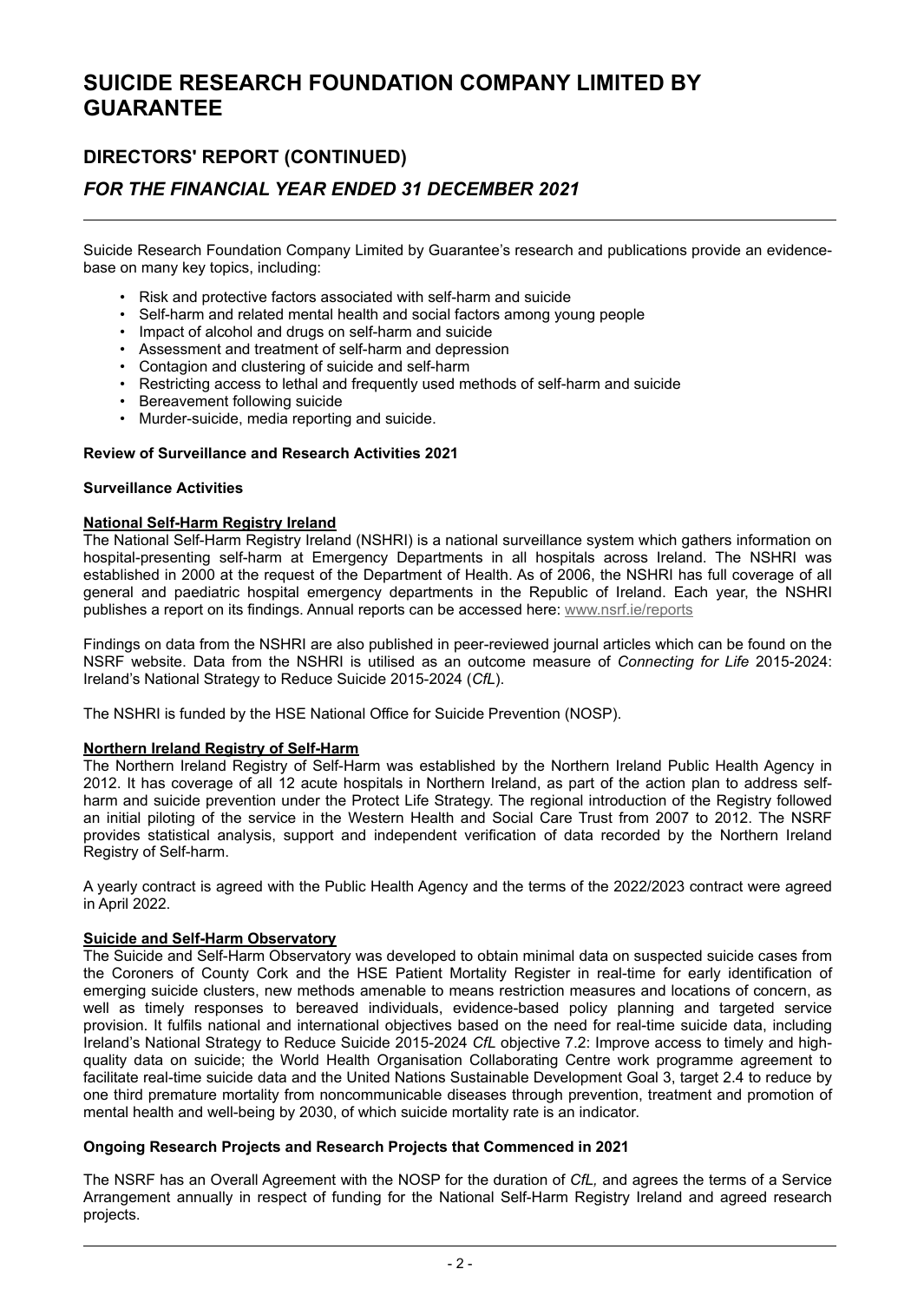## **DIRECTORS' REPORT (CONTINUED)** *FOR THE FINANCIAL YEAR ENDED 31 DECEMBER 2021*

The NSRF is also in receipt of research funding from other funding bodies as outlined below:

### **Research Projects funded by the National Office for Suicide Prevention**

#### Improving surveillance and monitoring of self-harm in Irish Prisons: The Self-harm Assessment and Data Analysis (SADA) Project

As part of its role in *CfL,* Irelands National Strategy to Reduce Suicide, the Irish Prison Service has committed to reviewing, analysing and learning from each episode of self-harm within the prison estate. The SADA project provides robust information relating to the incidence and profile of self-harm within prison settings, identifies individual- and context-specific risk factors relating to self-harm, as well as examining patterns of repeat selfharm. Such information can be used as an evidence base to inform the identification and management of prisoners who engage in or who are at-risk for self-harm, and to develop effective prevention initiatives. Findings from this project are disseminated back to the Irish Prison Service National Suicide and Harm Prevention Steering Group (NSHPG) on a yearly basis. The NSRF coordinates the data management, data analysis and reporting of findings from the SADA Project.

### Individual and Ecological Factors Associated with Intentional Drug Overdose

This research will inform legislation and recommendations for means restriction interventions related to suicidal behavior. This study affects Goal 6 of *CfL*: To reduce and restrict access to means of suicidal behavior, by informing goals 6.1: To reduce access to frequently used drugs in Intentional Drug Overdose (IDO) and 6.2: To reduce access to highly lethal methods used in suicidal behaviour.

### Department of Health - Paracetamol Working Group

This multidisciplinary Working Group (WG) aims to prevent paracetamol-related intentional drug overdose by optimising adherence to existing legislation limiting access to paracetamol. Specifically, this WG will support the implementation of Action 6.1.2 of *CfL*: To continue improvements in adherence to the legislation limiting access to paracetamol through raising awareness amongst retailers and the public and the use of point-of-sale systems.

### The Role of the Media in Suicide Prevention

The media may have both a positive and negative influence in the development of self-harm and suicidal behaviour. While the copycat and imitation effects of media reporting are well established, recently there is an increasing evidence base in relation to using the media in a positive way - the so called 'Papageno' or preventative effect (Niederkrotenthaler et al 2010). The NSRF undertakes research relating to the role of the media in suicide prevention on an on-going basis.

### Deaths in Mental Health Services: Research Project with the Mental Health Commission and the HSE

When a death occurs within mental health services in Ireland, reporting occurs via 1) the Mental Health Commission (MHC), 2) the National Incident Management System (NIMS), operated by the State Claims Agency and the Health Services Executive (HSE). The purpose of this study is to merge the datasets from the HSE and the MHC to learn about circumstances surrounding deaths by suicide in mental health services. The main objectives of this study are to assess the completeness of data collected by the MHC and HSE, and to review the circumstances surrounding deaths by suicide in mental health services.

### Evaluation of the Suicide Bereavement Liaison Officer Service

This study was commissioned by the HSE NOSP to evaluate the initial implementation of the Suicide Bereavement Liaison (SBL) service in order to identify lessons learned to inform service improvement and potential scale-up of the service nationally.

This report consists of six parts: (1) the development of the Logic Model, (2) A Quantitative Analysis of Data on the Suicide Bereavement Liaison Office as recorded by Salesforce in Pieta, (3) Quantitative and Qualitative Analysis of Internal Monthly Reports as recorded by SBL Management, (4) Client Experiences of the SBL Service, (5) Understanding of the SBL Service amongst Family Liaison Officers in An Garda Síochána, and (6) Experiences of Working within and with the SBL Service.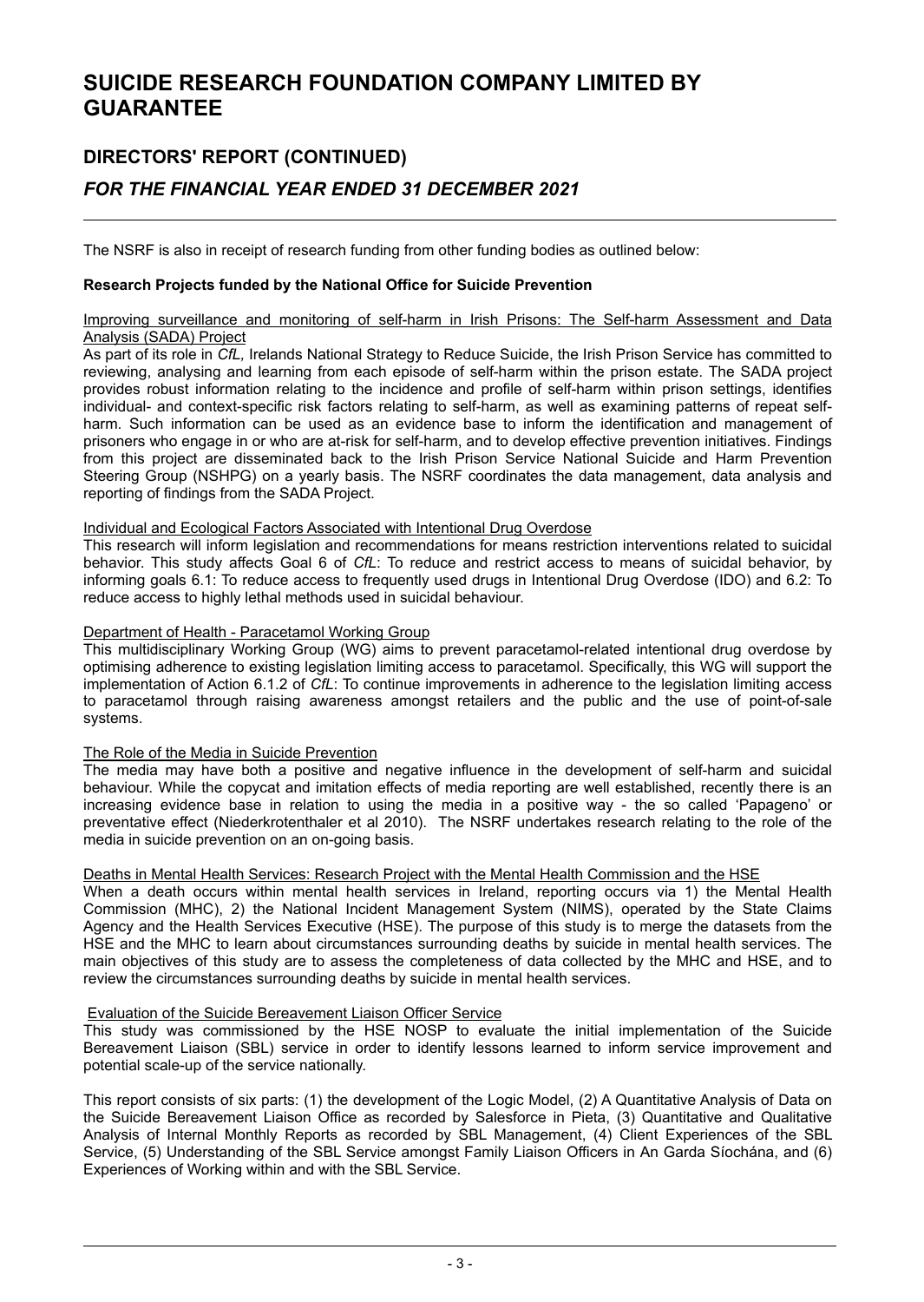# **DIRECTORS' REPORT (CONTINUED)** *FOR THE FINANCIAL YEAR ENDED 31 DECEMBER 2021*

### Evaluation of the Irish College of General Practitioners Training

The overall objective of this research is to evaluate the 'Connecting with People' suicide prevention training programme via two Work Packages: Work Package 1 will focus on the experiences of attendees of the programme and Work Package 2 will explore the opinions of key stakeholders in the development and implementation of suicide prevention training for GPs. The project aims to examine the acceptability of the programme for the attendees (GPs and GP trainees) and to examine the effectiveness of the programme in achieving its outlined learning outcomes for attendees. An additional aim is to examine the opinions of key stakeholders, including the trainers and staff members in ICGP, NOSP and Connecting with People, in relation to the acceptability of the 'Connecting with People' suicide prevention training programme and to suicide prevention training for general practitioners in general.

### Development of a National Undergraduate Curriculum in Suicide Prevention: Phase One: feasibility study

This project is phase one of the curriculum development initiative and aims to provide an evidence base and a starting point for developing a national undergraduate curriculum in suicide prevention that could be incorporated into a range of different programmes offered by Irish HEIs. The project aims to conduct a literature review for evidence to support curriculum content which will include government publications, key reports, published healthcare curriculum and other grey literature, review national and international frameworks of core healthcare professional undergraduate programmes for suicide prevention guidelines and identify relevant professions and conducting a mapping of relevant Irish courses and identify key stakeholders to form a National Steering Group.

### Mental Health of Veterinary Professionals Survey

The purpose of the current study is to gain an insight into to the mental health profile of veterinary professionals in Ireland and to understand the stressors, help-seeking behaviours and support that veterinary professionals access that are particularly relevant for this cohort. This information will be gathered from veterinary professionals via an online survey which will have a range of single item questions and standardised measures of mental health. The findings from this study will inform initiatives by the Veterinary Council of Ireland (VCI) to support the mental health of their members.

### Analysis of anonymised 'texter' data collected via the 50808-crisis text service in Ireland

This study is analysing anonymised texter data, which was routinely collected during the 12-month period, January 2020 – January 2021, with a view to exploring who uses the service and why. This is the first such analysis of texter data to 50808 and the findings may be used to shape future service delivery, to inform public policy, and to facilitate a deeper understanding of mental health needs in Ireland.

### Examining the incidence of self-harm and suicide-related ideation among the Irish Traveller population

Using data from the National Clinical Programme for the Assessment and Management of Patients Presenting to Emergency Departments following Self-Harm, this study aims to compare the incidence of hospital-presenting self-harm and suicide-related ideation of Travellers to non-Traveller patients and to describe any ethnic disparities in the aftercare of their suicide-related presentation.

#### Other Agreed Activities as part of the Service Arrangement with the HSE NOSP Group membership

- Central Statistics Office Suicide Mortality Statistics Liaison Group
- *• CfL* Evaluation Advisory Group
- HEA *Cfl* Cross Sectoral Group
- Synthesise/summarise literature in relation to COVID-19 of relevance, on a monthly basis, for the NGO groups funded as part of *CfL*
- Support of the Suicide Resource Officers including facilitated workshops on topics of their choice and participation in ROSP organised events
- Online events Webinar for World Suicide Prevention Day September 10th. Seminar on suicide and self-harm World Mental Health Day October 10th.
- Provision of Information and briefing documents for *CfL* Partners, government departments, media and general public.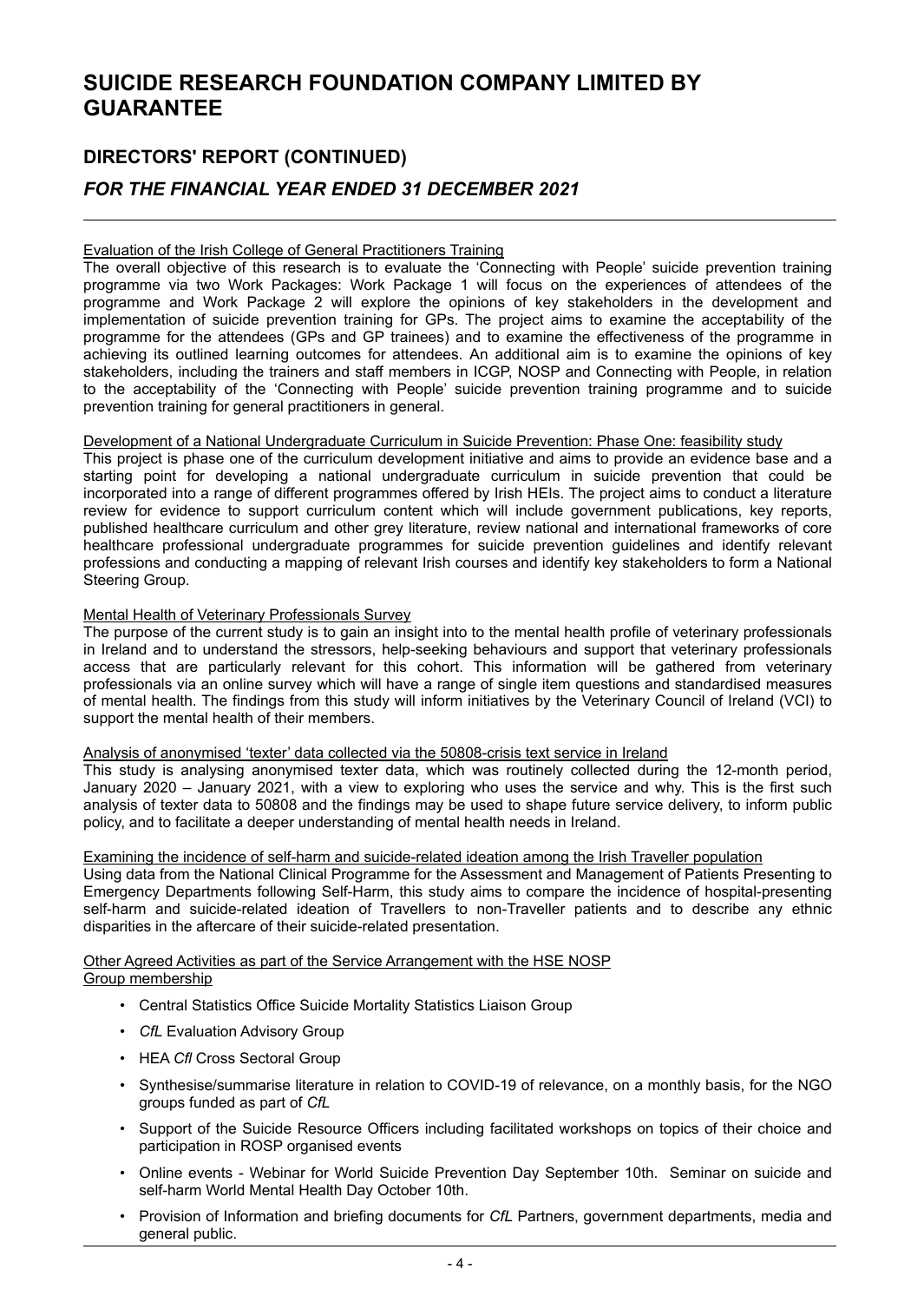# **DIRECTORS' REPORT (CONTINUED)** *FOR THE FINANCIAL YEAR ENDED 31 DECEMBER 2021*

### National Suicide Bereavement Survey

This research will help us better understand both the short-term and long-term impacts of suicide bereavement, along with the support needs of those impacted by suicide. The findings will inform further service development and policy priorities. There will be several important impacts and outcomes from this project.

These will include:

- A better understanding of the psychosocial and mental health impacts of suicide bereavement in Ireland;
- Insight into the range of informal and formal supports accessed in Ireland;
- Identification of unmet needs and challenges of accessing appropriate and timely supports;
- Informing the standardisation and quality of postvention supports available;
- Contributing to the general public's awareness of the impacts of suicide.

The outcomes of this research will directly inform actions in *CfL*, Ireland's National Strategy to Reduce Suicide, specifically those to identify gaps in relation to specialised services, to identify best practice guidance in terms of outreach and timing of supports (*CfL* Action 4.3.1). The findings will also provide guidance in relation to barriers to accessing supports, will inform interventions for under-represented groups, along with activities which seek to reduce stigma and increase public awareness (*CfL* Action 3.1.4).

This research is in receipt of funding from the HSE NOSP's first grant round.

### Evaluation of the HSE Bereavement Counselling Service for Traumatic Deaths (South East Community Healthcare)

The Bereavement Counselling Service was established in 2006, is funded by the HSE and operated by a designated service management team within Mental Health Services. *CfL* Action 4.3.2: Commission and evaluate bereavement support services. The HSE CHO5 has provided funding to the NSRF to undertake an evaluation of this service.

### C-SSHRI: Connecting Suicide and Self-Harm Researchers on the island of Ireland

This collaborative study with the Higher Education Authority will co-ordinate and streamline research related to suicide and self-harm on the island of Ireland. C-SSHRI is a research community specific to suicide and selfharm, which provides a forum for members to connect with each other as well as organised meetings and events. Support from the HSE and the HEA will provide a policy connection, facilitating translation of research into policy. C-SSHRI will facilitate members to share information, knowledge, skills and expertise, connect on ideas for future research, collaborate on national and international research opportunities, unite experienced researchers and early career researchers, disseminate research and research findings more widely, connect on inter-disciplinary research and inform policy development.

The HEA provided funding for this research in 2021 and again in 2022. Please see Future Developments below.

### **World Health Organisation Collaborating Centre and WHO Commissioned Work**

As part of its designation as a WHO Collaborating Centre for Surveillance and Research in Suicide Prevention, the NSRF provides advice and information to the WHO and, at the request of the WHO, to countries interested in establishing systems of monitoring self-harm. The WHO provides funding for travel and subsistence to these countries. In addition, the WHO commissions the NSRF to undertake specific research-related projects. Please also see Future Developments below.

### **Mental Health Promotion and Intervention in Occupational Settings: MENTUPP**

The MENTUPP consortium aims to improve mental health in the workplace by developing, implementing and evaluating an evidence-based, online tool for employers, managers and employees. This online tool, the MENTUPP Hub, helps Small and Medium Enterprises (SMEs) to support staff with mental health problems, such as depression, anxiety, stress, burnout and poor wellbeing. A secondary aim is to reduce depression and suicidal behaviour. The project involves input from 17 partners, including the NSRF. To date, the NSRF has led the pilot study of the intervention by drafting a pilot protocol and securing ethical approval. Funding is provided by the European Commission's Horizon 2020 programme of funding.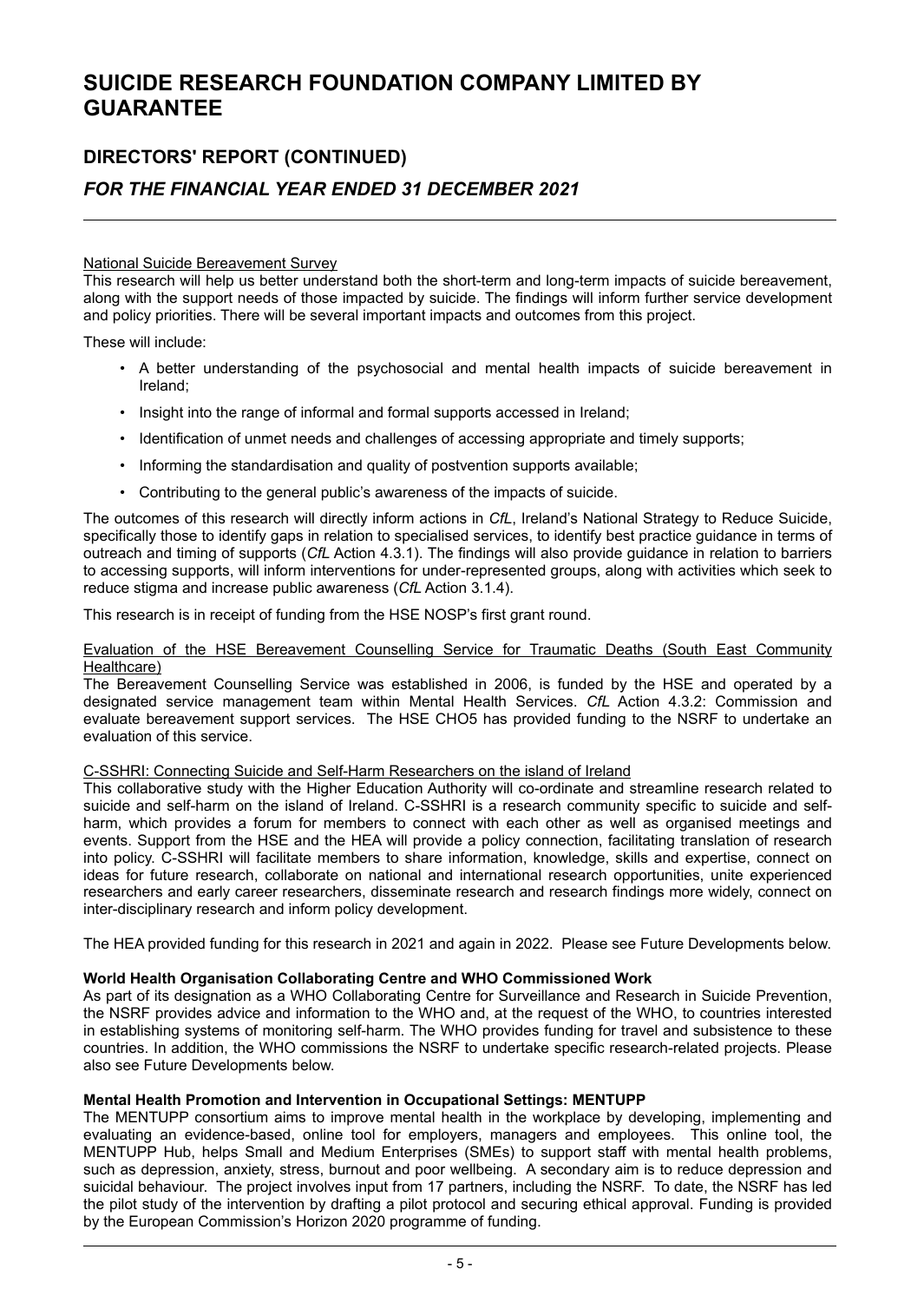## **DIRECTORS' REPORT (CONTINUED)**

## *FOR THE FINANCIAL YEAR ENDED 31 DECEMBER 2021*

### **EAAD-Best: Adapting and Implementing EAAD's Best Practice Model to Improve Depression Care and Prevent Suicidal Behaviour in Europe**

The EAAD-Best project is funded within the Annual Work Programme 2020 of the 3rd EU Health Programme (HPPJ-2020). The EAAD-Best project involves i) transferring the community-based 4-level intervention concept of the European Alliance Against Depression (EAAD) to new regions and countries in Europe, and ii) promoting the international uptake of the iFightDepression®-tool, an internet-based self-management tool for patients with depression. The EAAD-Best project is a collaboration of 10 high-ranked organizations from 10 European countries (Belgium, Bulgaria, Estonia, Germany, Greece, Hungary, Ireland, Italy, Poland, and Spain). In Ireland, the EAAD 4-level intervention will be transferred to three new regions and the iFightDepression®-tool will be promoted for uptake nationally. Funding is provided by the European Commission's CHAFEA programme of funding.

### **Health Research Board Emerging Investigators Award**

Providing Improved care for Self-HarM: a mixed-method study of intervention, economic and implementations outcome from a national clinical programme – PRISM. PRISM is funded as part of the Health Research Board's Emerging Investigators Award programme and commenced in 2019, led by Dr Eve Griffin. This four-year programme aims to examine outcomes for individuals who present to hospital as a result of self-harm. The project is a collaboration between the NSRF, UCC and the Irish Health Service Executive. The project will run until August 2023.

### Project Aims

- Examine the clinical management of self-harm and its impact on risk of repeat self-harm, suicide and premature mortality
- Examine the impact of a National Clinical Programme for self-harm on patient outcomes, processes of care and economic savings
- Identify the determinants contributing to the implementation of this Clinical Programme across hospitals.

This project will maximise the use of routinely-available national data. A mixed-methods approach will deliver actionable findings which will contribute to optimising services and outcomes for individuals who engage in selfharm, ultimately reducing deaths by suicide and other external causes. Findings will directly inform service delivery and contribute to national policy. In accordance with the terms of the NSRF's Memorandum of Agreement with UCC, the overheads attaching to PRISM are split evenly between the two organisations.

### **Collaborations**

### Coronial Data/Clinical Care Programme

The Health Research Board/Health Service Executive Coronial Data Study is being carried out in order to fulfil five key strategic commitments made by the HSE NOSP and other key partners under Goal 7 of *CfL*. The aim of this study is twofold, firstly to improve access to timely and high-quality data on suicide and self-harm and secondly to review (and, if necessary, revise) current recording procedures for death by suicide.

The study requires the secondment from the NSRF of a Post-Doctoral Researcher to a Data Analyst Post to work with the NOSP's Evaluation Manager and the study's Technical Advisory Group. This researcher also works on data analysis for the HSE National Clinical Programme for the Assessment and Management of Patients Presenting to Emergency Departments following Self-Harm. A Change Control note to the HSE NOSP/ NSRF Service Arrangement has been agreed.

### National Dialectical Behaviour Therapy Project

The National Dialectical Behaviour Therapy (DBT) Project, Ireland was established in 2013 through funding provided by the NOSP. This project is a multi-year project which aims to train DBT teams in Community Mental Health settings across Ireland and to conduct an extensive evaluation of this national implementation. The Health Service Executive and the NSRF have come together as two organisations to collaborate in implementing and evaluating DBT programmes across Ireland.Funding for the National DBT Project is provided by the HSE's NOSP to HSE CHO4 and a Service Arrangement is agreed with the NSRF.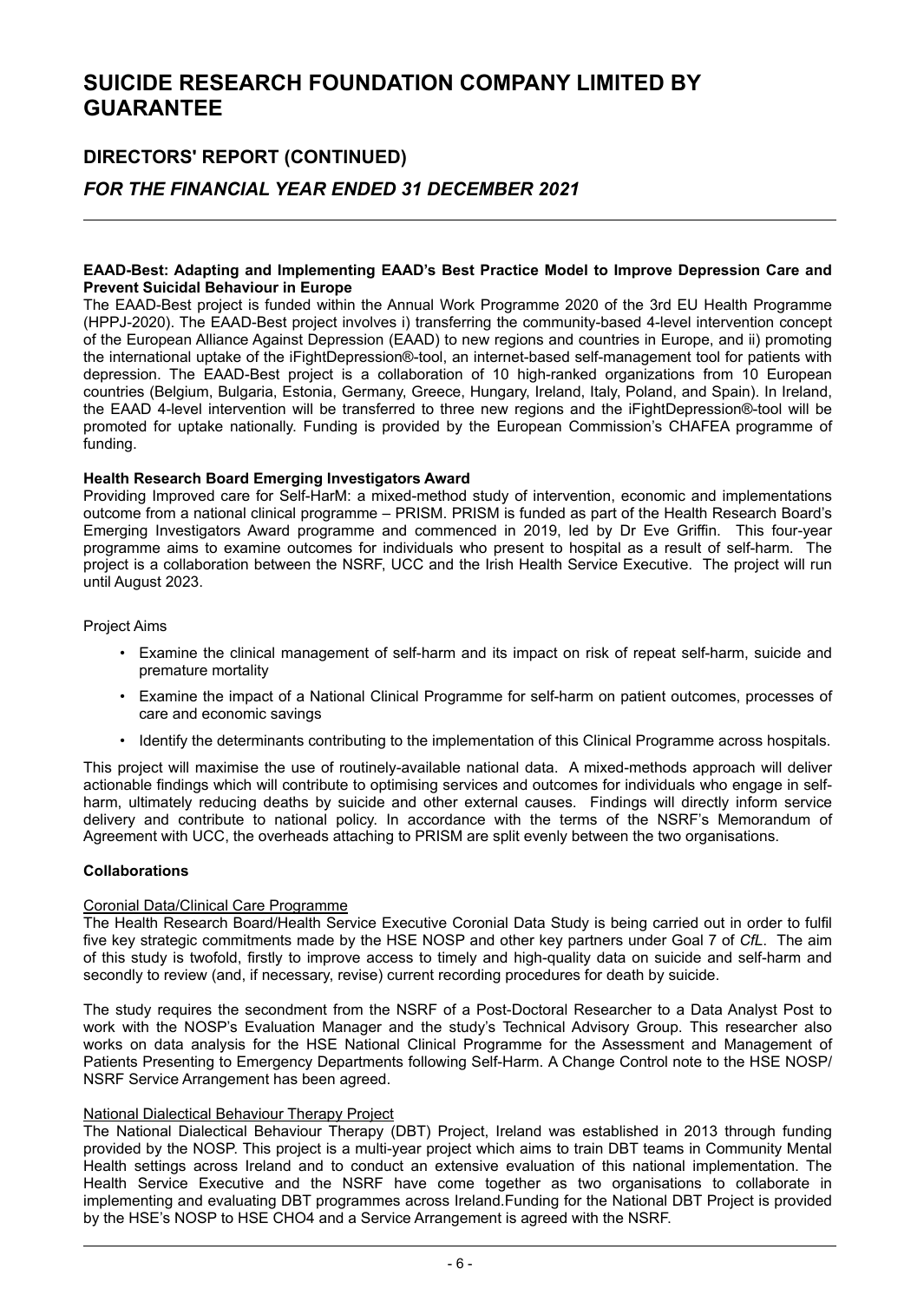# **DIRECTORS' REPORT (CONTINUED)** *FOR THE FINANCIAL YEAR ENDED 31 DECEMBER 2021*

## **Open Dialogue project**

The HSE commissioned the NSRF to conduct an independent appraisal of the Open Dialogue (OD) initiative in Cork Kerry Community Healthcare. Principles of OD include immediate response; social network inclusion; continuity and flexibility; responsibility, tolerating uncertainty and dialogue.

The study seeks to evaluate and understand the experience of OD as a clinical pathway, rolled out as part of West Cork Mental Health Services to treat people suffering from a wide range of mental health conditions. The project seeks to evaluate both the impact and implementation of OD, from multiple points; including clients' experiences of their care process, that of their social network, and professional team in comparison to treatment as usual (TAU). Both quantitative and qualitative methods are being used to ascertain how OD as a clinical pathway was experienced. The results of the study will be used to improve the quality and efficiency of future patient care and clinical practice. The key findings of the studies will be reported back to the HSE, and other relevant stakeholders, and findings will be disseminated via articles in peer review journals. Funding is provided by HSE CHO4 as part of the National DBT Project Service Arrangement.

### **Directors and secretary**

The directors who held office during the financial year and up to the date of signature of the financial statements were as follows:

Margaret Kelleher James McCarthy Dave Drohan Barry McGale Eugene Cassidy Siobhan O'Neill (Resigned 29 September 2021) Mark O'Callaghan

The secretary who held office during the financial year and up to the date of signature of the financial statements was Eileen Williamson.

### **Number of board meetings held and attended by directors during the financial year:**

- Margaret Kelleher 4 of the 4 meetings held during 2021
- James McCarthy 4 of the 4 meetings held during 2021
- Dave Drohan 3 of the 4 meetings held during 2021
- Barry McGale 4 of the 4 meetings held during 2021
- Eugene Cassidy 4 of the 4 meetings held during 2021
- Mark O'Callaghan 4 of the 4 meetings held during 2021
- Siobhan O'Neill 0 of the 3 meetings held until her resignation in September 2021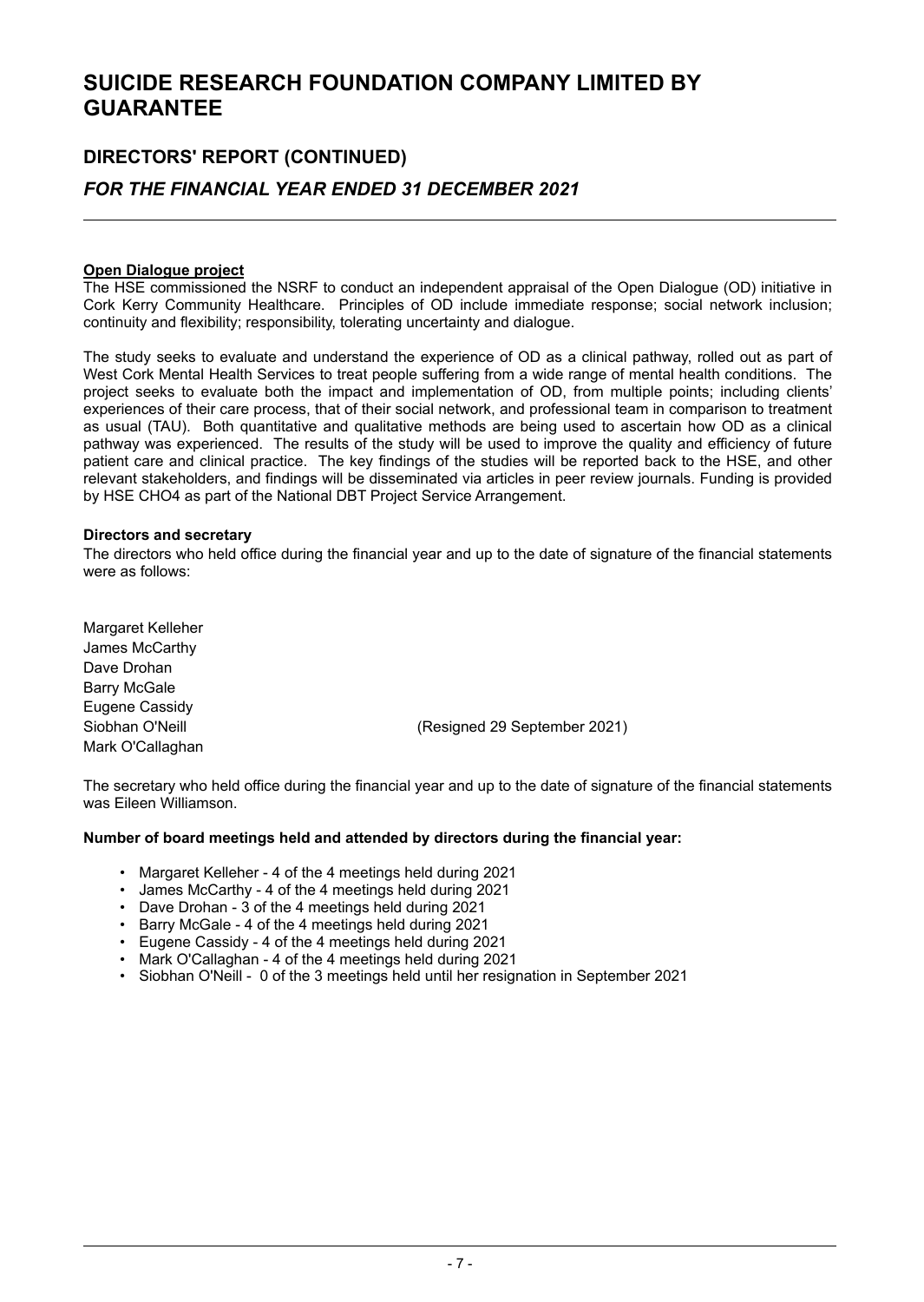# **DIRECTORS' REPORT (CONTINUED)**

## *FOR THE FINANCIAL YEAR ENDED 31 DECEMBER 2021*

## **Financial Review**

## **Results for the financial year**

A summary of the results for the financial year are set out on page 21.

The members have no beneficial interest in the company as there is no share capital and the company is limited by guarantee.

The statement of financial activities shows net incoming funds for the financial year of €4,869 (2020: €67,489) with total incoming resources from the Health Service Executive, other agencies and other income amounting to €1,345,223 (2020: €1,226,445) and total resources expended amounting to €1,340,354 (2020: €1,158,956).

## **Reserves policy and financial position**

## **Reserves policy**

A formal policy on reserves was updated and agreed at a meeting of the directors held on 31 March 2021. The board has set a reserves policy which requires that:

- reserves be maintained at a level which ensures the company's core activity could continue during a period of unforeseen difficulty, and

- a proportion of reserves be maintained in a readily realisable form.

The calculation of the required level of reserves is an integral part of the company's planning, budget and forecast cycle. It takes into account:

- the risks associated with each stream of income and expenditure being different from that budgeted,

- planned activity level, and

- the organisation's commitments.

The following headings were used in the development of an updated policy:

- the existing reserves policy, which the directors updated for 2021 and agreed that the most appropriate level of reserves should be maintained at €216,000. The directors further agreed that €50,000 should be invested in a State Savings Solidarity Bond for 5 years. The current rate of interest is 3% per annum. Accordingly, this will yield a return of €1,500 at maturity,

- assessment of risk against each category of income and expenditure,

- future activity levels and likely requirements on reserves, and

- organisational commitments.

### **Financial position**

The balance sheet shows total charity funds of €265,770 (2020: €277,596) all of which are required to:

- Ensure that the charity can continue to provide the services that are listed as the charity's principal objectives;
- Provide working capital when funding is paid in arrears;
- Meet contractual obligations as they fall due;
- Meet unexpected costs if these arise.

Based on this, the directors are satisfied that the charity holds sufficient reserves to allow the charity to continue to operate successfully.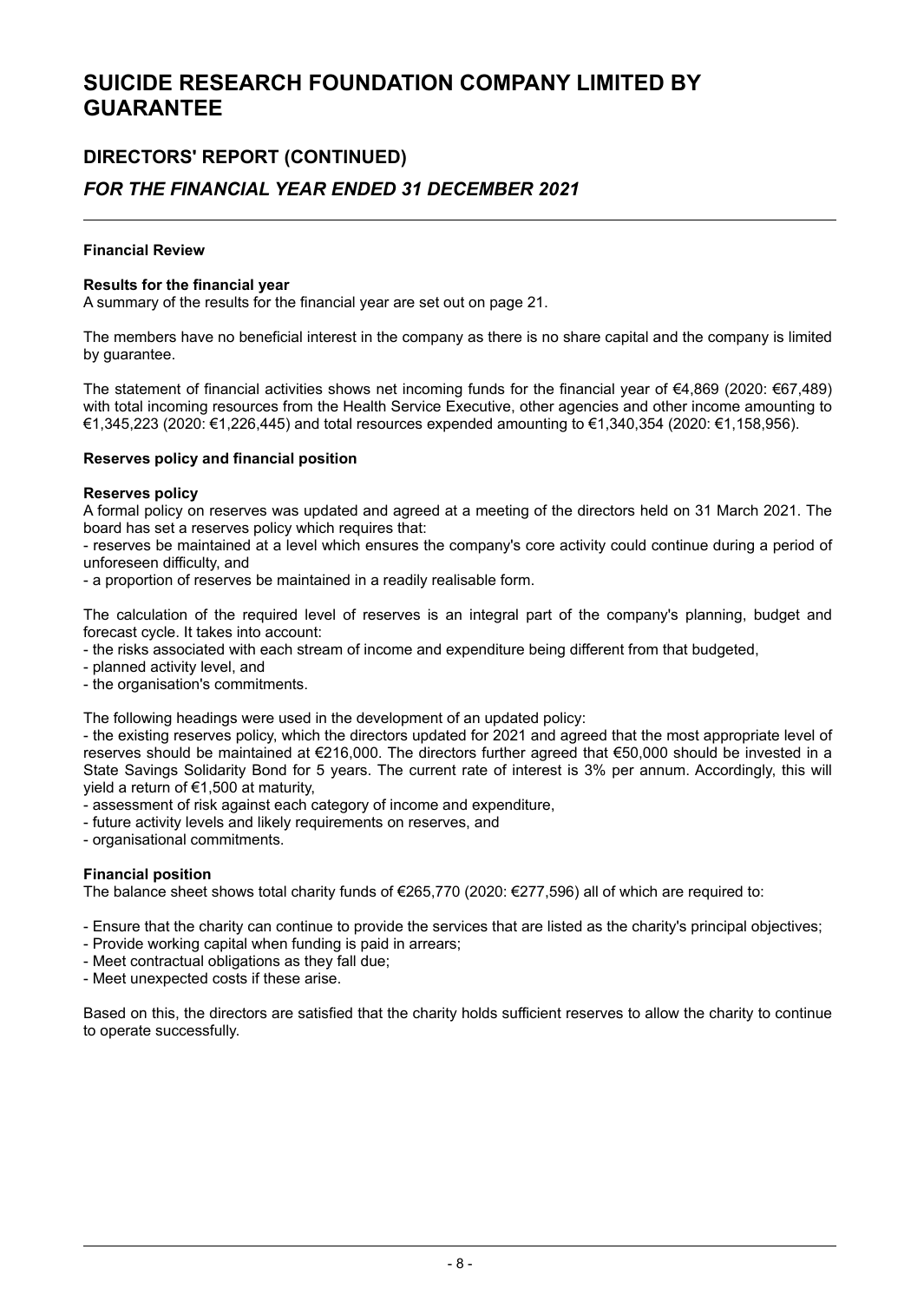# **DIRECTORS' REPORT (CONTINUED)** *FOR THE FINANCIAL YEAR ENDED 31 DECEMBER 2021*

### **Structure, governance and management**

The organisation is a charitable company limited by guarantee. The company does not have a share capital and consequently the liability of members is limited, subject to an undertaking by each member to contribute to the net assets or liabilities of the company on winding up such amounts as may be required, not exceeding €1.00 per member.

The charity was established under a constitution which established the objects and powers of the charitable company and is governed by its constitution and managed by a board of directors. The Registrar of Business Names in the Companies Registration Office has granted the company permission to use the name of National Suicide Research Foundation.

## **Board of Directors**

The National Suicide Research Foundation is governed by a board of directors with a minimum number of 5 and a maximum number of 11 directors. The board meets 4 or 5 times each year. Each director's term of office is three years. A chairperson is elected by the board of directors whose term of office is also three years. At each Annual General Meeting one third of the directors elected from the membership retire by rotation and are eligible for re-election.

The process for nominations and voting is laid out in the Election Rules document which is posted on the website and made available to all members.

There is a clear division of responsibility in the company with the board retaining control over major decisions. The board of directors retain overall responsibility for the strategic development of the company.

### **Policies and Procedures for the Induction and Training of Board Members**

All newly appointed directors receive a Board Induction Folder on appointment. This contains the following documentation: a Board Handbook, the Board-member Code of Conduct, the NSRF Governing Documents, the Strategic Plan, Board Minutes from the previous 12 months, Reports of the Chief Executive Officer from the previous 12 months, the annual budget and other relevant documentation. Board Members also get complete information on how the NSRF demonstrates its full compliance with the Governance Code. The Chief Executive Officer schedules a 2-hour Induction Meeting with each newly appointed director in the first month following appointment, at which a sub-set of information customised for each new member is made available.

### **Board Subgroups**

The company has three Standing Board Sub-committees, namely:

- Operations Sub-committee
- Research Advisory Sub-committee
- Audit, Finance and Risk Management Sub-committee.

### **Organisational Structure and How Decisions are Made**

The NSRF's main office is in Cork and staff members are based in Cork or in locations throughout the country. The team is led by the Chief Executive Officer, the Head of Research and the Chief Scientist who report to the board.

Although ultimate responsibility for the governance of the NSRF rests with the Board of Directors, certain duties and responsibilities are delegated from the Board to the Chief Executive Officer, the Director of Research and the Chief Scientist and through them to the members of the staff team. These duties include implementation of the strategic plan; leading and managing the NSRF's staff members, programmes, projects, finances and all other administrative aspects so that the NSRF's ongoing mission, vision, and strategies are fulfilled within the context of the NSRF's values as approved by the Board of Directors.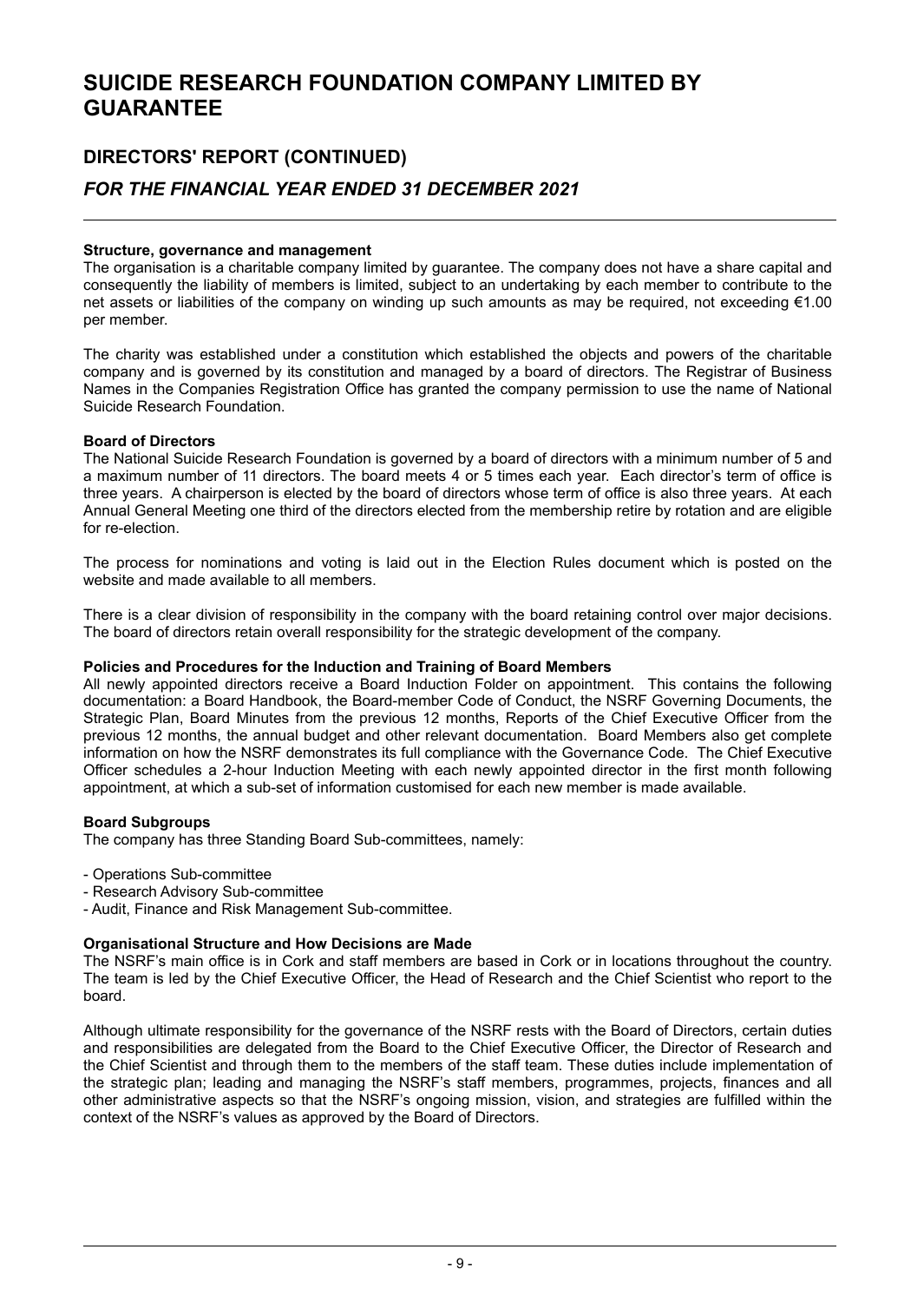## **DIRECTORS' REPORT (CONTINUED)** *FOR THE FINANCIAL YEAR ENDED 31 DECEMBER 2021*

Certain decisions are specifically reserved for the Board and include:

- The Company's strategic plans and annual operating Budgets

- Projects outside the scope of the strategic plan
- Business acquisitions and disposals
- Litigation
- Appointment/Removal of Subgroup Chairs and Members
- Appointment/Removal of the Chief Executive Officer, the Director of Research, Chief Scientist
- Appointment/Removal of Auditors
- Approval of Borrowing/Finance Facilities
- Approval of new staff positions
- Approval of HR Contracts exceeding €40,000 per annum
- Annual Review of Risk and Internal Control
- Approval of policies and procedures and Board nominations.

The Chief Executive Officer is responsible for preparing materials for Board consideration and for preparing materials for any strategic planning process.

When the NSRF agrees to co-operate formally with other organisations on specific projects or in specific work areas, the agreements are determined by a Memorandum of Understanding/Service Arrangement or a form of written agreement which is approved by the Board of Directors.

## **Internal Controls**

The National Suicide Research Foundation conducts an annual Risk Review process that is assessed in detail by the Audit, Finance and Risk Management subgroup with senior management and ultimately reviewed and signed off by the Board of Directors. This process involves identification of the major risks to which the NSRF is exposed, an assessment of their impact and likelihood of happening and risk mitigation actions for each.

The quarterly report of the Operations Subcommittee to the board contains a section on risk analysis updating the board regarding the status of the most acute risks to the NSRF and this is reviewed at each meeting of the Board of Directors.

### **Transparency and Public Accountability**

The Board believes that the National Suicide Research Foundation and all organisations with charitable status must be fully accountable to the general public, providing detailed information on where its funds come from and on what they are spent. The NSRF's annual Financial Statements when approved by the Board of Directors are submitted to the Companies Registration Office and are published on the website www.nsrf.ie, under the About Us section.

### **Directors, trustees and other senior personnel**

### **Mr. James McCarthy, Chairman**

James is a Chartered Accountant and Director in Ernst and Young's Corporate Finance practice in Cork. He joined the NSRF Board as a Director in 2016 and has served as Chairman since early 2018. James brings more than 16 years of financial services experience to his role on the board.

### **Dr. Margaret Kelleher**

Margaret worked closely with the late Dr Michael Kelleher in having suicide decriminalised in 1993 and was a founding member and medical director of the NSRF in 1994. On the death of Dr. Michael Kelleher in 1998, she became the director with overall responsibility for the foundation. She continues as the medical director of the NSRF, is a General Practitioner in Cork and has had a lifelong interest in suicide prevention. She is a fellow of the International Association of Suicide Research (IASR) and brings extensive clinical experience and insights to the Board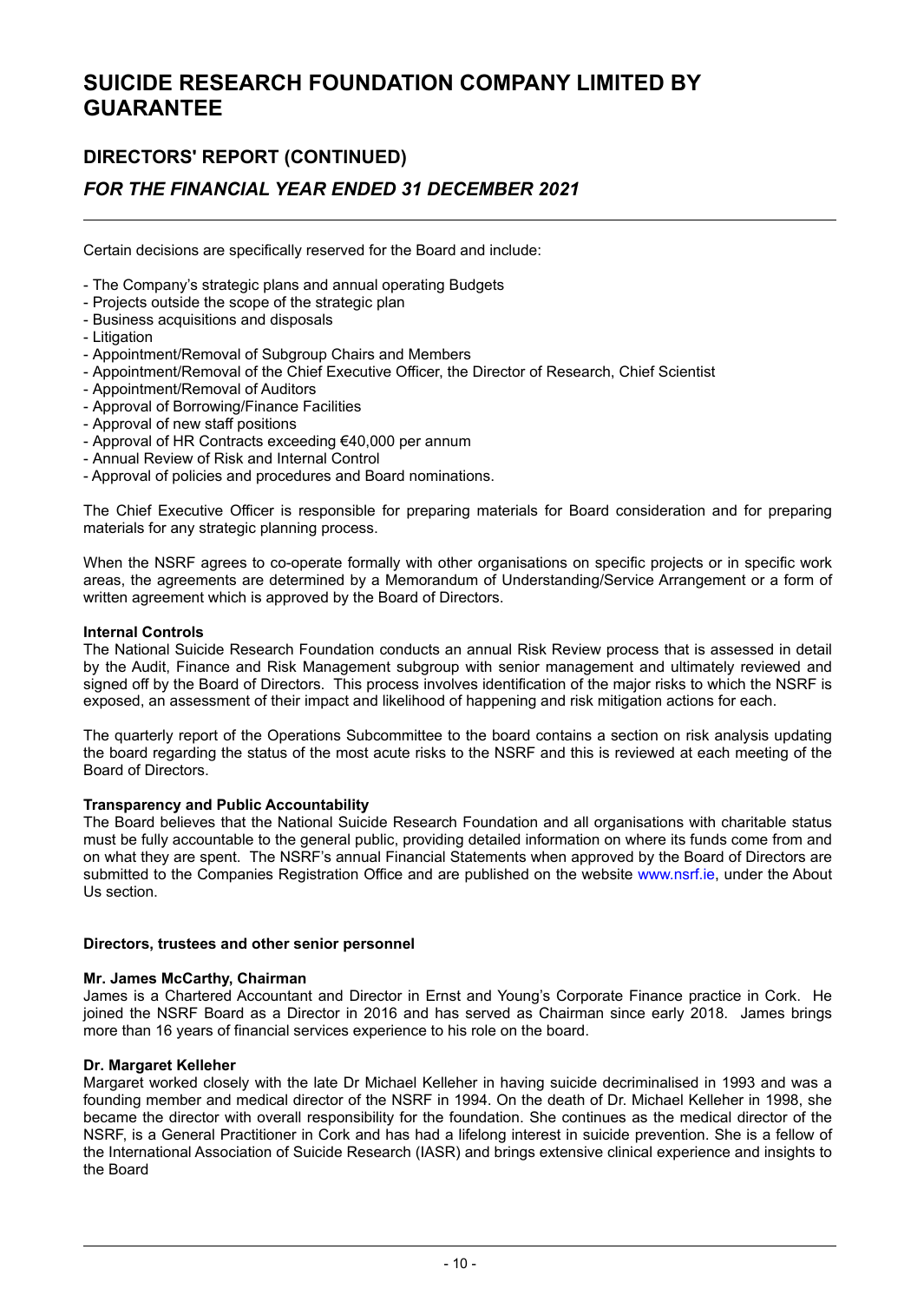## **DIRECTORS' REPORT (CONTINUED)**

## *FOR THE FINANCIAL YEAR ENDED 31 DECEMBER 2021*

### **Mr. Dave Drohan**

Dave worked in the Public Health Service for more than 30 years serving with the Southern and North Western Health Boards and the Health Service Executive in Management/Administration roles. The services he worked in include Mental Health, Disabilities and Community Services generally, as Local Health Manager in Cork. He also worked for a Private Health Care provider and currently works on behalf of the Mental Health Commission. He has been on the Board of the NSRF since its creation and was a founding member of the organisation. Dave brings his extensive management experience to the Board.

### **Mr. Barry McGale**

Barry is a retired mental health nurse and cognitive behavioural therapist. He is a suicide prevention consultant with Suicide Bereavement UK and Livingworks Canada. He has been a member of the NSRF Board since 2013. Barry brings his vast experience of working with suicidal patients and bereaved families to the Board.

### **Professor Eugene Cassidy**

Eugene graduated in Medicine (MB BCh BAO) from UCD in 1992 and completed a Master of Medical Science (Physiology Hons) at UCD in 1995. He is a Clinical Professor at University College Cork and Consultant Liaison Psychiatrist with the HSE at Cork University Hospital. Eugene brings broad clinical and research experience to his position on the Board.

### **Mark O'Callaghan**

Mr Mark O'Callaghan BCL LLB AITI FCCA, a Practising Solicitor for over 20 years has been practising in Dublin since 2005. He is also qualified as a Chartered Tax Adviser and an Accountant. Mark has been the go-to person for professional legal advice to the National Suicide Research Foundation since 2001 and until his appointment to the Board in 2019. Mark brings his extensive legal and financial experience to the board.

### **Eileen Williamson, Chief Executive Officer**

Eileen commenced employment with the late Dr Michael J Kelleher in 1994 and is a founder member of the NSRF. She holds an MBS (Hons) Degree in Health Services Management from University College Cork. Eileen is responsible for the overall strategic and operational management of the NSRF and has specific responsibility for finance, legal and human resource related issues. In particular, she protects the financial assets and formulates, negotiates and controls the annual budgets. Her role also involves working with the external auditors in the preparation of the yearly Financial Statements.

In addition, Eileen chairs the Operations Sub-group and the Research Operations meetings, and oversees the management of the research team. She is the NSRFs Company Secretary and plays an active role in the development of the NSRF's goals, policies and strategic focus. She ensures compliance with the Companies Acts regulations, the implementation of strategy in addition to supporting the Board of Directors. She was instrumental in having the NSRF designated by the WHO as a Collaborating Centre for Surveillance and Research in Suicide Prevention.

### **Dr Paul Corcoran, Head of Research**

Paul is an epidemiologist with almost thirty years of experience in suicidal behaviour research. Paul is also a Senior Lecturer with the UCC School of Public Health and with the National Perinatal Epidemiology Centre in the UCC Department of Obstetrics and Gynaecology.

Paul's degrees include a BSc in Statistics and Computer Science, a Master's degree in Statistics and a PhD in Epidemiology, all obtained at UCC. For the academic year 2008/2009, he was Visiting Professor at the Department of Psychiatry at the University of Oviedo in Spain. He has more than 150 peer-reviewed scientific publications and has contributed to international texts on suicide epidemiology as well as contributing to Irish national suicide prevention strategies.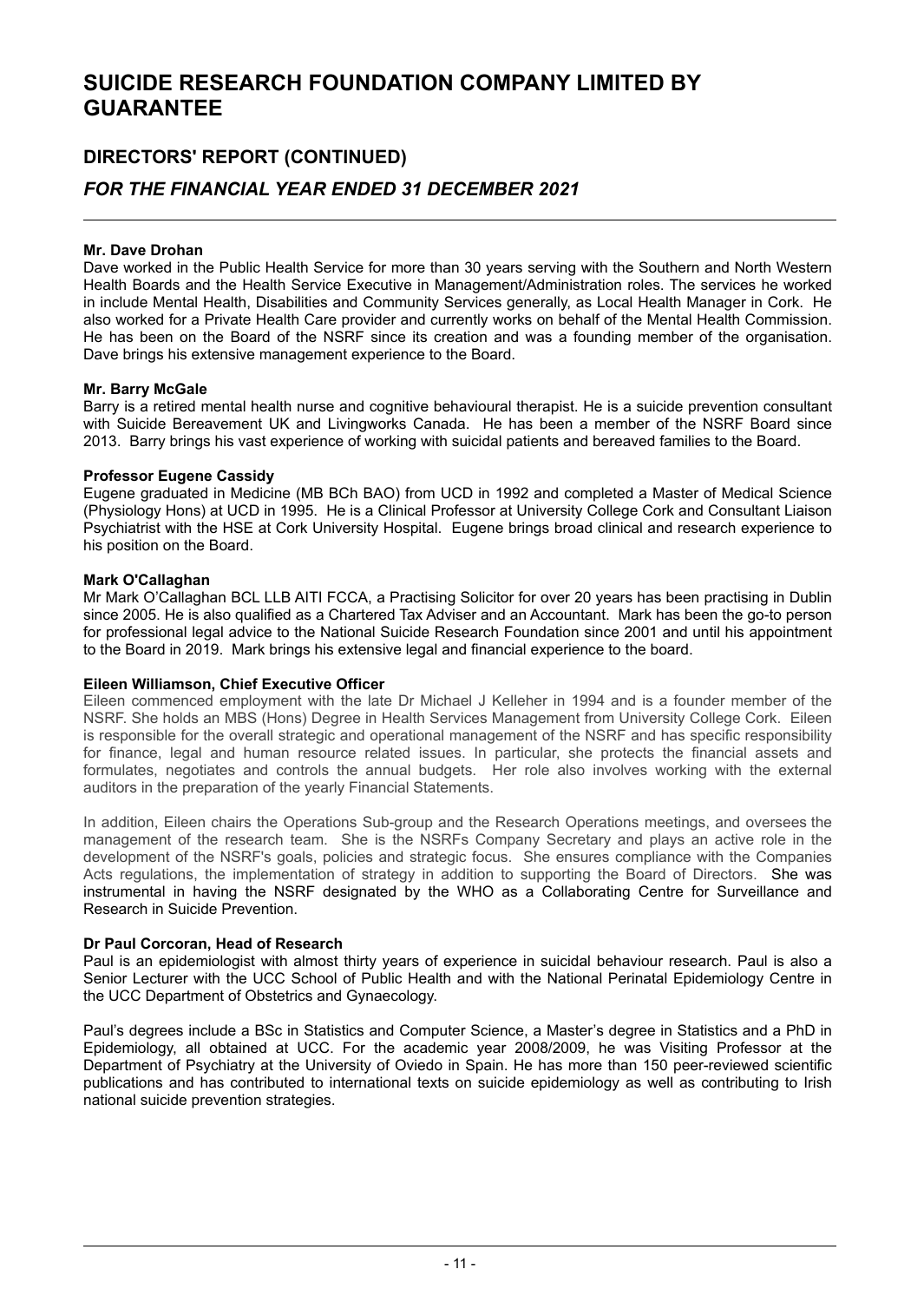## **DIRECTORS' REPORT (CONTINUED)** *FOR THE FINANCIAL YEAR ENDED 31 DECEMBER 2021*

### **Dr Eve Griffin**

Eve holds a Health Research Board Emerging Investigator Award (2018-2023) and is Principal Investigator of the PRISM Project (Providing Improved Care for Self-harm: A mixed-methods study of intervention, implementation and economic outcomes from a national clinical programme). Eve is also a collaborator on the Horizon 2020-funded project MENTUPP.

Eve graduated with a PhD in Applied Psychology from University College Cork in 2011. Her research interests include the epidemiology of self-harm, as well as the management of self-harm in clinical settings. She has more than 30 peer-reviewed scientific publications on the topic of self-harm. Eve has previously worked as the Manager of the National Self-Harm Registry Ireland. She has been involved in a number of EU consortia including OSPI-Europe and is the national data administrator for the European Injury Database (IDB) in Ireland. In addition, she has over ten years' lecturing experience and is a course writer for Dublin City University's Open Education Unit.

### **Dr Mary Joyce**

Mary is a Research Psychologist who works as Manager of the National Self-Harm Registry Ireland and Senior Post-doctoral researcher at the NSRF. Mary graduated with a PhD in Applied Psychology from University College Cork in 2013. Following on from this, she worked as coordinator of the National Dialectical Behaviour Therapy Project Ireland for which a national multi-site implementation and evaluation was carried out over a fiveyear period. Her research interests include the evaluation of interventions for individuals with high risk self-harm and improving access to services for individuals who self-harm. Mary also collaborates with the Northern Ireland Public Health Agency on the Northern Ireland Registry of Self-Harm.

#### **Professor Ella Arensman, Professor of Public Mental Health in the School of Public Health, College of Medicine and Health, UCC and Chief Scientist NSRF**

Ella is a Professor of Public Mental Health in the School of Public Health, College of Medicine and Health, UCC and Chief Scientist NSRF. She has 36 years-experience and has established an extensive multidisciplinary research programme in suicide prevention and mental health research, which has led to more than 200 publications.

Ella has held multiple leadership roles, including President of the International Association for Suicide Prevention (2013-2017), Vice President of the European Alliance Against Depression, Steering Group member of the National Cross-Sectoral Steering Group for *Connecting for Life,* 2015-2024 and International COVID-19 Suicide Prevention Research Collaboration. She is an Expert Advisor for the World Health Organization and was involved in establishing the NSRF's WHO Collaborating Centre for Surveillance and Research in Suicide Prevention. In 2021, she led a successful interdisciplinary application under the HRB Collaborative Doctoral Awards: 'Early Identification of Suicide and Self-Harm Risk and Comorbid Mental and Physical Disorders: An Interdisciplinary Training, Research and Intervention Programme' (MHAINTAIN), which provides funding for five PhD Scholars over five years (€1.5 million).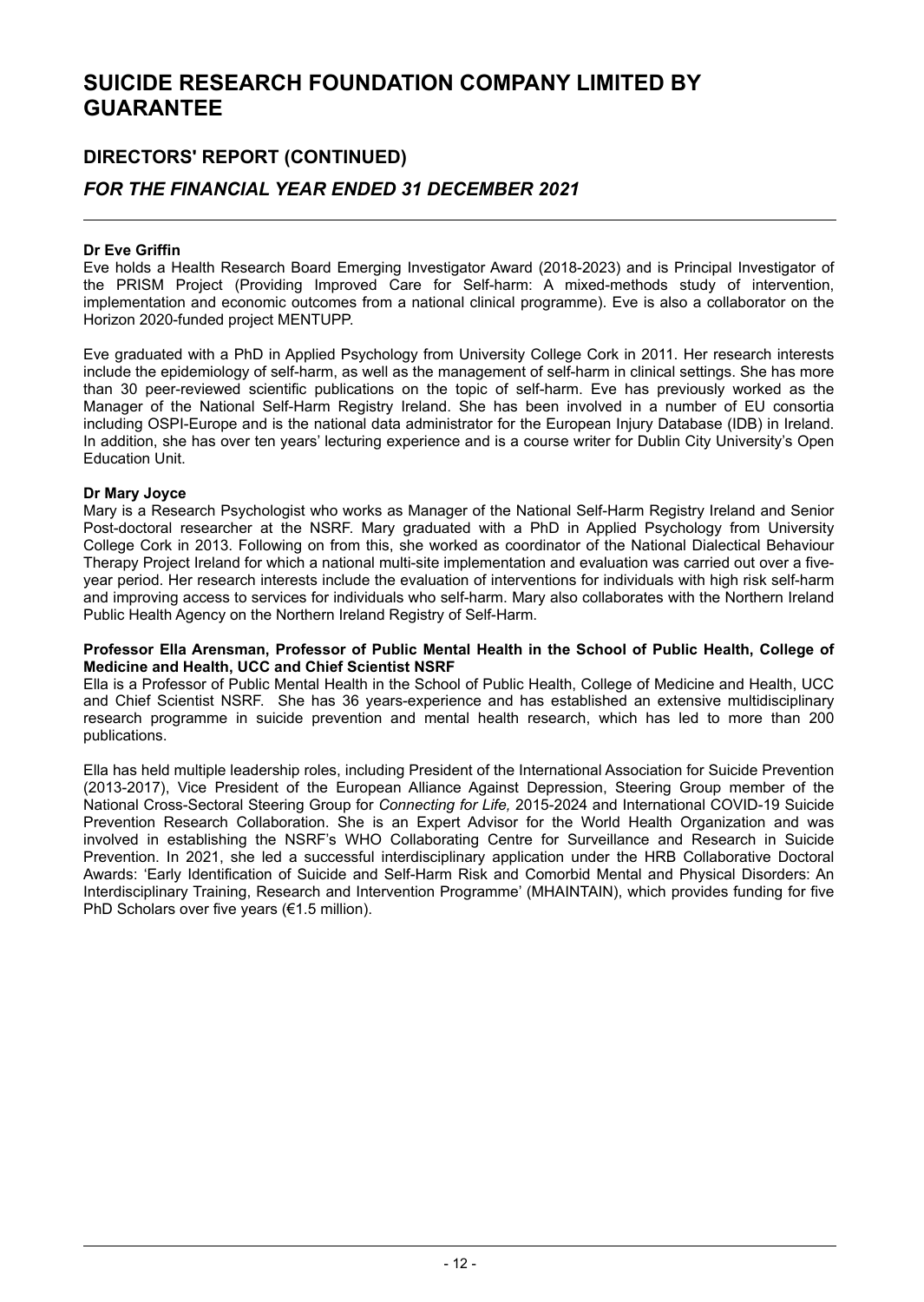## **DIRECTORS' REPORT (CONTINUED)** *FOR THE FINANCIAL YEAR ENDED 31 DECEMBER 2021*

### **Principal risks and uncertainties**

The directors have ultimate responsibility for managing risk and are aware of the risks associated with the operating activities of the charity. The directors carry out an annual audit and review the risks on an ongoing basis. The directors are satisfied that adequate systems of governance, supervision, procedures and internal controls are in place to mitigate the exposure to major risks and that these controls provide reasonable assurance against such risks.

The directors have identified that the key risks facing the company relate to the risk of a decrease in the level of grant funding, any potential impact of the ongoing COVID-19 Pandemic, the increase in compliance requirements in accordance with company, health and safety and general data protection legislation, and ensuring security of the company's sensitive data, reputational risk and other operational risks.

The company mitigates these risks as follows:

### **Financial risk**

- The charity continually monitors the level of activity, prepares and monitors its budgets and projections. The charity has a policy of maintaining significant cash reserves and it has also developed a strategic plan which will allow for the diversification of funding and activities

- Financial information is subject to detailed review at board level allowing for continuous monitoring of the company's operations and financial status.

### **Operational/internal control risk**

- The risk is minimised by the implementation of procedures for authorisation of all transactions and projects and the requirements for budgets covering all activities

- Procedures are in place to ensure compliance with COVID-19 restrictions and with health and safety legislation to protect staff, data collectors and service providers.

### **Reputational/compliance risk**

- In common with many charities, the company's principal risk is reputational damage. Reputation damage could be caused by an event either within or outside the company's control. In order to mitigate this risk the charity continues to adopt best practices

- The charity closely monitors emerging changes to regulations and legislation on an on-going basis by ensuring all accreditation is up to date.

### **Accounting records**

The company's directors are aware of their responsibilities, under sections 281 to 285 of the Companies Act 2014 as to whether in their opinion, the accounting records of the company are sufficiently adequate to permit the financial statements to be readily and properly audited and are discharging their responsibility by:

1) employing qualified and experienced staff,

2) ensuring that sufficient company resources are available for the task,

- 3) liaising with the company's auditors/seeking external professional accounting advice, and
- 4) arranging to guard against falsification of the records.

The accounting records are held at the company's business premises, Room 4.36 Western Gateway Building, University College Cork, Cork. T12 YF9N.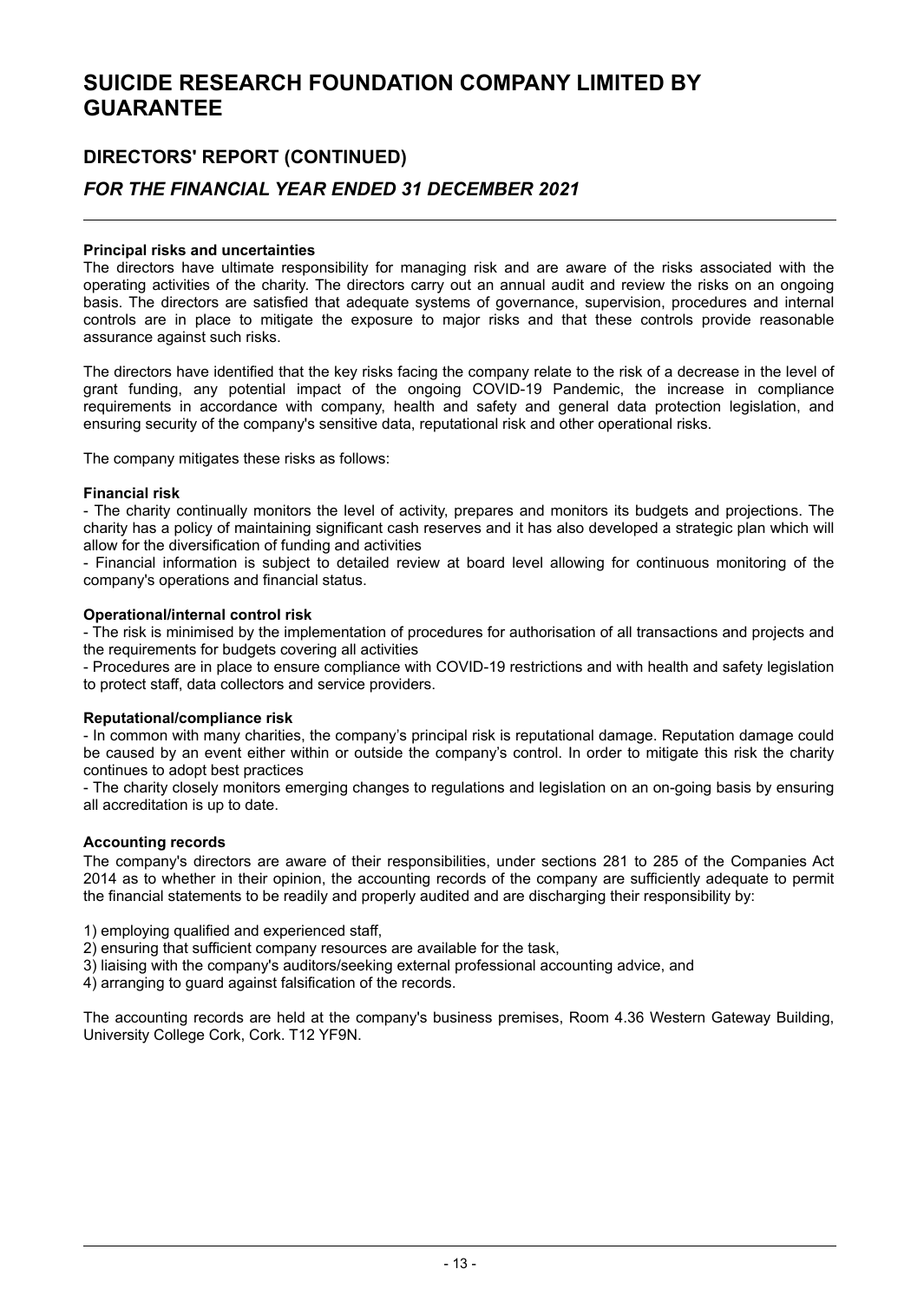## **DIRECTORS' REPORT (CONTINUED)** *FOR THE FINANCIAL YEAR ENDED 31 DECEMBER 2021*

### **Post reporting date events**

There has been no financial or operational impact on the company as a result of COVID-19 other than staff continuing to work from home. From a financial perspective, there has been no decrease in the annual funding provided by the NOSP and, because of the increased awareness nationally and internationally of the need to safeguard the mental health of the population, funding bodies are making additional funding available for research.

Otherwise, no matters or circumstances have arisen since the end of the financial year which significantly affected or may significantly affect the operations of the company, the results of those operations or the state of the affairs of the company in the financial period subsequent to the financial year ended 31 December 2021.

### **Future developments**

There has been no financial impact on the NSRF as a result of COVID-19. In line with HSE policy, the 2022 Service Arrangement and associated Programme of Work with the National Office for Suicide Prevention were agreed before February 28th 2022. The funding for the running of the Registry and the agreed programme of work has been increased to €969,931 for 2022 from €937,240 in 2021. The NSRF has an overall agreement with the HSE NOSP for the duration of the *Connecting for Life*, Suicide Reduction Strategy 2015-2024. In addition, the NSRF has a multitude of ongoing research projects as outlined in the Description of Activities above.

The NSRF has been successful in obtaining additional grant funding for new research projects, with a success rate of two out three grant applications. Multiple research projects will commence in 2022 as outlined below in Future Developments.

The company's future plans include making applications to various funding bodies for new funding for research projects. As of March 2022, the NSRF has been successful in obtaining new funding for the following projects that will commence in 2022.

### **Suicide and Self-Harm Observatory**

The public health prevention model of suicide prevention begins with and relies heavily on surveillance data (WHO, 2014). Monitoring a public health phenomenon such as suicide requires continuous, systematic data collection, analysis and interpretation, as well as efficient dissemination of outputs to those involved in prevention efforts. However, the process of verification, registration and classification of external causes of death, including suicides in Ireland can involve a time span of more than two years due to the requirement of a Coroner's inquest and the involvement of An Garda Síochána, pathologists and other health service staff, in addition to Vital Statistics Registrars. Having access to a real-time suicide surveillance system, the outputs of which can be measured against Central Statistics Office data once published, will assist in early identification of emerging suicide clusters and suicide data, a timely response to people affected by suicide, and verification of anecdotal evidence and public statements on suicide that are disseminated via media outlets, including social media.

The HSE NOSP has provided funding to the NSRF in 2022 to undertake an evaluation of the Suicide and Self-Harm Observatory that the NSRF has instituted in Cork and Kerry, as well as a potential scalability project looking at the feasibility of rolling out the Observatory on a national basis that could potentially lead to the establishment of a real-time suicide surveillance system at national level in Ireland.

### **MHAINTAIN**

MHAINTAIN is a research training programme addressing the need for doctoral training and career paths, to improve early identification and intervention of self-harm and suicide risk. The Vision of MHAINTAIN is *to improve capacity building in the assessment of risk of suicide and self-harm and evidence-based interventions across patient focused research, health services research and population health research, facilitated by an interdisciplinary Consortium.* The MHAINTAIN research training programme includes four Doctoral Projects, with positions for five PhD Scholars. MHAINTAIN will offer a representative range of research designs and methodological approaches.

Arising from a competitive grant-funding round, the Health Research Board Ireland has provided funding of €1.5 million to University College Cork and the NSRF over five years.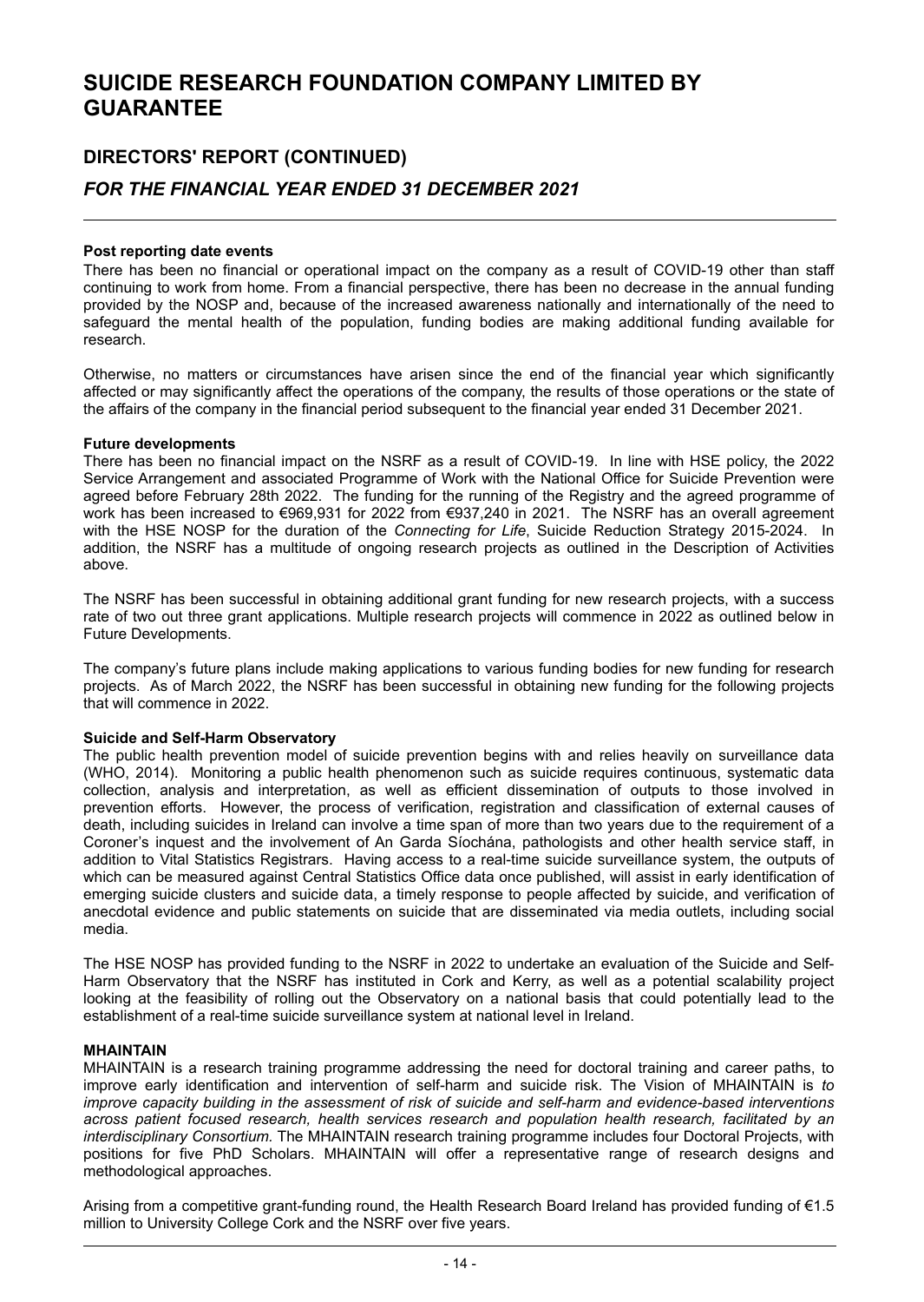# **DIRECTORS' REPORT (CONTINUED)** *FOR THE FINANCIAL YEAR ENDED 31 DECEMBER 2021*

The MHAINTAIN programme is timely, while its aims and objectives are in line with key priorities of national and international suicide and self-harm prevention strategies. By combining and integrating expertise from all relevant disciplines, cross-cutting patient focused services, healthcare services and population-based interventions, and involving a wide range of stakeholders, including representatives from patient advocacy.

MHAINTAIN will provide a stimulating environment for PhD scholars and will also facilitate postdoctoral career opportunities following completion of the PhD research. In addition to interdisciplinary research internships within UCC and the NSRF, the MHAINTAIN programme will also facilitate opportunities for PhD scholars to arrange external internships at AISRAP, Griffith University, Brisbane, the University of Melbourne and the University of Massachusetts.

### **WHO Collaborating Centre and Pan American Health Organisation (Phase II)**

Following the NSRF's designation as a World Health Organisation (WHO) Collaborating Centre for Surveillance and Research in Suicide Prevention in December 2015 and re-designation for a further four years in 2019, the NSRF has been involved in several exciting projects at the request of the WHO.

The remit of WHO Collaborating centres is to conduct research and evaluation and provide technical guidance to the WHO. The aim is to enhance countries' capacity to develop and implement national policies and plans in line with the 2013–2020 global mental health action plan and the UN Sustainable Development Goals for 2030. Mental health promotion, prevention, treatment, and recovery services improved through advocacy, better guidance and tools on integrated mental health service are stated WHO outputs.

The NSRF's agreed Work plan comprises four main Activities (1) Support WHO in having surveillance systems for self-harm and suicide established in countries (2) Provide technical advice to WHO in support of its work towards the implementation and evaluation of national suicide prevention strategies (3) Support WHO in providing technical assistance to countries for the development, revision, implementation and evaluation of national suicide prevention strategies (4) To inform WHO's activities on suicide prevention and mental health promotion in occupational settings.

The primary work undertaken by the NSRF in recent years has been in assisting the development and implementation of multi-centre self-harm surveillance systems in a range of countries across Europe, Central Asia and South America. The WHO Office in Poland has provided funding in 2022 to the NSRF for technical advice in relation to the development and establishment of a system of monitoring of self-harm and the Pan American Health Organisation has provided funding in 2022 for the continuation of the work with Guyana, Suriname and Trinidad Tobago in implementing systems of monitoring of suicide and self-harm.

### **C-SSHRI (Connecting Suicide and Self-Harm Researchers on the Island of Ireland) Phase II**

One of the key strategic goals of *Connecting for Life 2015-2024* is to improve surveillance, evaluation and highquality research relating to suicidal behaviour. In addressing this goal, specifically Action 7.4.2, the NSRF, the NOSP and the Higher Education Authority (HEA) are committed to co-ordinating and streamlining self-harm and suicide-related research completed by higher education institutions.

It is anticipated that by implementing Action 7.4.2, this project will contribute to the overall outcomes of *Connecting for Life* to reduce the suicide rate in the whole population and amongst specified priority groups, and to reduce the rate of presentations of self-harm in the whole population and amongst specified priority groups.

This project also feeds into the theme 'Improve' outlined in the HEA National Student Mental Health and Suicide Prevention Framework and directly targets key priority areas identified by the *Student and Learner Wellbeing Engagement Group* of 'Enhanced Mental Health Training for Staff', 'Peer to Peer Support' and 'Curriculum Review to include wellbeing and mental health'.

Building on the work completed in 2021, this project will further establish the C-SSHRI Network of Researchers and repository of literature, host training and research workshops as well as undertaking a scoping review based on the completed investigation of literature (WP1 of 2021 Project). The HEA has provided funding for the continuation and expansion of this project in 2022.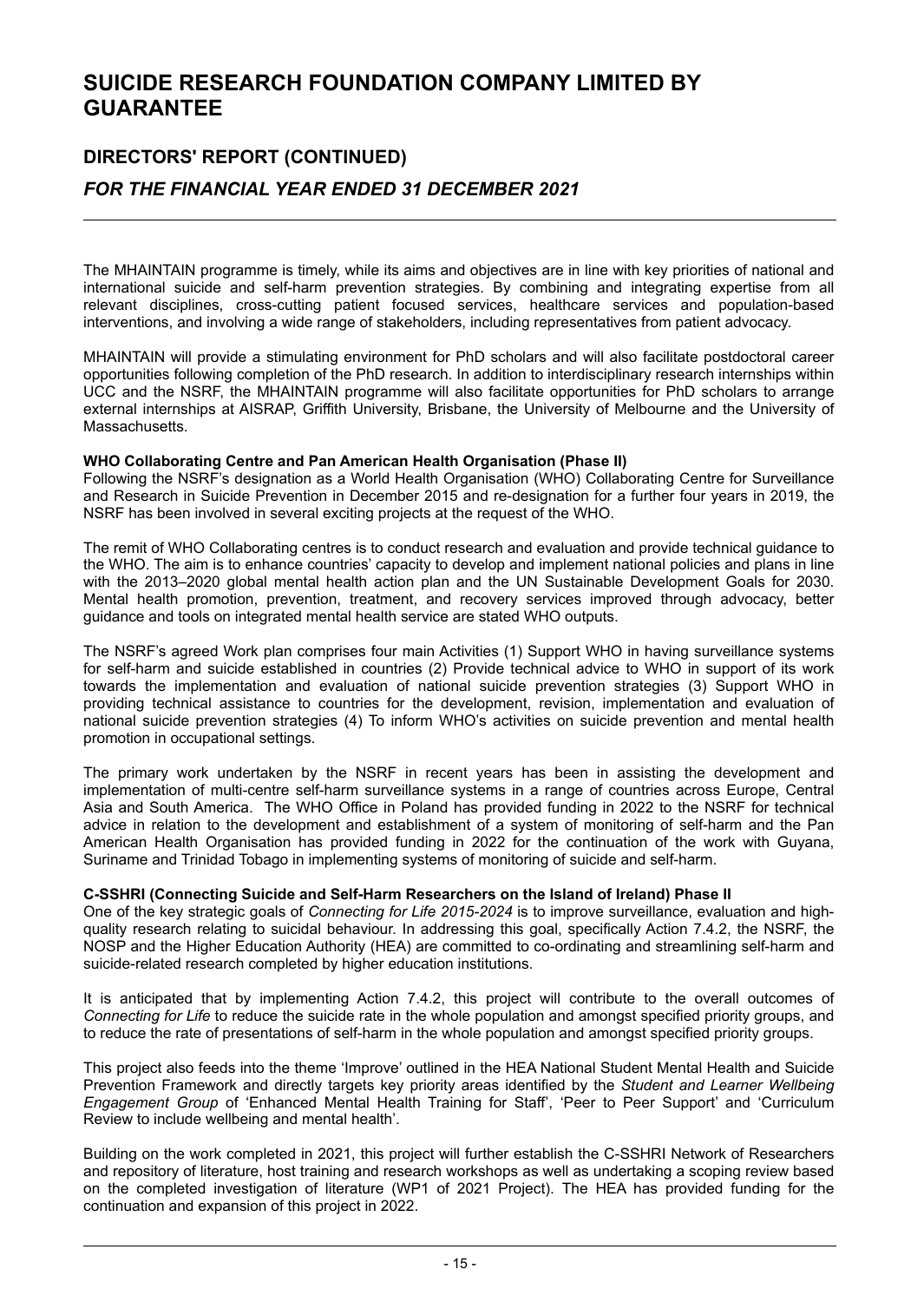## **DIRECTORS' REPORT (CONTINUED)**

## *FOR THE FINANCIAL YEAR ENDED 31 DECEMBER 2021*

### **Auditor**

In accordance with Section 383(2) of the Companies Act 2014, H&A Accountancy Services Limited t/a Hickey & Associates will continue in office as auditors of the company.

### **Statement on relevant audit information to auditor**

Each of the directors in office at the date of approval of this annual report confirms that:

- so far as the director is aware, there is no relevant audit information of which the company's auditor is unaware, and
- the director has taken all the steps that he / she ought to have taken as a director in order to make himself / herself aware of any relevant audit information and to establish that the company's auditor is aware of that information.

This confirmation is given and should be interpreted in accordance with the provisions of section 330 of the Companies Act 2014.

On behalf of the board

Margaret Kelleher **Barry McGale Director Director**

Date: 23 May 2022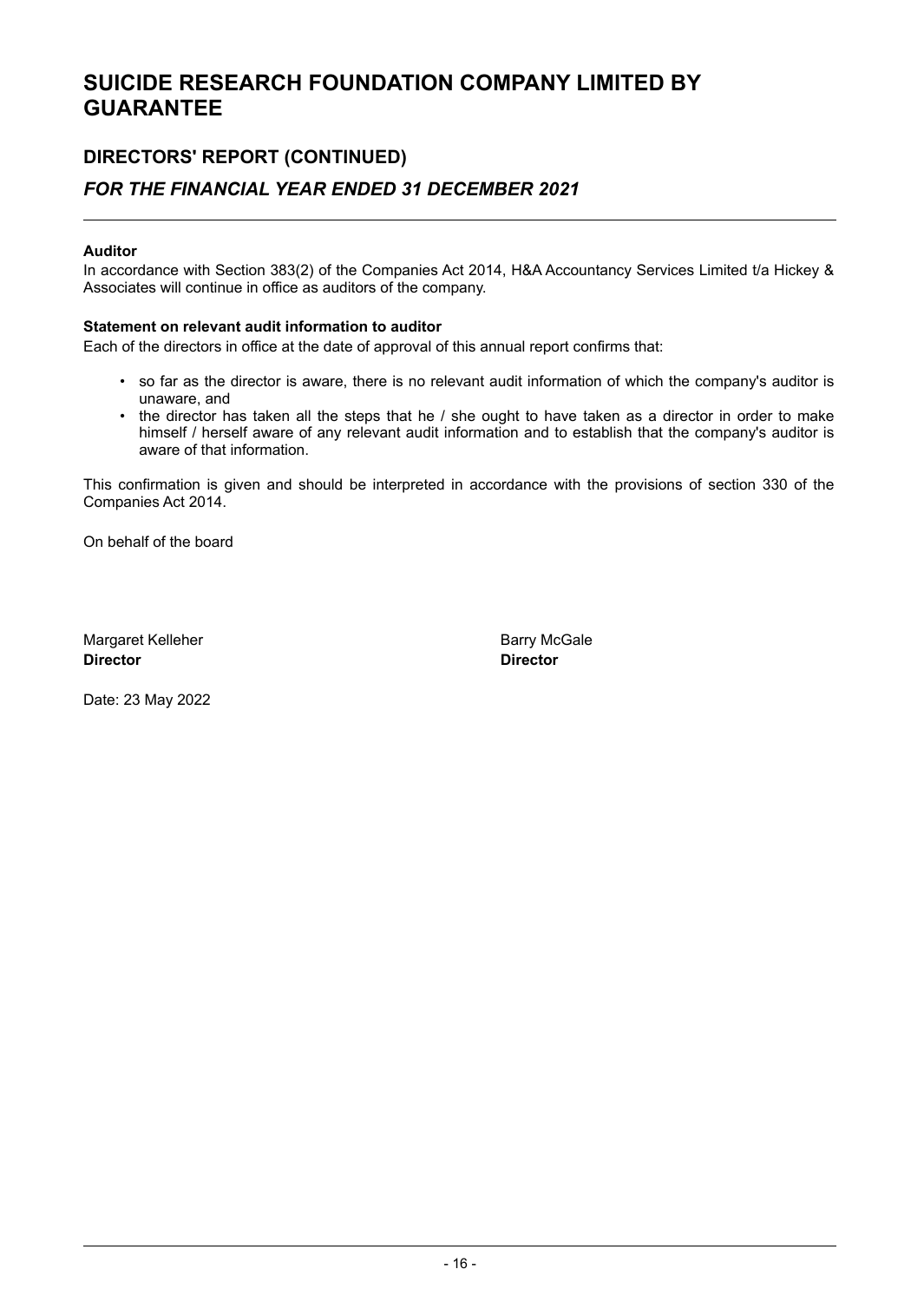## **DIRECTORS' RESPONSIBILITIES STATEMENT** *FOR THE FINANCIAL YEAR ENDED 31 DECEMBER 2021*

### **General responsibilities**

The directors are responsible for preparing the Directors' Report and the financial statements in accordance with Irish law and regulations.

Irish company law requires the directors to prepare financial statements for each financial year. Under that law, the directors have elected to prepare the financial statements in accordance with the Companies Act 2014 and accounting standards issued by the Financial Reporting Council including FRS 102 the Financial Reporting Standard applicable in the UK and Republic of Ireland as modified by the Statement Of Recommended Practice "Accounting and Reporting by Charities" (FRS Charities SORP) (2018) effective for reporting periods beginning on or after 1 January 2019, known as the 'SORP' (the financial reporting framework). Under company law, the directors must not approve the financial statements unless they are satisfied that they give a true and fair view of the assets, liabilities and financial position of the company as at the financial year end date and of the profit or loss of the company for that financial year and otherwise comply with the Companies Act 2014.

In preparing these financial statements, the directors are required to:

- select suitable accounting policies for the company financial statements and then apply them consistently;
- make judgements and estimates that are reasonable and prudent;
- state whether the financial statements have been prepared in accordance with applicable accounting standards , identify those standards, and note the effect and the reasons for any material departure from those standards; and
- prepare the financial statements on the going concern basis unless it is inappropriate to presume that the company will continue in business.

The directors are responsible for ensuring that the company keeps or causes to be kept adequate accounting records which correctly explain and record the transactions of the company, enable at any time the assets, liabilities, financial position and profit or loss of the company to be determined with reasonable accuracy, enable them to ensure that the financial statements and Directors' Report comply with the Companies Act 2014 and enable the financial statements to be audited. They are also responsible for safeguarding the assets of the company and hence for taking reasonable steps for the prevention and detection of fraud and other irregularities.

On behalf of the board

Margaret Kelleher **Barry McGale Director Director**

Date: 23 May 2022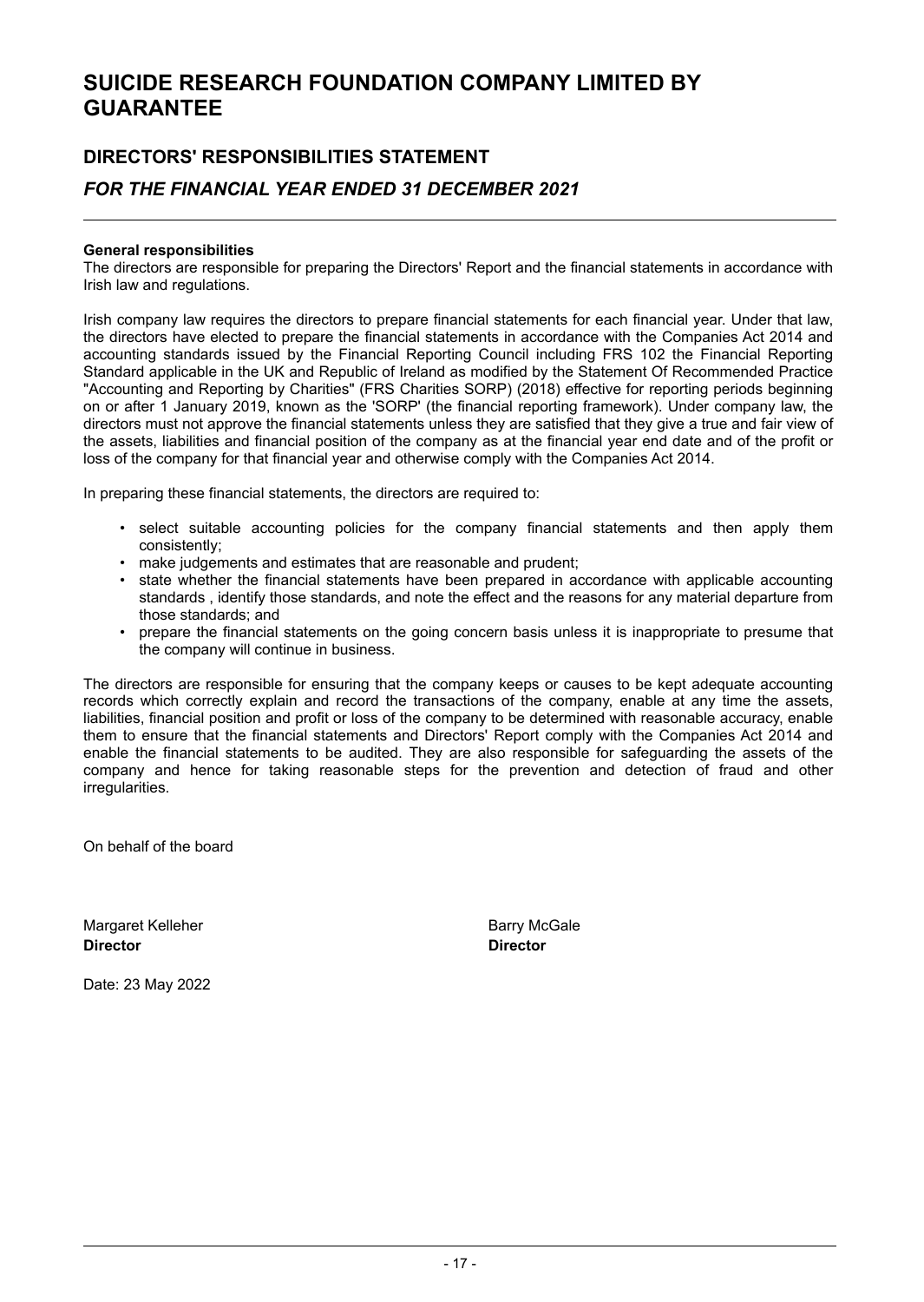## **INDEPENDENT AUDITOR'S REPORT**

## **TO THE MEMBERS OF SUICIDE RESEARCH FOUNDATION COMPANY LIMITED BY GUARANTEE**

## **Opinion**

We have audited the financial statements of Suicide Research Foundation Company Limited by Guarantee (the 'company') for the financial year ended 31 December 2021 which comprise the Statement of Financial Activities, the Balance Sheet, the Statement of Changes In Funds, the Statement of Cash Flows and notes to the financial statements, including the summary of significant accounting policies set out in note 1. The financial reporting framework that has been applied in their preparation is Irish Law and FRS 102 the Financial Reporting Standard applicable in the UK and Republic of Ireland as modified by the Statement Of Recommended Practice "Accounting and Reporting by Charities" (FRS Charities SORP) (2018) effective for reporting periods beginning on or after 1 January 2019, known as the 'SORP' (the financial reporting framework) and issued in the United Kingdom by the Financial Reporting Council.

In our opinion the financial statements:

- give a true and fair view of the assets, liabilities and financial position of the company as at 31 December 2021 and of its net incoming resources for the financial year then ended;
- have been properly prepared in accordance with FRS 102 *the Financial Reporting Standard applicable in the UK and Republic of Ireland;* and
- have been prepared in accordance with the requirements of the Companies Act 2014.

### **Basis for opinion**

We conducted our audit in accordance with International Standards on Auditing (Ireland) (ISAs (Ireland)) and applicable law. Our responsibilities under those standards are further described in the *Auditor's responsibilities for the audit of the financial statements* section of our report. We are independent of the company in accordance with ethical requirements that are relevant to our audit of financial statements in Ireland, including the Ethical Standard for Auditors (Ireland) issued by the Irish Auditing and Accounting Supervisory Authority (IAASA), and we have fulfilled our other ethical responsibilities in accordance with these requirements.

We believe that the audit evidence we have obtained is sufficient and appropriate to provide a basis for our opinion.

### **Conclusions relating to going concern**

In auditing the financial statements, we have concluded that the directors' use of the going concern basis of accounting in the preparation of the financial statements is appropriate.

Based on the work we have performed, we have not identified any material uncertainties relating to events or conditions that, individually or collectively, may cast significant doubt on the company's ability to continue as a going concern for a period of at least twelve months from the date when the financial statements are authorised for issue.

Our responsibilities and the responsibilities of the directors with respect to going concern are described in the relevant sections of this report.

### **Other information**

The directors are responsible for the other information. The other information comprises the information included in the annual report, other than the financial statements and our auditor's report thereon. Our opinion on the financial statements does not cover the other information and, except to the extent otherwise explicitly stated in our report, we do not express any form of assurance conclusion thereon.

Our responsibility is to read the other information and, in doing so, consider whether the other information is materially inconsistent with the financial statements or our knowledge obtained in the course of the audit or otherwise appears to be materially misstated. If we identify such material inconsistencies or apparent material misstatements, we are required to determine whether there is a material misstatement in the financial statements or a material misstatement of the other information. If, based on the work we have performed, we conclude that there is a material misstatement of this other information, we are required to report that fact.

We have nothing to report in this regard.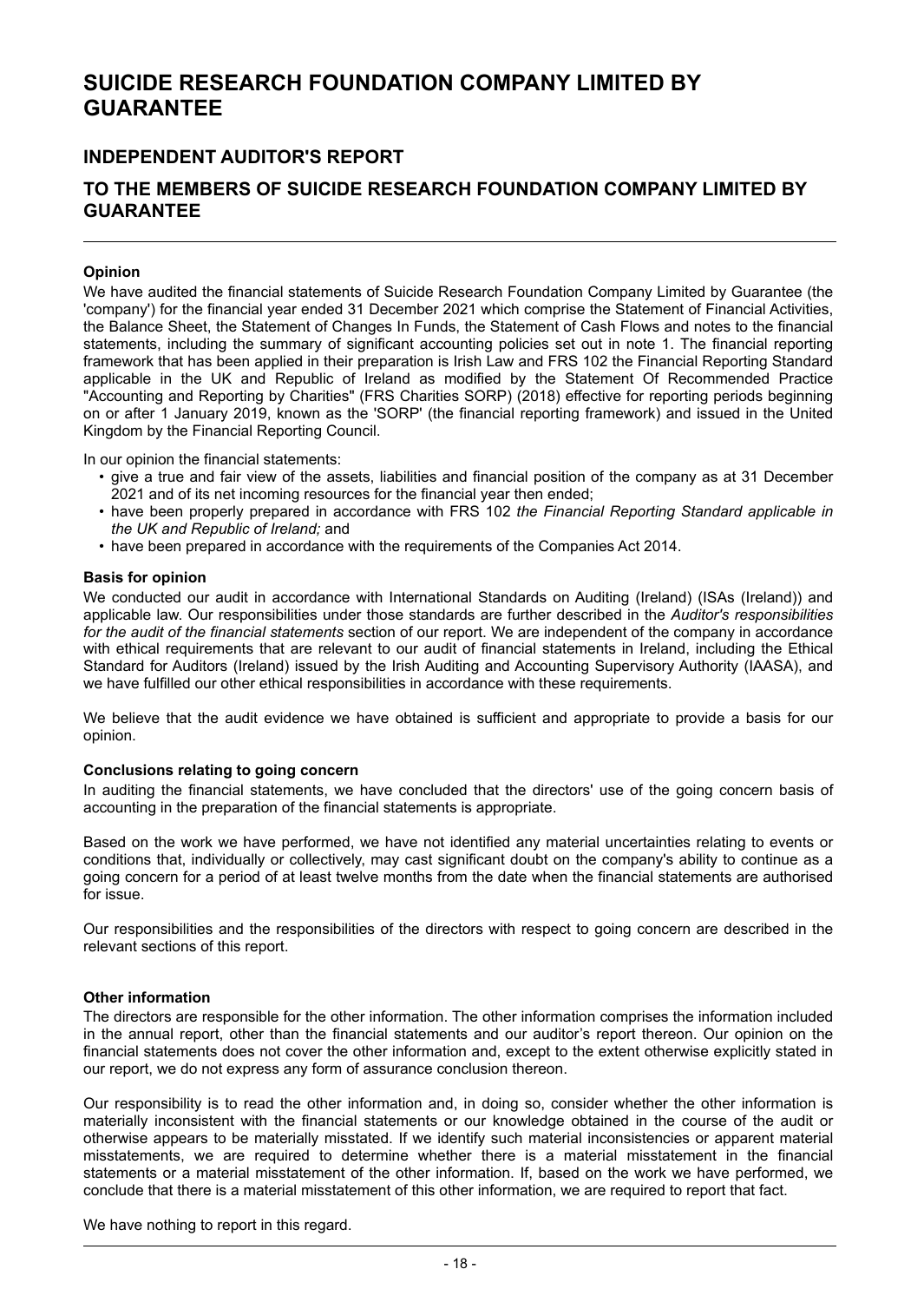## **INDEPENDENT AUDITOR'S REPORT (CONTINUED)**

## **TO THE MEMBERS OF SUICIDE RESEARCH FOUNDATION COMPANY LIMITED BY GUARANTEE**

### **Opinions on other matters prescribed by the Companies Act 2014**

In our opinion, based on the work undertaken in the course of the audit, we report that:

- the information given in the directors' report for the financial year for which the financial statements are prepared is consistent with the financial statements; and
- the directors' report has been prepared in accordance with applicable legal requirements.

We have obtained all the information and explanations which, to the best of our knowledge and belief, are necessary for the purposes of our audit.

In our opinion the accounting records of the company were sufficient to permit the financial statements to be readily and properly audited, and the financial statements are in agreement with the accounting records.

### **Matters on which we are required to report by exception**

Based on the knowledge and understanding of the company and its environment obtained in the course of the audit, we have not identified any material misstatements in the directors' report.

The Companies Act 2014 requires us to report to you if, in our opinion, the requirements of any of sections 305 to 312 of the Act, which relate to disclosures of directors' remuneration and transactions are not complied with by the company. We have nothing to report in this regard.

### **Respective responsibilities**

### **Responsibilities of directors for the financial statements**

As explained more fully in the directors' responsibilities statement, the directors are responsible for the preparation of the financial statements in accordance with the applicable financial reporting framework that give a true and fair view, and for such internal control as they determine is necessary to enable the preparation of financial statements that are free from material misstatement, whether due to fraud or error.

In preparing the financial statements, the directors are responsible for assessing the company's ability to continue as a going concern, disclosing, if applicable, matters related to going concern and using the going concern basis of accounting unless the directors either intend to liquidate the company or to cease operations, or have no realistic alternative but to do so.

### **Auditor's responsibilities for the audit of the financial statements**

Our objectives are to obtain reasonable assurance about whether the company's financial statements as a whole are free from material misstatement, whether due to fraud or error, and to issue an auditor's report that includes our opinion. Reasonable assurance is a high level of assurance, but is not a guarantee that an audit conducted in accordance with ISAs (Ireland) will always detect a material misstatement when it exists. Misstatements can arise from fraud or error and are considered material if, individually or in the aggregate, they could reasonably be expected to influence the economic decisions of users taken on the basis of these financial statements.

A further description of our responsibilities for the audit of the financial statements is located on the IAASA's website at: http://www.iaasa.ie/Publications/Auditing-standards/International-Standards-on-Auditing-for-use-in-Ire/International-Standards-on-Auditing-(Ireland)/ISA-700-(Ireland). This description forms part of our auditor's report.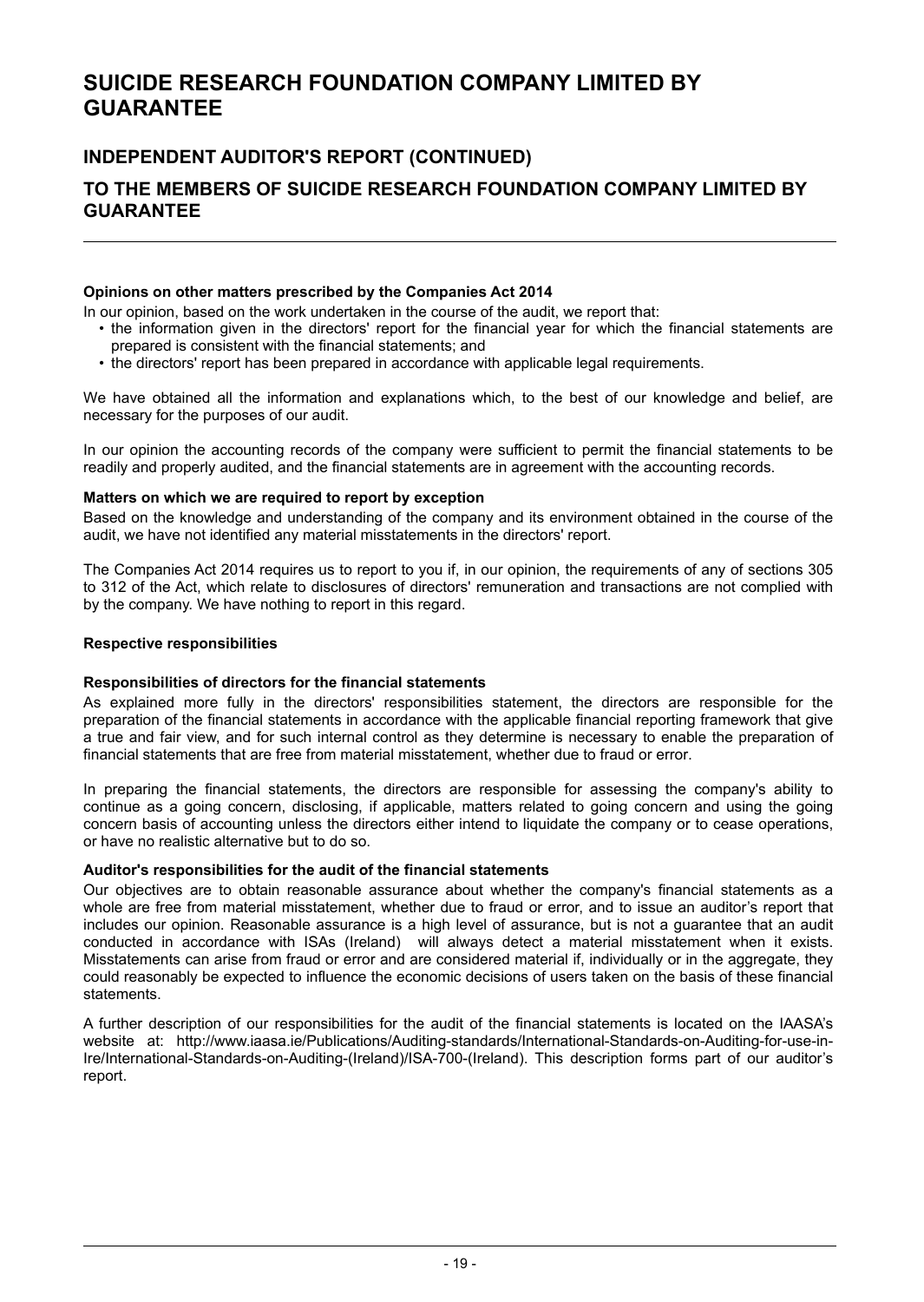## **INDEPENDENT AUDITOR'S REPORT (CONTINUED)**

## **TO THE MEMBERS OF SUICIDE RESEARCH FOUNDATION COMPANY LIMITED BY GUARANTEE**

### **The purpose of our audit work and to whom we owe our responsibilities**

This report is made solely to the company's members, as a body, in accordance with section 391 of the Companies Act 2014. Our audit work has been undertaken so that we might state to the company's members those matters we are required to state to them in an auditor's report and for no other purpose. To the fullest extent permitted by law, we do not accept or assume responsibility to anyone other than the company and the company's members as a body, for our audit work, for this report, or for the opinions we have formed.

**Owen Hickey for and on behalf of:** 23 May 2022

**H&A Accountancy Services Limited** Unit 2, Bowling Green **t/a Hickey & Associates** White Street **Chartered Accountants** Cork **Statutory Auditors**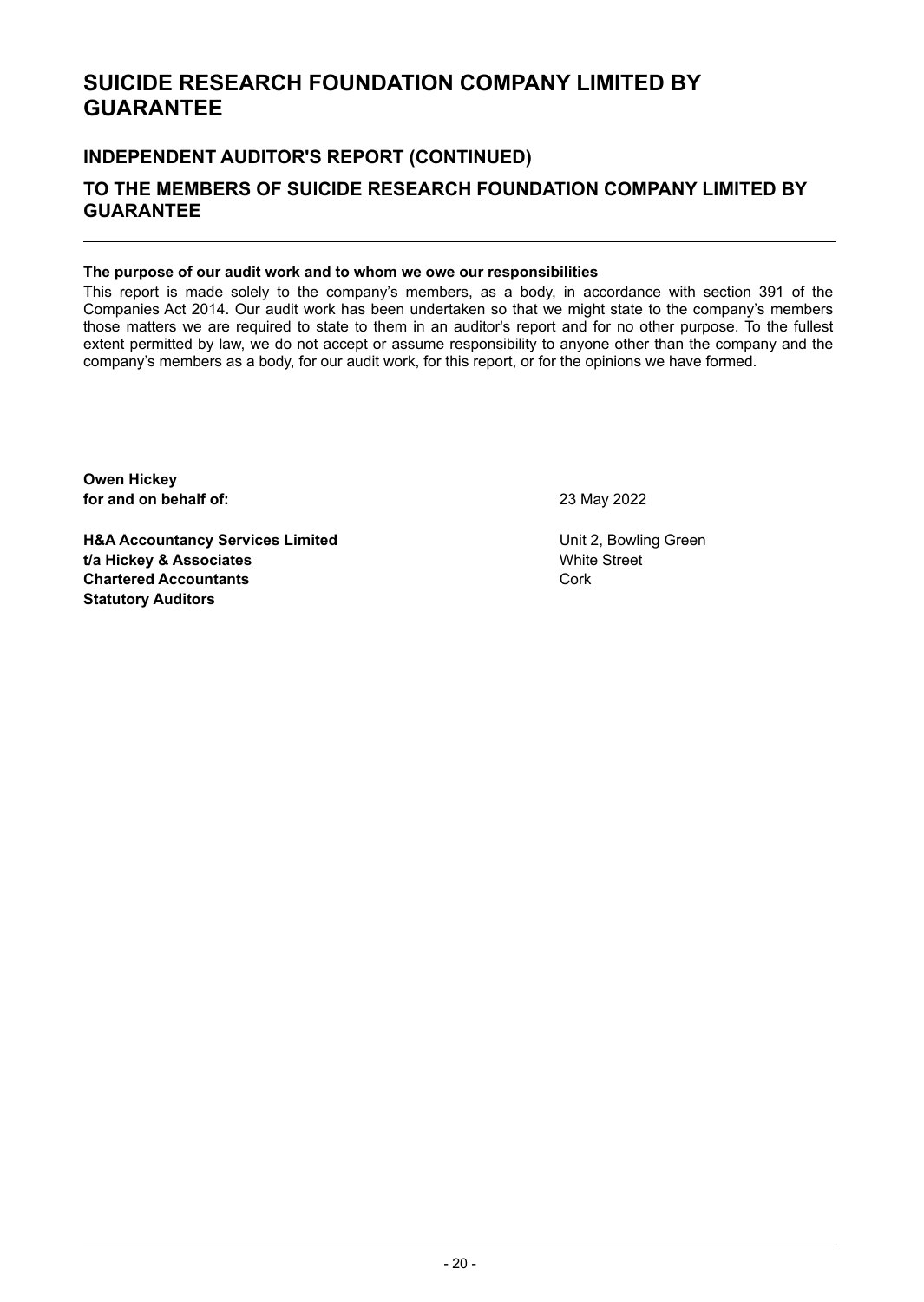## **STATEMENT OF FINANCIAL ACTIVITIES (INCLUDING THE INCOME AND EXPENDITURE ACCOUNT)**

## *FOR THE FINANCIAL YEAR ENDED 31 DECEMBER 2021*

|                                                                 | <b>Notes</b> | <b>Restricted</b><br>funds<br>€ | <b>Unrestricted</b><br>funds<br>€ | <b>Total</b><br>2021<br>€ | <b>Total</b><br>2020<br>€ |
|-----------------------------------------------------------------|--------------|---------------------------------|-----------------------------------|---------------------------|---------------------------|
| <b>Incoming Resources from:</b>                                 | 3            |                                 |                                   |                           |                           |
| Private donations                                               |              |                                 |                                   |                           | 120                       |
| Investment income                                               |              |                                 | $\overline{2}$                    | 2                         | 66                        |
| Generated income - lectures and fees                            |              |                                 | 3,401                             | 3,401                     |                           |
| Grant income                                                    |              | 1,341,820                       |                                   | 1,341,820                 | 1,226,259                 |
| <b>Total incoming resources</b>                                 | 4            | 1,341,820                       | 3,403                             | 1,345,223                 | 1,226,445                 |
| <b>Resources Expended on:</b>                                   |              |                                 |                                   |                           |                           |
| Payroll costs including social insurance costs                  |              | (1, 145, 371)                   | (3, 401)                          | (1, 148, 772)             | (976, 482)                |
| Pension costs                                                   |              | (34,202)                        |                                   | (34,202)                  | (28,062)                  |
| Data collection costs                                           |              | (17, 890)                       |                                   | (17, 890)                 | (21,086)                  |
| Data collection travel costs                                    |              | (27, 865)                       |                                   | (27, 865)                 | (26, 450)                 |
| Travel, meetings and conferences                                |              | (4, 859)                        |                                   | (4, 859)                  | (4,271)                   |
| Premises costs                                                  |              | (34, 264)                       |                                   | (34, 264)                 | (35, 450)                 |
| Professional and related fees<br>IT costs                       |              | (41, 581)<br>(25, 023)          |                                   | (41, 581)<br>(25, 023)    | (41,602)<br>(20, 864)     |
| Other administration costs                                      |              | (5,898)                         |                                   | (5,898)                   | (4,689)                   |
| <b>Total resources expended</b>                                 | 5            | (1,336,953)                     | (3,401)                           | (1,340,354)               | (1, 158, 956)             |
| Net movement in funds for the financial year<br>before taxation |              | 4,867                           | $\overline{2}$                    | 4,869                     | 67,489                    |
| Tax on net movement                                             | 10           |                                 |                                   |                           |                           |
| Net movement in funds for the financial year                    |              | 4,867                           | 2                                 | 4,869                     | 67,489                    |
| <b>Reconciliation of funds:</b>                                 |              | €                               | €                                 | €                         | €                         |
| Net movement in funds for the financial year                    |              | 4,867                           | 2                                 | 4,869                     | 67,489                    |
| Transfer at year end to unrestricted funds                      |              | (4, 867)                        | 4,867                             |                           | 5,912                     |
| Funds brought forward                                           |              | 61,577                          | 216,019                           | 277,596                   | 210,107                   |
| Transfer from restricted reserve fund to<br>restricted income   | 3            | (16, 695)                       |                                   | (16, 695)                 |                           |
| Transfer from restricted income to restricted<br>reserve fund   |              |                                 |                                   |                           | 61,577                    |
| <b>Funds carried forward</b>                                    |              | 44,882                          | 220,888                           | 265,770                   | 277,596                   |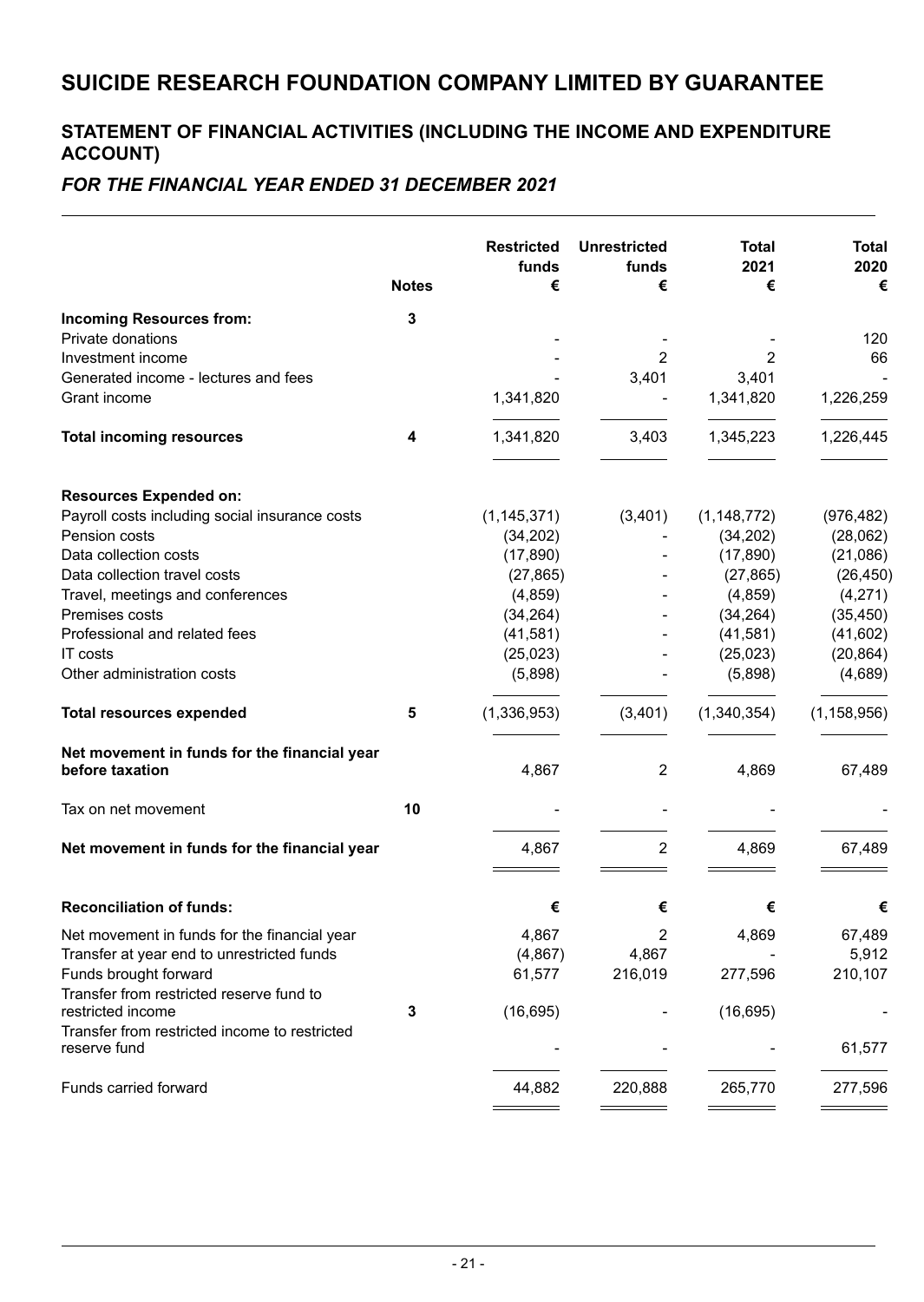## **BALANCE SHEET**

## *AS AT 31 DECEMBER 2021*

|                                              | <b>Notes</b> | 2021<br>€  | €       | 2020<br>€  | €       |
|----------------------------------------------|--------------|------------|---------|------------|---------|
| <b>Fixed assets</b>                          |              |            |         |            |         |
| Tangible assets                              | 11           |            | 2,495   |            | 5,103   |
| <b>Current assets</b>                        |              |            |         |            |         |
| <b>Debtors</b>                               | 13           | 49,128     |         | 1,021      |         |
| Cash at bank and in hand                     |              | 670,673    |         | 664,120    |         |
|                                              |              | 719,801    |         | 665,141    |         |
| <b>Creditors: amounts falling due within</b> | 14           |            |         |            |         |
| one year                                     |              | (456, 526) |         | (392, 648) |         |
| <b>Net current assets</b>                    |              |            | 263,275 |            | 272,493 |
| <b>Total assets less current liabilities</b> |              |            | 265,770 |            | 277,596 |
|                                              |              |            |         |            |         |
| <b>Funds of the charity</b>                  |              |            |         |            |         |
| <b>Restricted funds</b>                      |              |            | 44,882  |            | 61,577  |
| Unrestricted funds                           |              |            | 220,888 |            | 216,019 |
|                                              |              |            |         |            |         |
| <b>Total charity funds</b>                   | 18           |            | 265,770 |            | 277,596 |
|                                              |              |            |         |            |         |

The financial statements were approved by the board of directors and authorised for issue on 23 May 2022 and are signed on its behalf by:

Margaret Kelleher **Barry McGale**<br> **Director** Barry McGale

**Director Director**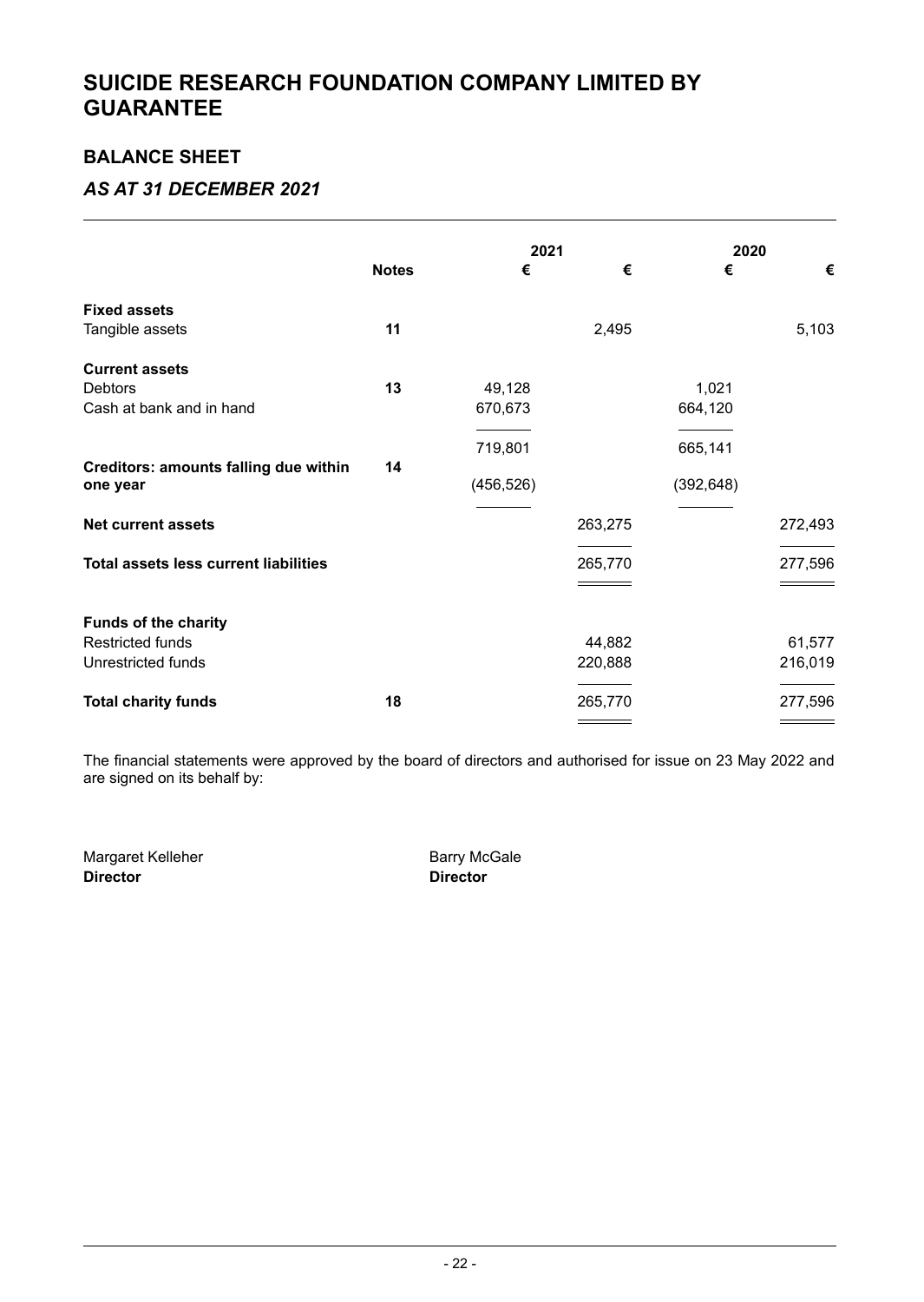## **STATEMENT OF CHANGES IN FUNDS**

## *FOR THE FINANCIAL YEAR ENDED 31 DECEMBER 2021*

|                                              |                              | <b>RestrictedUnrestricted</b> |           |
|----------------------------------------------|------------------------------|-------------------------------|-----------|
|                                              | reserves                     | <b>reserves</b>               |           |
|                                              | €                            | €                             | €         |
| <b>Balance at 1 January 2020</b>             | $\qquad \qquad \blacksquare$ | 210,107                       | 210,107   |
| Financial year ended 31 December 2020:       |                              |                               |           |
| Net movement in funds for the financial year | 61,577                       | 5,912                         | 67,489    |
| <b>Balance at 31 December 2020</b>           | 61,577                       | 216,019                       | 277,596   |
| Financial year ended 31 December 2021:       |                              |                               |           |
| Net movement in funds for the financial year |                              | 4,869                         | 4,869     |
| Transfers                                    | (16, 695)                    |                               | (16, 695) |
| <b>Balance at 31 December 2021</b>           | 44,882                       | 220,888                       | 265,770   |
|                                              |                              |                               |           |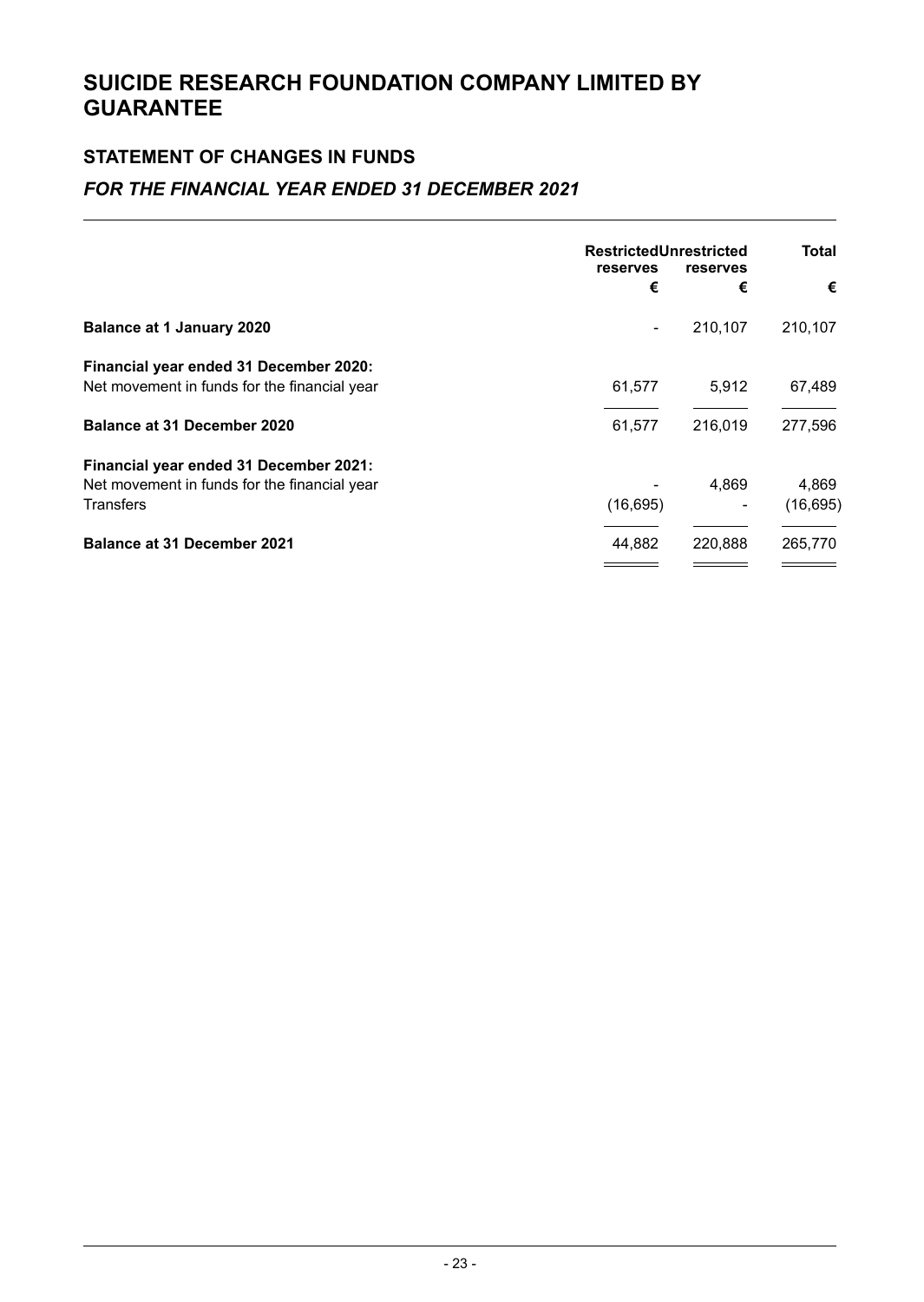## **STATEMENT OF CASH FLOWS**

## *FOR THE FINANCIAL YEAR ENDED 31 DECEMBER 2021*

|                                                                        | <b>Notes</b> | 2021<br>€ | €              | 2020<br>€ | €       |
|------------------------------------------------------------------------|--------------|-----------|----------------|-----------|---------|
|                                                                        |              |           |                |           |         |
| Cash flows from operating activities<br>Cash generated from operations | 22           |           | 6,551          |           | 233,465 |
|                                                                        |              |           |                |           |         |
| <b>Investing activities</b>                                            |              |           |                |           |         |
| Interest received                                                      |              | 2         |                | 66        |         |
|                                                                        |              |           |                |           |         |
| Net cash generated from investing activities                           |              |           | $\overline{2}$ |           | 66      |
|                                                                        |              |           |                |           |         |
| Net cash used in financing activities                                  |              |           |                |           |         |
|                                                                        |              |           |                |           |         |
| Net increase in cash and cash equivalents                              |              |           | 6,553          |           | 233,531 |
|                                                                        |              |           |                |           |         |
| Cash and cash equivalents at beginning of                              |              |           |                |           |         |
| financial year                                                         |              |           | 664,120        |           | 430,589 |
|                                                                        |              |           |                |           |         |
| Cash and cash equivalents at end of financial                          |              |           |                |           |         |
| year                                                                   |              |           | 670,673        |           | 664,120 |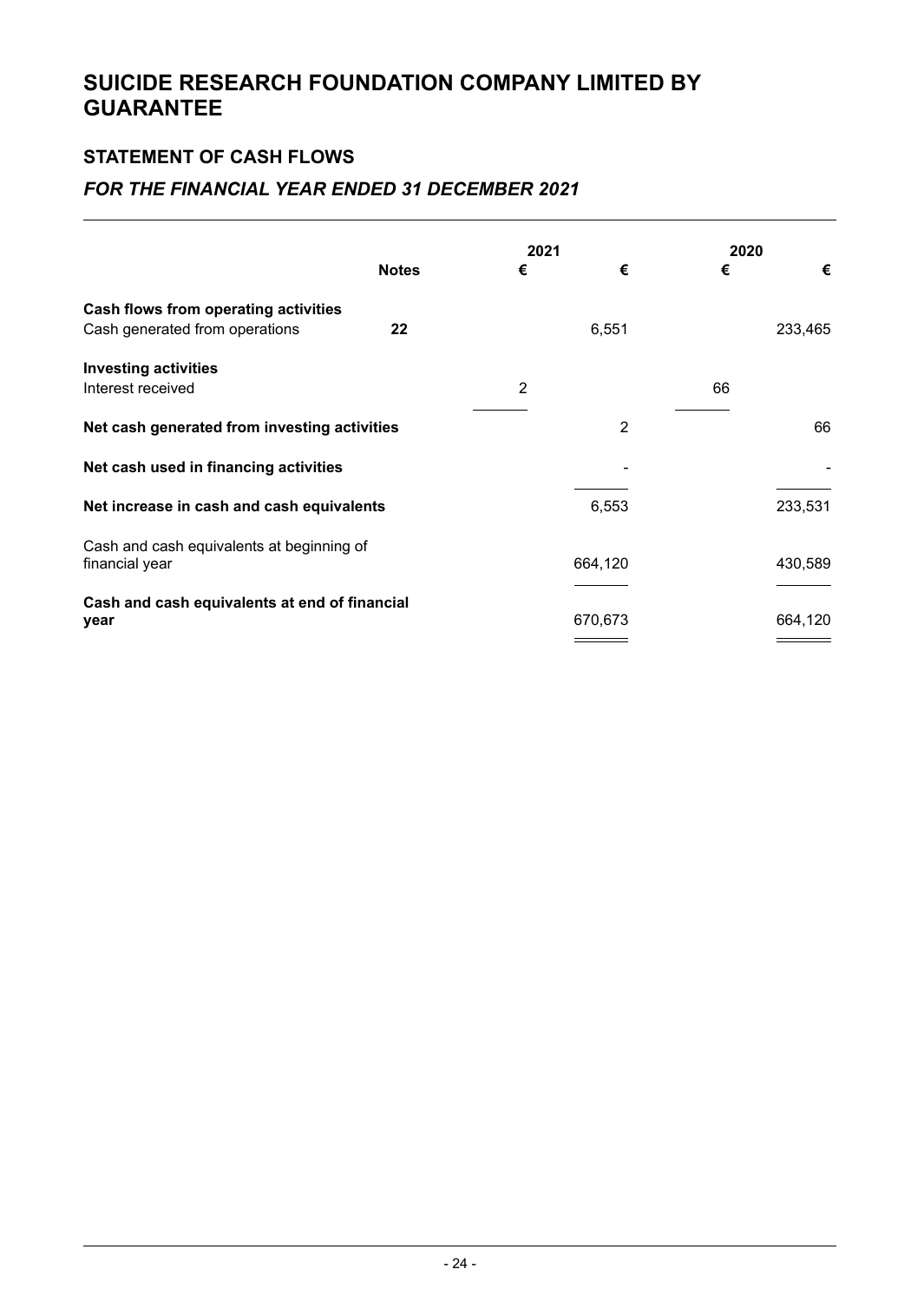# **NOTES TO THE FINANCIAL STATEMENTS** *FOR THE FINANCIAL YEAR ENDED 31 DECEMBER 2021*

### **1 Accounting policies**

### **Company information**

Suicide Research Foundation Company Limited by Guarantee is primarily engaged in the investigation into the causes of suicide and self-harm in Ireland and undertaking research into various topics relating to suicide and self-harm in order to provide a knowledge base for suicide prevention, intervention and postvention and to provide training and positive mental health programmes.

Suicide Research Foundation Company Limited by Guarantee is a company limited by guarantee without a share capital, and is domiciled and incorporated in Ireland, company registration number 224676. The company is tax resident in Ireland.

The registered office is 1 Perrott Avenue, College Road, Cork.The company's principal place of business is 4.36 Western Gateway Building, University College Cork, Cork.

The significant accounting policies adopted by the company and applied consistently in the preparation of the financial statements are set out below.

### **1.1 Basis of preparation**

The financial statements are prepared in accordance with applicable law and the accounting standards issued by the Financial Reporting Council, including FRS 102 the Financial Reporting Standard applicable in the UK and Republic of Ireland as modified by the Statement Of Recommended Practice "Accounting and Reporting by Charities" (FRS Charities SORP) (2018) effective for reporting periods beginning on or after 1 January 2019, known as the 'SORP' (the financial reporting framework), which have been applied consistently (except as otherwise stated).

The financial statements are prepared under the historical cost convention and on a going concern basis, modified to include certain items at fair value.

The financial statements are prepared in euros, which is the functional currency of the company. Monetary amounts in these financial statements are rounded to the nearest €.

### **1.2 Going concern**

We acknowledge that we are required to assess our company's ability to continue as a going concern.

We are aware of the company's financial position and the impact of the Covid-19 Pandemic on the company's activities. We have prepared the Financial Statements on the going concern basis, having considered the company's performance, cash-flow forecasts, and its future business plans. The statement of financial activities shows net incoming funds for the financial year of €4,869 (2020: €67,489) with total incoming resources from the Health Service Executive, other agencies and other resources amounting to €1,345,223 (2020: €1,226,445) and total resources expended amounting to €1,340,354 (2020: €1,158,956). The balance sheet shows total charity funds of €265,770 (2020: €277,596).

From a financial perspective, as a result of COVID-19 there has been minimal impact on the NSRF but the Board and management team continue to identify, assess, and plan for several financial outcomes.

Having considered the cash flow forecasts, current and anticipated income levels, and government funding together with current levels of reserves, we confirm that we have a reasonable expectation that the company has sufficient resources to continue in operational existence for the foreseeable future, for a period of not less than 12 months from the date of this report, and accordingly, continue to adopt the going concern basis in preparing the financial statements.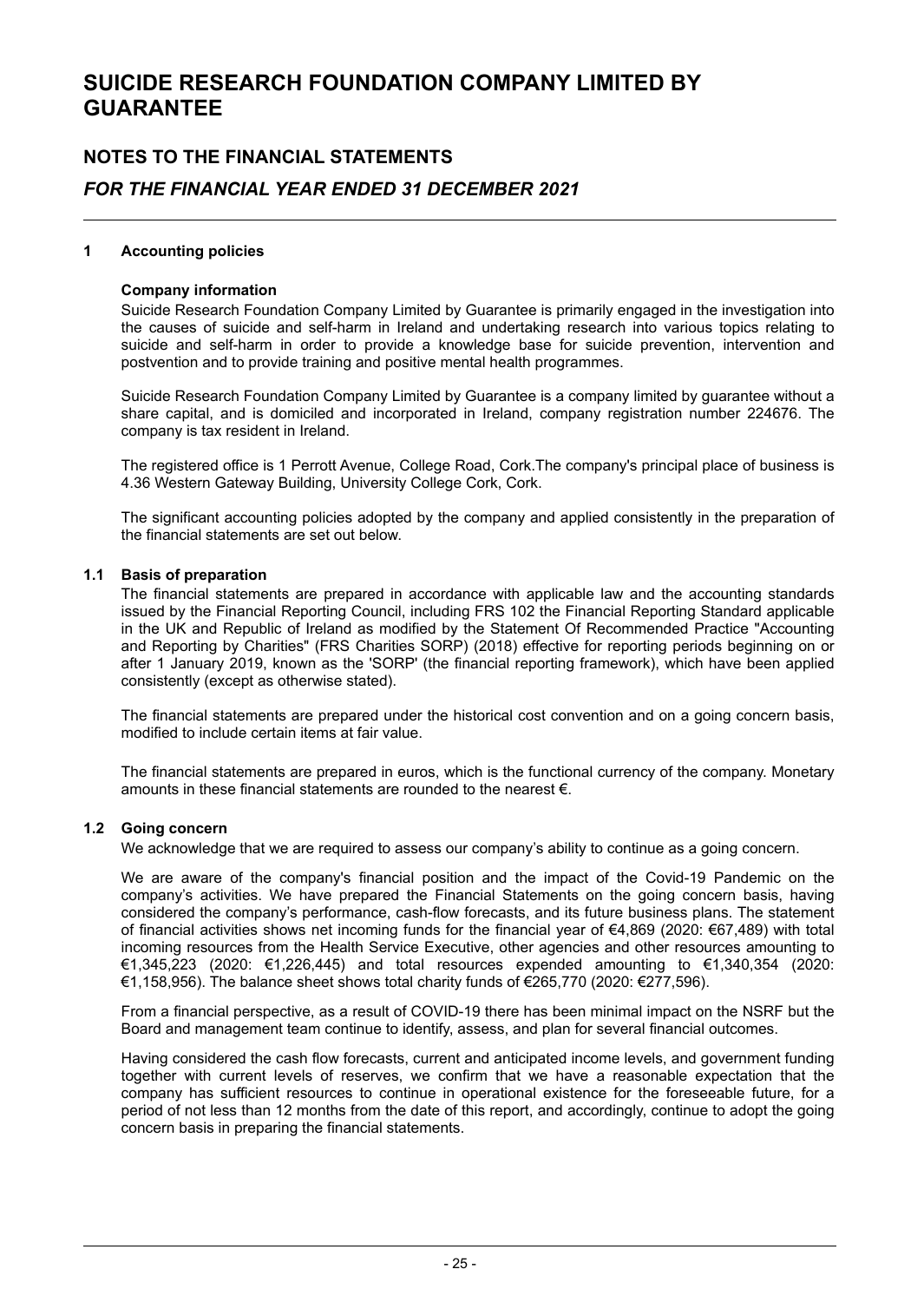# **NOTES TO THE FINANCIAL STATEMENTS (CONTINUED)** *FOR THE FINANCIAL YEAR ENDED 31 DECEMBER 2021*

## **1 Accounting policies (Continued)**

# **1.3 Incoming resources**

Incoming resources are recognised in the financial year in which the charity is entitled to the income, when the amount of income can be measured reliably and it is probable that the income will be received.

Incoming resources represent grant income, private donations and investment income.

Grants from government and other agencies have been included in income from activities in furtherance of the charity's objectives where these amount to a contract for services provided, for example monies received for core funding, but as donations where the funds are given with greater freedom of use.

Income from government and other grants is recognised when the charity has entitlement to the funds, any performance conditions have been met, it is probable that the income will be received and the amount can be measured reliably. Grants, where related to performance and specific deliverables, are accounted for as the charity earns the right to consideration by its performance and included within grant income.

Voluntary donations are recognised when the charity is entitled to the income, has certainty of receipt and the amount can be measured with sufficient reliability.

Investment income is included when receivable and the amount can be reliably measured, which is normally upon notification of the interest paid or payable by the bank.

Grants relating to expenditure to be incurred in a future accounting period received in advance are deferred and recognised in the financial period to which they relate.

No incoming resources have been included in the statement of financial activities net of expenditure.

### **1.4 Resources expended**

Resources expended are recognised on an accruals basis as a liability is incurred. Resources expended include any VAT which cannot be recovered, and are reported as part of the expenditure to which it relates. Costs relating to a particular activity are allocated directly, others are apportioned on an appropriate basis, for example on estimated usage.

Resources expended have been allocated to the categories listed on the statement of financial activities.

Charitable expenditure comprises those costs incurred by the charity in the delivery of its activities and services for its beneficiaries. It includes both costs that can be allocated directly to such activities and those costs of an indirect nature necessary to support them.

Professional and related fees, IT costs and other administration costs are costs associated with meeting the constitutional and statutory requirements of the charity and include audit and accountancy fees, costs of legal advice, maintenance of the data base and its security and costs linked to the strategic management of the charity including the cost of directors' meetings.

Resources expended are allocated based on activity (no fund raising activities) and liabilities are recognised as soon as there is a legal or constructive obligation to make a transfer of value to a third party as a result of past transactions or events.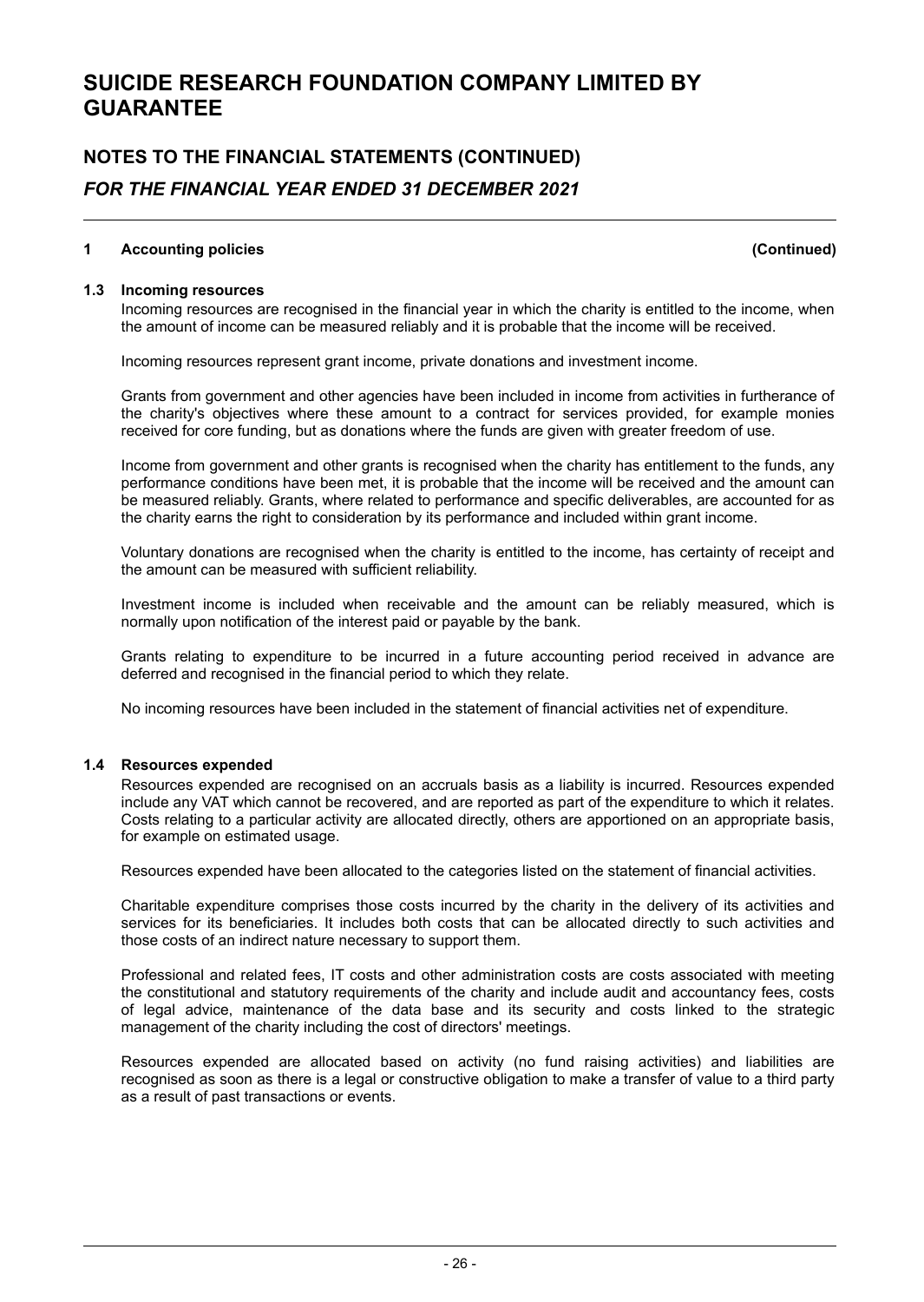# **NOTES TO THE FINANCIAL STATEMENTS (CONTINUED)** *FOR THE FINANCIAL YEAR ENDED 31 DECEMBER 2021*

## **1 Accounting policies (Continued)**

### **1.5 Allocation of support and governance costs**

Support costs represent indirect charitable expenditure. In order to carry out the primary purposes of the charity it is necessary to provide support in the form of personnel development, financial procedures, provision of office services and equipment and a suitable working environment.

Governance costs comprise the costs involving public accountability of the charity (including audit fees) and costs in respect of its compliance with regulation and good practice.

Support and governance costs are apportioned directly to the activity to which they relate.

### **1.6 Tangible fixed assets**

Tangible fixed assets are initially measured at historical cost and subsequently measured at cost or valuation, net of depreciation and any impairment losses.

Depreciation is provided at rates calculated to write off the cost less estimated residual value of each asset over its expected useful life, as follows:

Computer equipment 20% Straight line basis

The gain or loss arising on the disposal of an asset is determined as the difference between the sale proceeds and the carrying value of the asset, and is credited or charged to the statement of financial activities.

The company's policy is to review the remaining useful economic lives and residual values of assets on an ongoing basis and to adjust the depreciation charge to reflect the remaining estimated useful economic life and residual value.

### **1.7 Impairment of fixed assets**

At each reporting end date, the company reviews the carrying amounts of its tangible and intangible assets to determine whether there is any indication that those assets have suffered an impairment loss. If any such indication exists, the recoverable amount of the asset is estimated in order to determine the extent of the impairment loss (if any). Where it is not possible to estimate the recoverable amount of an individual asset, the company estimates the recoverable amount of the cash-generating unit to which the asset belongs.

Recoverable amount is the higher of fair value less costs to sell and value in use. In assessing value in use, the estimated future cash flows are discounted to their present value using a pre-tax discount rate that reflects current market assessments of the time value of money and the risks specific to the asset for which the estimates of future cash flows have not been adjusted.

If the recoverable amount of an asset (or cash-generating unit) is estimated to be less than its carrying amount, the carrying amount of the asset (or cash-generating unit) is reduced to its recoverable amount. An impairment loss is recognised immediately in surplus or deficit, unless the relevant asset is carried at a revalued amount, in which case the impairment loss is treated as a revaluation decrease.

Recognised impairment losses are reversed if, and only if, the reasons for the impairment loss have ceased to apply. Where an impairment loss subsequently reverses, the carrying amount of the asset (or cash-generating unit) is increased to the revised estimate of its recoverable amount, but so that the increased carrying amount does not exceed the carrying amount that would have been determined had no impairment loss been recognised for the asset (or cash-generating unit) in prior years. A reversal of an impairment loss is recognised immediately in surplus or deficit, unless the relevant asset is carried at a revalued amount, in which case the reversal of the impairment loss is treated as a revaluation increase.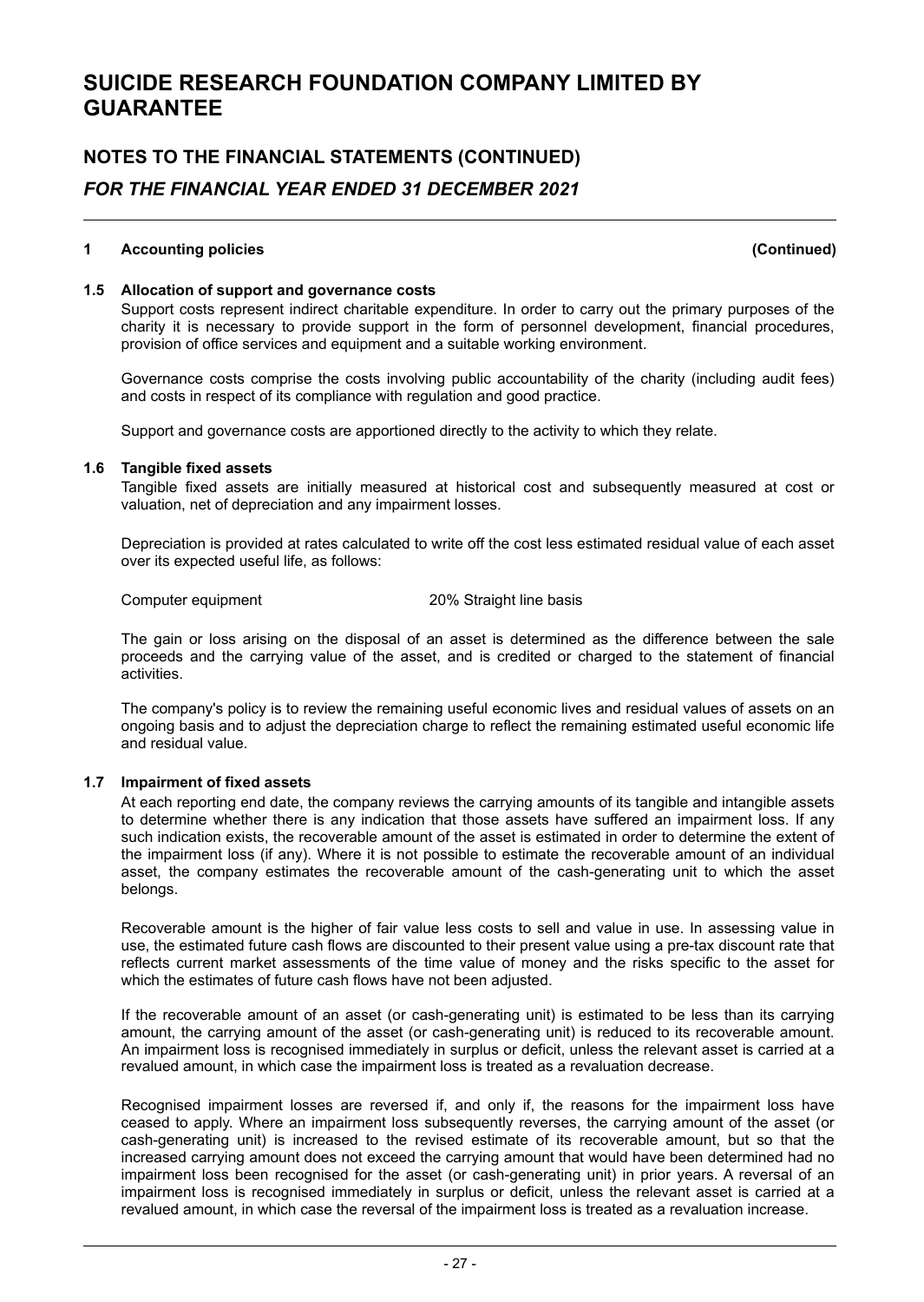# **NOTES TO THE FINANCIAL STATEMENTS (CONTINUED)** *FOR THE FINANCIAL YEAR ENDED 31 DECEMBER 2021*

## **1 Accounting policies (Continued)**

### **1.8 Cash at bank and in hand**

Cash and cash equivalents are basic financial assets and include cash in hand, deposits held at call with banks, other short-term liquid investments with original maturities of three months or less, and bank overdrafts. Bank overdrafts are shown within borrowings in current liabilities.

### **1.9 Financial instruments**

The company has elected to apply the provisions of Section 11 'Basic Financial Instruments' and Section 12 'Other Financial Instruments Issues' of FRS 102 to all of its financial instruments.

Financial instruments are recognised in the company's balance sheet when the company becomes party to the contractual provisions of the instrument.

Financial assets and liabilities are offset, with the net amounts presented in the financial statements, when there is a legally enforceable right to set off the recognised amounts and there is an intention to settle on a net basis or to realise the asset and settle the liability simultaneously.

#### *Basic financial assets*

Basic financial assets, which include debtors and cash and bank balances, are initially measured at transaction price including transaction costs and are subsequently carried at amortised cost using the effective interest method unless the arrangement constitutes a financing transaction, where the transaction is measured at the present value of the future receipts discounted at a market rate of interest. Financial assets classified as receivable within one year are not amortised.

Trade debtors, loans and other receivables that have fixed or determinable payments that are not quoted in an active market are classified as 'loans and receivables'. Loans and receivables are measured at amortised cost using the effective interest method, less any impairment.

Interest is recognised by applying the effective interest rate, except for short-term receivables when the recognition of interest would be immaterial. The effective interest method is a method of calculating the amortised cost of a debt instrument and of allocating the interest income over the relevant period. The effective interest rate is the rate that exactly discounts estimated future cash receipts through the expected life of the debt instrument to the net carrying amount on initial recognition.

#### *Impairment of financial assets*

Financial assets, other than those held at fair value through surplus and deficit, are assessed for indicators of impairment at each reporting end date.

Financial assets are impaired where there is objective evidence that, as a result of one or more events that occurred after the initial recognition of the financial asset, the estimated future cash flows have been affected. If an asset is impaired, the impairment loss is the difference between the carrying amount and the present value of the estimated cash flows discounted at the asset's original effective interest rate. The impairment loss is recognised in the statement of financial activities.

If there is a decrease in the impairment loss arising from an event occurring after the impairment was recognised, the impairment is reversed. The reversal is such that the current carrying amount does not exceed what the carrying amount would have been, had the impairment not previously been recognised. The impairment reversal is recognised in the statement of financial activities.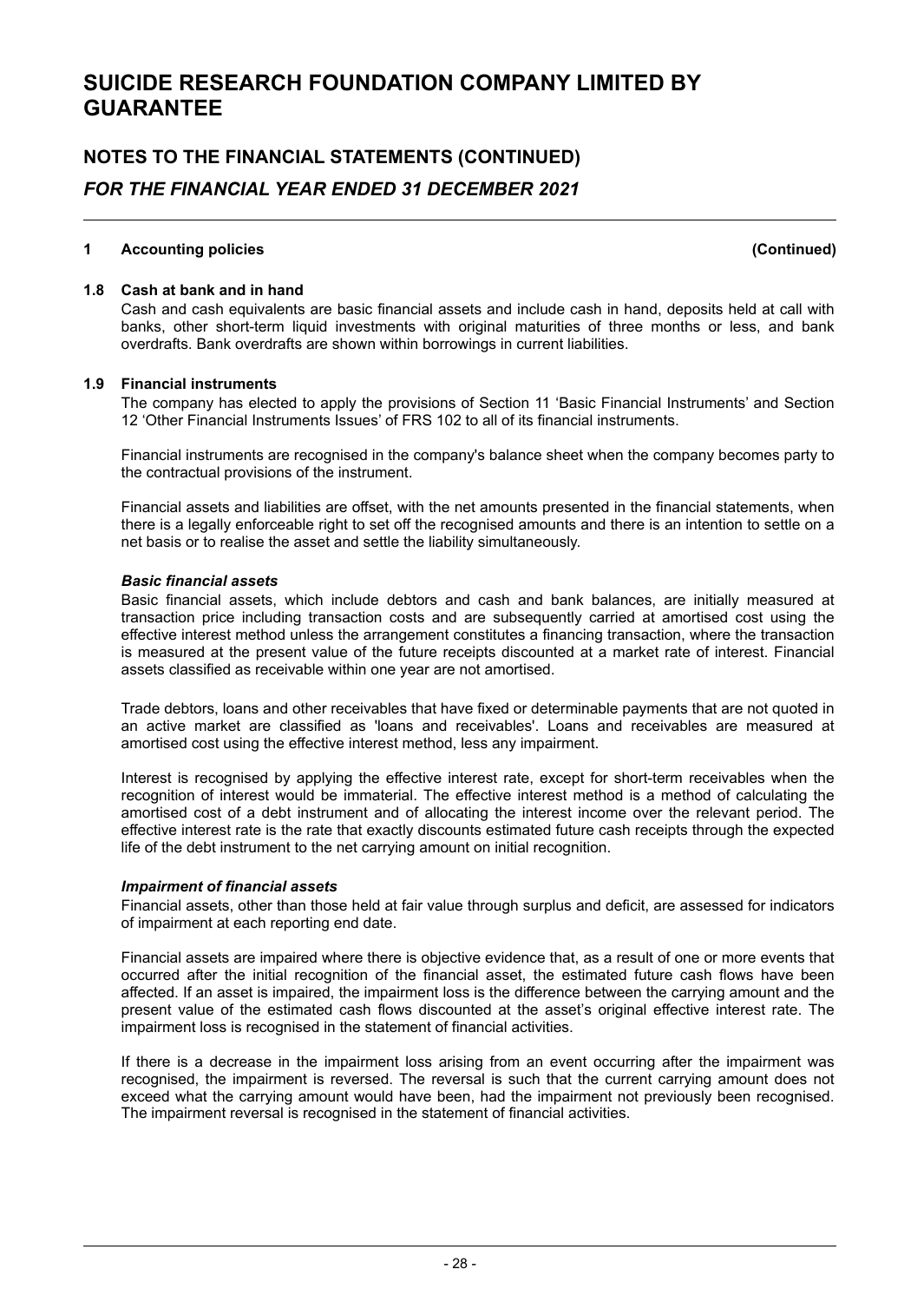# **NOTES TO THE FINANCIAL STATEMENTS (CONTINUED)** *FOR THE FINANCIAL YEAR ENDED 31 DECEMBER 2021*

## **1 Accounting policies (Continued)**

### *Derecognition of financial assets*

Financial assets are derecognised only when the contractual rights to the cash flows from the asset expire or are settled, or when the company transfers the financial asset and substantially all the risks and rewards of ownership to another entity, or if some significant risks and rewards of ownership are retained but control of the asset has transferred to another party that is able to sell the asset in its entirety to an unrelated third party.

### *Classification of financial liabilities*

Financial liabilities and equity instruments are classified according to the substance of the contractual arrangements entered into. An equity instrument is any contract that evidences a residual interest in the assets of the company after deducting all of its liabilities.

### *Basic financial liabilities*

Basic financial liabilities, including creditors, bank loans, loans from fellow group companies and preference shares that are classified as debt, are initially recognised at transaction price unless the arrangement constitutes a financing transaction, where the debt instrument is measured at the present value of the future payments discounted at a market rate of interest. Financial liabilities classified as payable within one year are not amortised.

Debt instruments are subsequently carried at amortised cost, using the effective interest rate method.

Trade creditors are obligations to pay for goods or services that have been acquired in the ordinary course of business from suppliers. Amounts payable are classified as current liabilities if payment is due within one year or less. If not, they are presented as non-current liabilities. Trade creditors are recognised initially at transaction price and subsequently measured at amortised cost using the effective interest method.

### *Derecognition of financial liabilities*

Financial liabilities are derecognised when the company's contractual obligations expire or are discharged or cancelled.

### **1.10 Taxation**

No charge to current or deferred taxation arises as the charity has been granted charitable status under sections 207 and 208 of the Taxes Consolidation Act 1997, Charity Number CHY 11351.

### **1.11 Employee benefits**

The costs of short-term employee benefits are recognised as a liability and an expense, unless those costs are required to be recognised as part of the cost of stock or fixed assets.

The cost of any unused holiday entitlement is recognised in the financial year in which the employee's services are received.

Termination benefits are recognised immediately as an expense when the company is demonstrably committed to terminate the employment of an employee or to provide termination benefits.

## **1.12 Retirement benefits**

The company contributes to various defined contribution pension plans for the benefit of its employees. The cost to the company of the contributions payable are charged to the statement of financial activities in the financial year they are payable. The pension plans are held in the names of the individual employees/ members and thus the assets held in those plans are not included in the company's assets.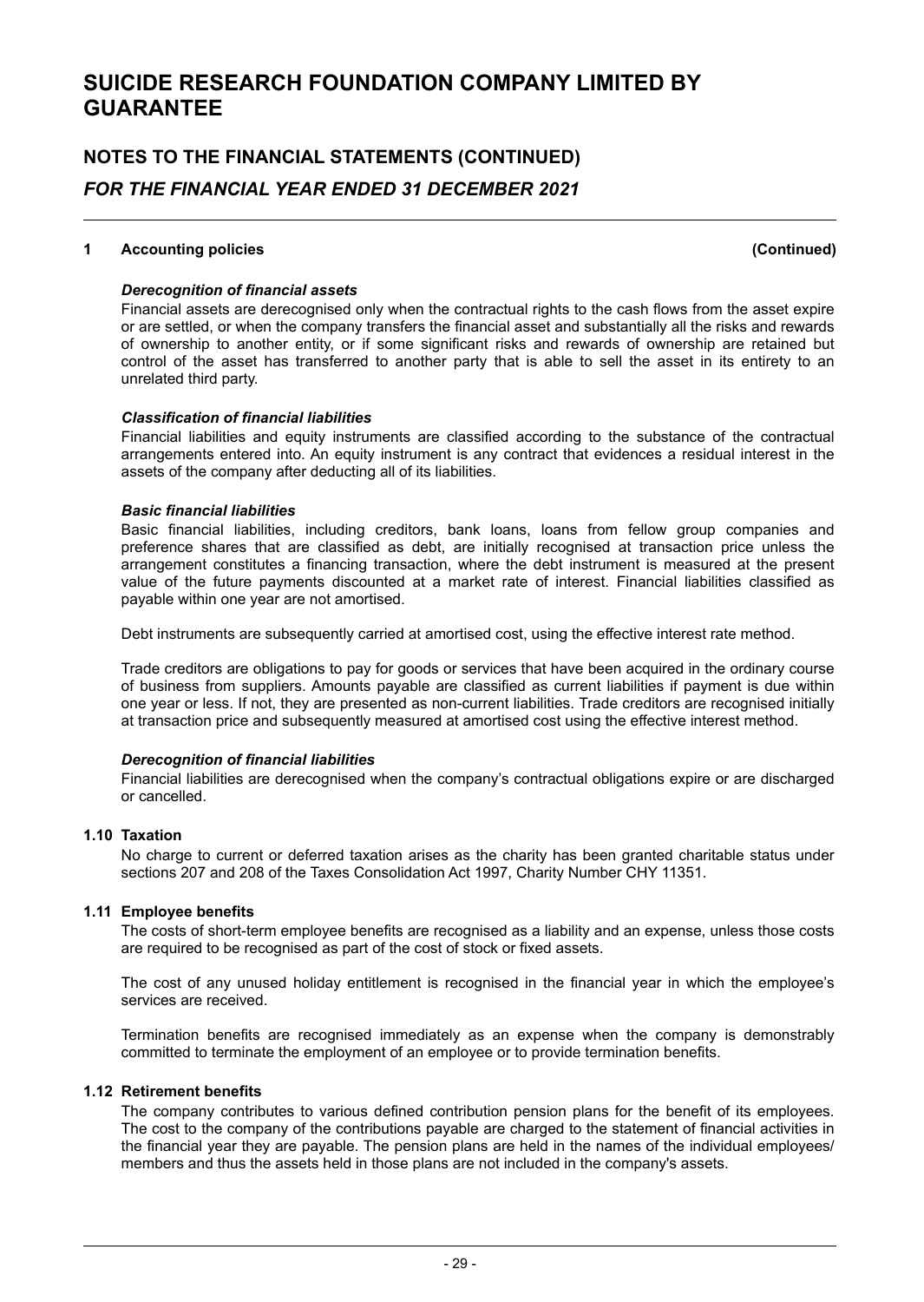# **NOTES TO THE FINANCIAL STATEMENTS (CONTINUED)** *FOR THE FINANCIAL YEAR ENDED 31 DECEMBER 2021*

## **1 Accounting policies (Continued)**

### **1.13 Government grants**

Current revenue grants are recognised at the fair value of the asset received or receivable when there is reasonable assurance that the grant conditions will be met and the grants will be received. Revenue grants are credited to the statement of financial activities in the financial year in which they are received, or when the relative expenditure takes place, whichever is the later.

### **1.14 Foreign exchange**

Monetary assets and liabilities denominated in foreign currencies are translated into euro at the rates of exchange ruling at the financial year end. Transactions in foreign currencies are recorded at the rate ruling at the date of the transaction payment or receipt. All differences in foreign currency translations between the rates ruling at the dates of the transactions and the dates of payment or receipt are credited or debited to the statement of financial activities.

### **1.15 Borrowings**

Borrowings are recognised at the transaction prices (present value of cash payable to the creditors). Interest expenses are recognised in the statement of financial activities in the financial year in which they are charged.

Borrowings are classified as appropriate, given that the company has a right to defer settlement of some of the liabilities for at least 12 months after the reporting date.

### **1.16 Fund accounting**

The following funds are operated by the charity:

### *Restricted Funds*

Restricted Funds represent grants, donations and sponsorships received which can only be used for particular purposes specified by the grantors, donors or sponsorship programmes binding on the directors/ trustees. Such purposes are within the overall aims of the charity.

### *Unrestricted Funds*

Unrestricted Funds includes general funds and designated funds and it represent amounts which are expendable at the discretion of the directors/trustees in furtherance of the objectives of the charity and which have not been designated for other purposes. Such funds may be held in order to finance working capital or capital expenditure.

### **1.17 Services provided by directors/trustees**

For the purposes of these financial statements, no monetary value has been placed on the administrative and management services provided by the directors/trustees, except under contracts of employment by the company.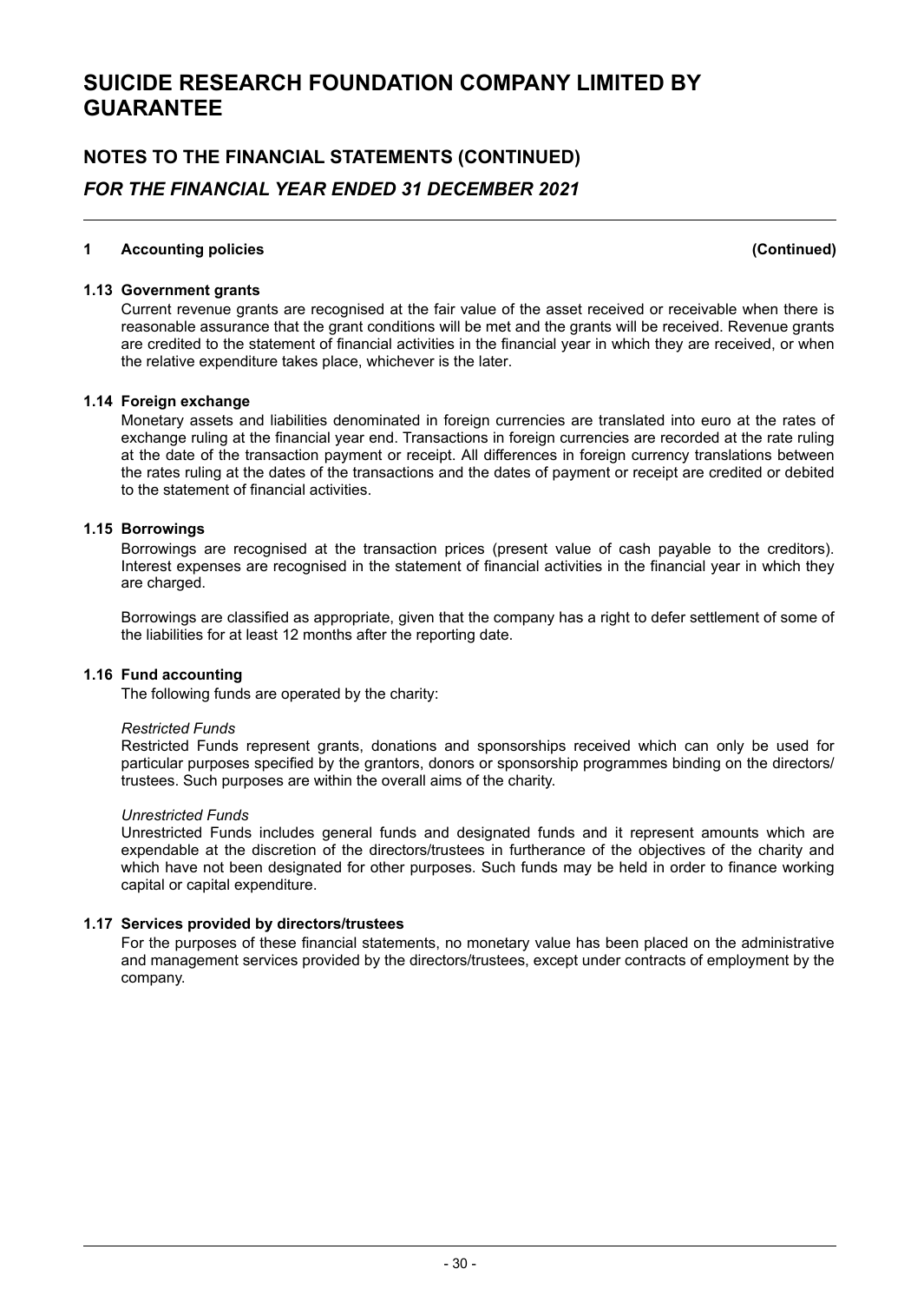# **NOTES TO THE FINANCIAL STATEMENTS (CONTINUED)** *FOR THE FINANCIAL YEAR ENDED 31 DECEMBER 2021*

### **2 Judgements and key sources of estimation uncertainty**

In the application of the company's accounting policies, the directors are required to make judgements, estimates and assumptions about the carrying amount of assets and liabilities that are not readily apparent from other sources. The estimates and associated assumptions are based on historical experience and other factors that are considered to be relevant. Actual results may differ from these estimates.

The estimates and underlying assumptions are reviewed on an ongoing basis. Revisions to accounting estimates are recognised in the financial year in which the estimate is revised where the revision affects only that financial year, or in the financial year of the revision and future financial years where the revision affects both current and future financial years.

The estimates and assumptions which have a significant risk of causing a material adjustment to the carrying amount of assets and liabilities are outlined below.

## **Critical judgements**

### *Going concern*

The directors have assessed whether the use of the going concern assumption is appropriate in preparing these financial statements. The directors have made this assessment in respect to a period of one year from the date of approval of these financial statements and have included a detailed note under accounting policy 1.2.

The directors of the charity have concluded that there are no material uncertainties related to events or conditions that may cast significant doubt on the ability of the charity to continue as a going concern. The directors are of the opinion that the charity will have sufficient resources to meet its liabilities as they fall due. Thus they continue to adopt the going concern basis of accounting in preparing the financial statements.

### *Debtors accruals and deferred income*

The company estimates the debtors accruals and deferred income liabilities in relation to projects on a basis of performance carried out under the contract before and after the financial year end. The basis for each debtor's accrual and deferred income liability is the contract term remaining as a proportion of the entire contract term in relation to the total funds received/receivable under the contract by the financial year end date less funding already received up to 31 December of each financial year.

In the case of core funding for the Foundation it has been agreed with HSE NOSP that excess funding received in 2021 or carried forward from 2020 will be deferred to 2022 for 2022 deliverables.

### *Establishing useful lives for the purposes of depreciation of tangible fixed assets*

Tangible fixed assets comprise computer equipment only. The annual depreciation charge depends primarily on the estimated life of the asset concerned which in the case of computer equipment is considered to be 5 years with no residual values as the company is required to pay for the computers to be disposed of. The directors regularly review these asset lives and change them as necessary to reflect current thinking on remaining lives in light of prospective economic utilisation and physical condition of the assets concerned. Changes in asset lives can have a significant impact on depreciation for the financial period.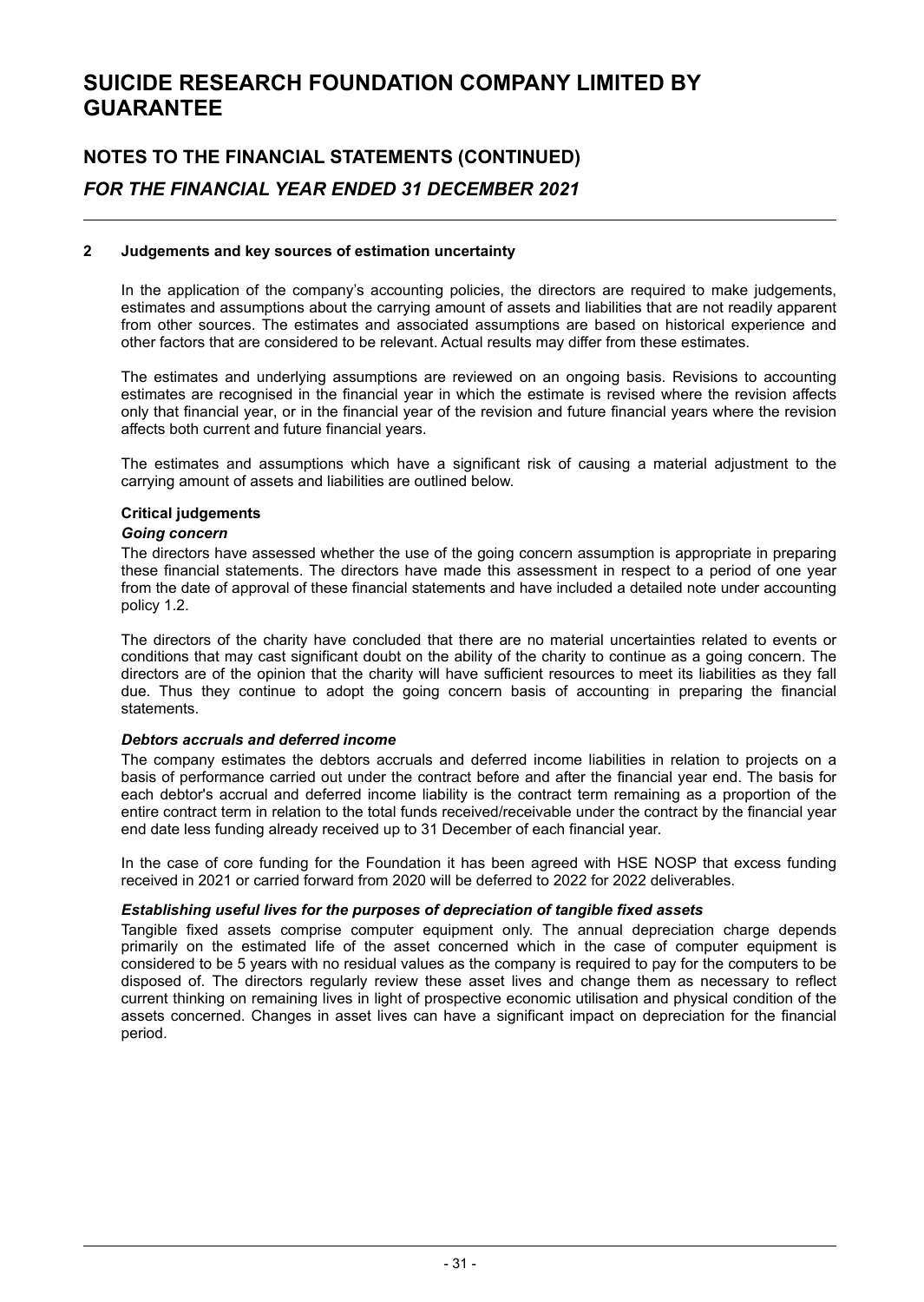# **NOTES TO THE FINANCIAL STATEMENTS (CONTINUED)** *FOR THE FINANCIAL YEAR ENDED 31 DECEMBER 2021*

### **3 Incoming resources**

The incoming resources of the company for the financial year have been wholly derived from its principal activity and is mostly undertaken in the Republic of Ireland.

Grant income comprises restricted revenue grants made by the Health Service Executive National Office for Suicide Prevention (HSE NOSP) and other agencies to fund the provision of specific deliverables under performance related contracts with each of the agencies. The amounts of such grants received during the financial year from the Irish Exchequer or similar Irish grant givers are detailed below. All grants from the Health Service Executive and other agencies where performance conditions were attached are classified as grant income in the statement of financial activities. Over 50% of the charity's funding derives from the Exchequer.

Agency - HSE Grant type - HSE NOSP for foundation Revenue Grant Purpose - Connecting For Life Strategy Service Arrangement Total grant - €300,000 - 2021 Taken to Income & expenditure - €300,000 plus €16,695 from restricted funds forward Received in financial year - €300,000 Remaining in restricted reserves at year end - €44,882 Expended - €316,695 Term - January 2020 to December 2024 Date received - monthly Restriction on use - Service Arrangement Tax clearance - Yes Agency - HSE Grant type - HSE NOSP for National Self-Harm Registry Ireland Revenue Grant Purpose - Connecting For Life Strategy Service Arrangement Total grant - €637,240 - 2021 Taken to Income & expenditure - €637,240 Received in financial year - €637,240 Deferred at year end - €Nil Expended - €637,240 Term - January 2020 to December 2024 Date received - monthly Restriction on use - Service Arrangement Tax clearance - Yes Agency - HSE CHO4 Grant type - National Dialectical Behavioural Therapy (DBT) Revenue Grant Purpose - Training of DBT teams in Community Mental health setting around Ireland and evaluation of the national programme Total grant - Unknown, varies from year to year Taken to Income & expenditure - €95,879 Received in financial year - €112,558 Deferred at year end - €78,134 Expended - €95,879 Term - Ongoing until 2022, HSE taking responsibility for National DBT from July 2022 Date received - Periodic Restriction on use - Service Agreement

Tax clearance - Yes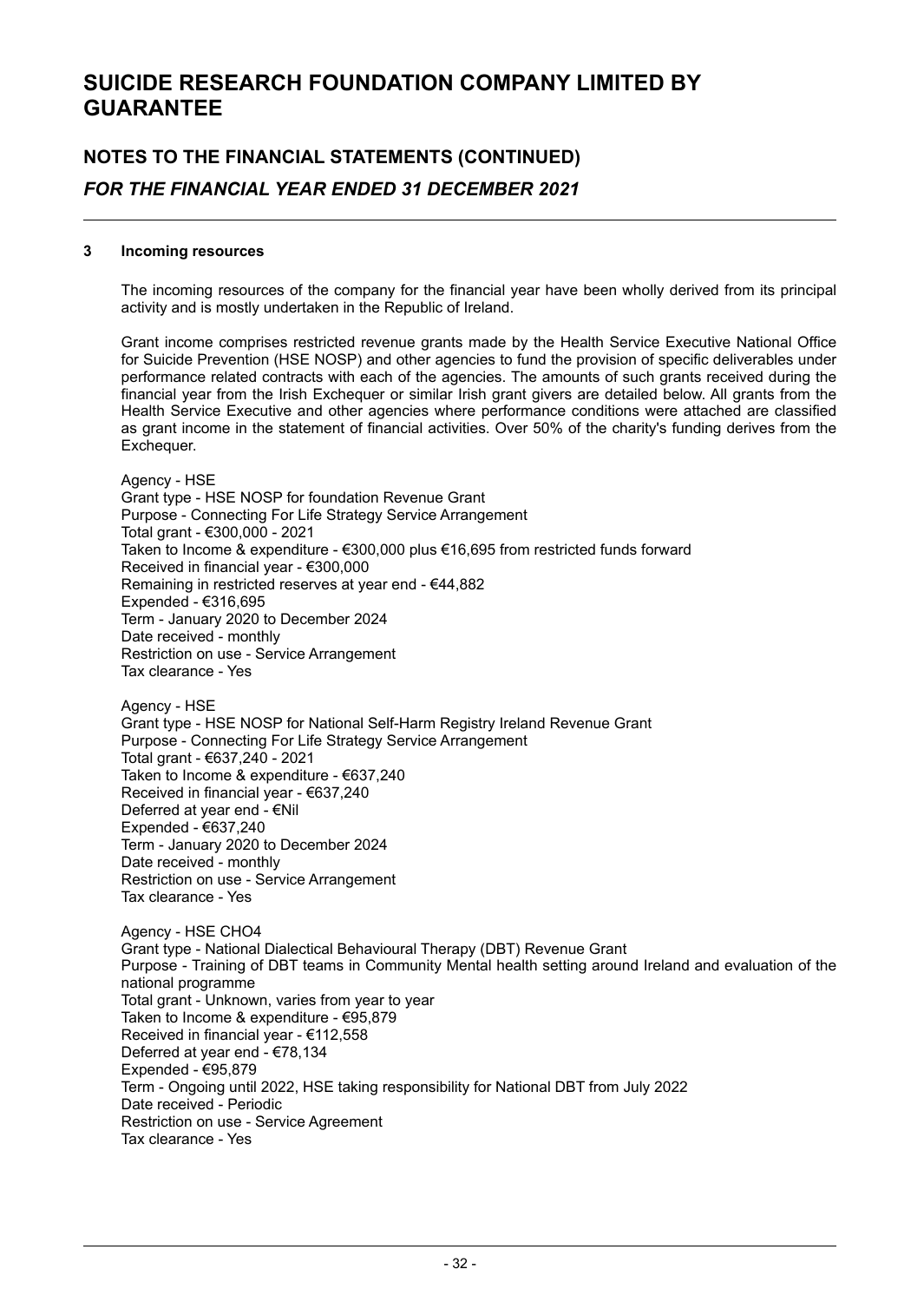# **NOTES TO THE FINANCIAL STATEMENTS (CONTINUED)** *FOR THE FINANCIAL YEAR ENDED 31 DECEMBER 2021*

### **3 Incoming resources (Continued)**

Agency - HSE NOSP Grant type - Coronial Data & Clinical Care Programme Revenue Grant Purpose - Coronial Data & Clinical Care Programme Total grant - Varies from year to year Taken to Income & expenditure - €60,619 Received in financial year - €57,491 Deferred at year end - €1,414 Expended - €60,619 Term - Ongoing Date received - December 2021 Restriction on use - Service Arrangement Tax clearance - Yes Agency - Health Research Board (HRB) Grant type - Emerging Investigators Award Revenue Grant Purpose - Providing Improved Care For Self Harm Study (PRISM) Total grant - €73,342.58 - 4 year programme 2019 to 2023 Taken to Income & expenditure - €4,867 Received in financial year - €Nil Deferred at year end - €1,712 Expended - €Nil Term - Ongoing until 2023 Date received - Periodic Restriction on use - Service Agreement Tax clearance - Yes Agency - HSE CHO 04 Grant type - International Mental Health Collaborating Centre - Open Dialogue Initiative Revenue Grant Purpose - HSE Commissioned Independent Appraisal of the Open Dialogue Initiative in Cork Kerry Community Healthcare Total grant - €30,000 Taken to Income & expenditure - €13,772 Received in financial year - €10,000 Deferred at year end - €4,960 Expended - €13,772 Term - Ongoing to April 2022 Date received - December 2021 Restriction on use - Service Arrangement Tax clearance - Yes Agency - Higher Education Authority (HEA) Grant type - Revenue Grant Purpose - Connecting Suicide & Self Harm Researchers on the island of Ireland Total grant - €56,168 Taken to Income & expenditure - €19,963 Received in financial year - €16,168 Deferred at year end - €Nil Expended - €19,963 Term - Ongoing to December 2022 Date received - March 2021 Restriction on use - Service Arrangement Tax clearance - Yes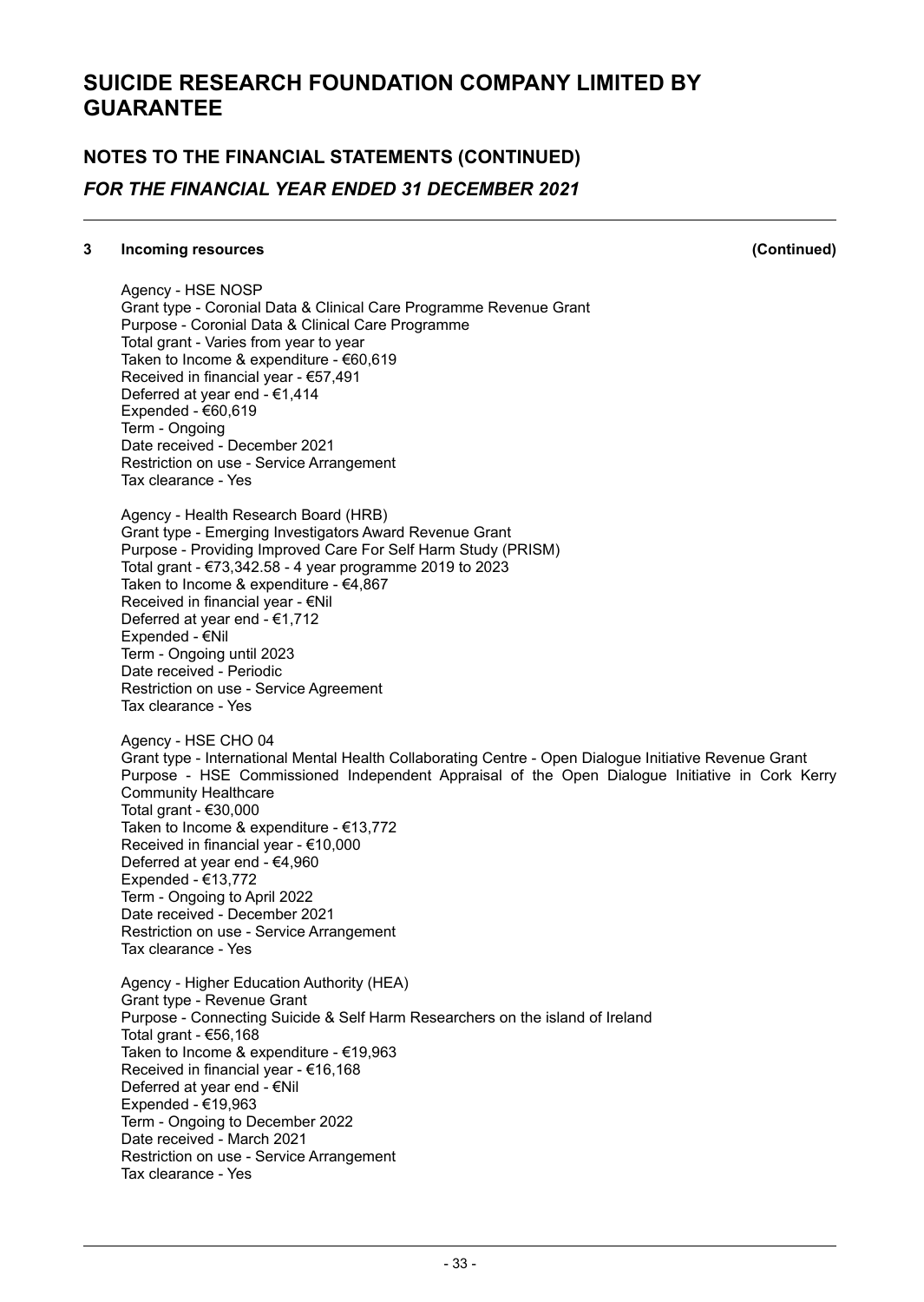# **NOTES TO THE FINANCIAL STATEMENTS (CONTINUED)** *FOR THE FINANCIAL YEAR ENDED 31 DECEMBER 2021*

## **3 Incoming resources (Continued)**

Agency - HSE NOSP Grant type - Revenue Grant First Grant Round Scheme Purpose - Evaluation of Bereavement Support Service Total grant - €31,953 Taken to Income & expenditure - €23,888 Received in financial year - €31,953 Deferred at year end - €8,065 Expended - €23,888 Term - Ongoing until June 2022 Date received - Monthly from July 2021 Restriction on use - Service Agreement Tax clearance - Yes

Agency - HSE Grant type - S39 Revenue Grant Purpose - Pay restoration funding Total grant - €34,473 - 2021, further award in 2023 Taken to Income & expenditure - €34,473 Received in financial year - €31,507 Deferred at year end - €Nil Expended -  $\epsilon$ 34,473 Term - Until 2023 Date received - September 2021 Restriction on use - Service Agreement Tax clearance - Yes

In addition the company received:

- A Revenue Grant of €100,000 from HSE NOSP in December 2021 for the National Suicide and Self Harm Observatory project commencing 2022. These funds have been deferred to 2022.

- A Revenue Grant of €20,000 from the HSE NOSP First Grant Round Scheme in June 2021 for the Self Harm Assessment & Management in General Hospitals study, which commenced in January 2022. These funds have been deferred until 2022.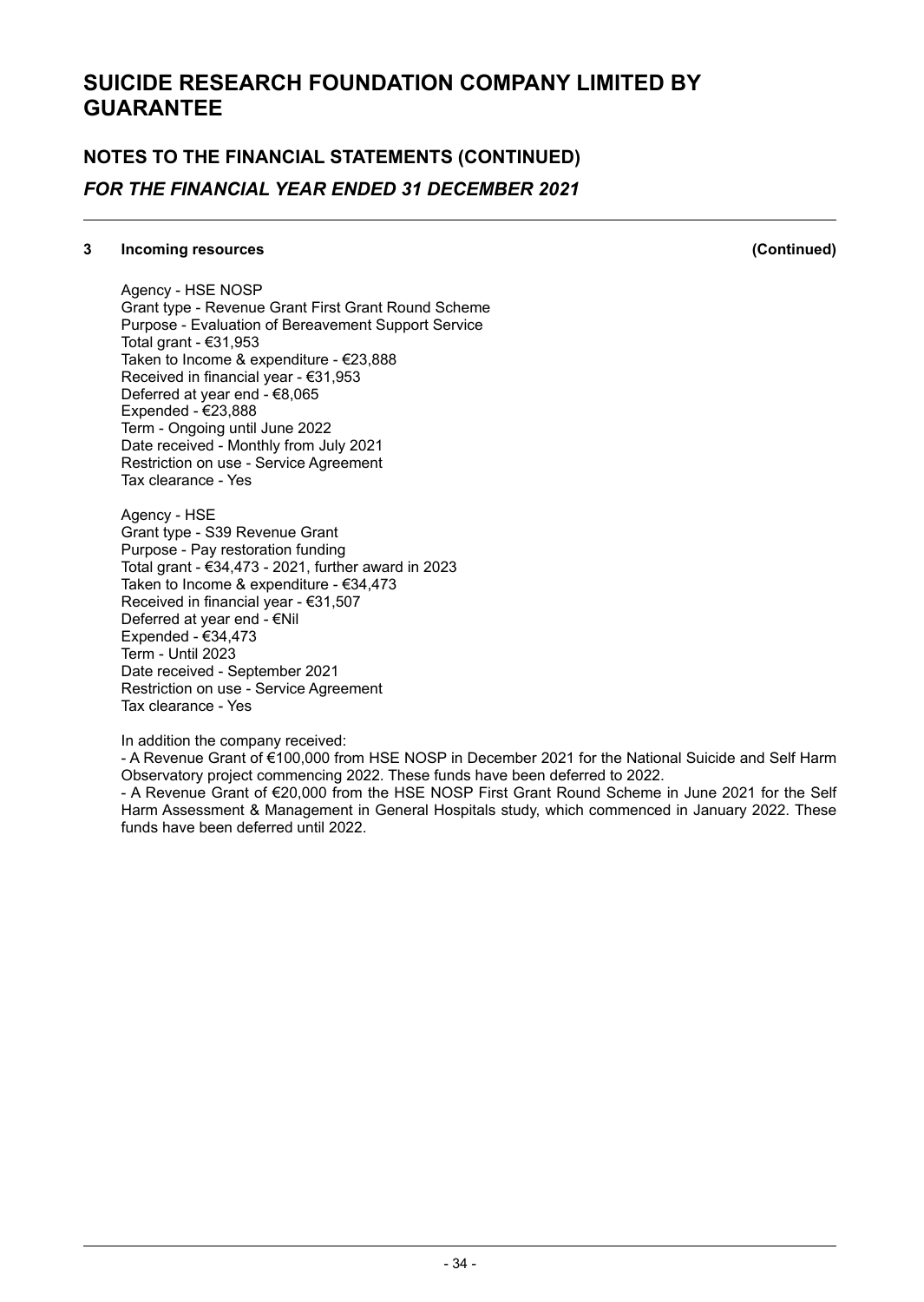# **NOTES TO THE FINANCIAL STATEMENTS (CONTINUED)** *FOR THE FINANCIAL YEAR ENDED 31 DECEMBER 2021*

## 4 **Incoming resources**

|                                                                     | 2021        | 2020      |
|---------------------------------------------------------------------|-------------|-----------|
|                                                                     | €           | €         |
| <b>Restricted Income</b>                                            |             |           |
| HSE NOSP - National Suicide Research Foundation 2021                | 300,000     | 325,000   |
| HSE NOSP - National Suicide Research Foundation brought forward     |             |           |
| from 2020                                                           | 16,695      |           |
| HSE NOSP - National Self-Harm Registry Ireland                      | 637,240     | 607,007   |
| Donegal Mental Health Service - Donegal Study                       |             | 75,113    |
| HSE CHO4 - National Dialectical Behaviour Therapy Training Teams    | 95,879      | 72,498    |
| International Association for Suicide Prevention Project            | 9,021       | 8,655     |
| World Health Organisation Collaborating Centre                      | 13,957      | 338       |
| World Health Organisation Commissioned Work                         |             | 4,535     |
| HSE NOSP - Coronial Data & Clinical Care Programme                  | 60,619      | 56,178    |
| Northern Ireland Public Health Agency - Statistical Analysis &      |             |           |
| Independent Verification of NI Self Harm Registry                   | 34,080      | 33,010    |
| European Commission Horizon 2020 Programme MENTUPP, Mental          |             |           |
| Health Promotion and Intervention in Occupational Settings          | 56,712      | 32,657    |
| HSE CHO4 - Open Dialogue Initiative                                 | 13,772      | 11,268    |
| HRB Emerging Investigators Award - Providing Improved Care For Self |             |           |
| Harm Study (PRISM)                                                  | 4,867       |           |
| HEA - C - SSHRI - Connecting Suicide & Self Harm Researchers in     | 19,963      |           |
| <b>Ireland Project</b>                                              |             |           |
| HSE NOSP Evaluation of Bereavement Support Service                  | 23,888      |           |
| <b>HSE S39 Pay Restoration Funding</b>                              | 34,473      |           |
| European Alliance Against Depression (EAAD) Best Project            | 20,654      |           |
|                                                                     | 1,341,820   | 1,226,259 |
|                                                                     |             |           |
| Unrestricted Income                                                 |             |           |
| Generated income - lectures, fees, etc.                             | 3,401       |           |
| Interest on bank deposits                                           | Note 9<br>2 | 66        |
| Private donations                                                   |             | 120       |
|                                                                     | 3,403       | 186       |
|                                                                     |             |           |
| <b>Total funding</b>                                                | 1,345,223   | 1,226,445 |
|                                                                     |             |           |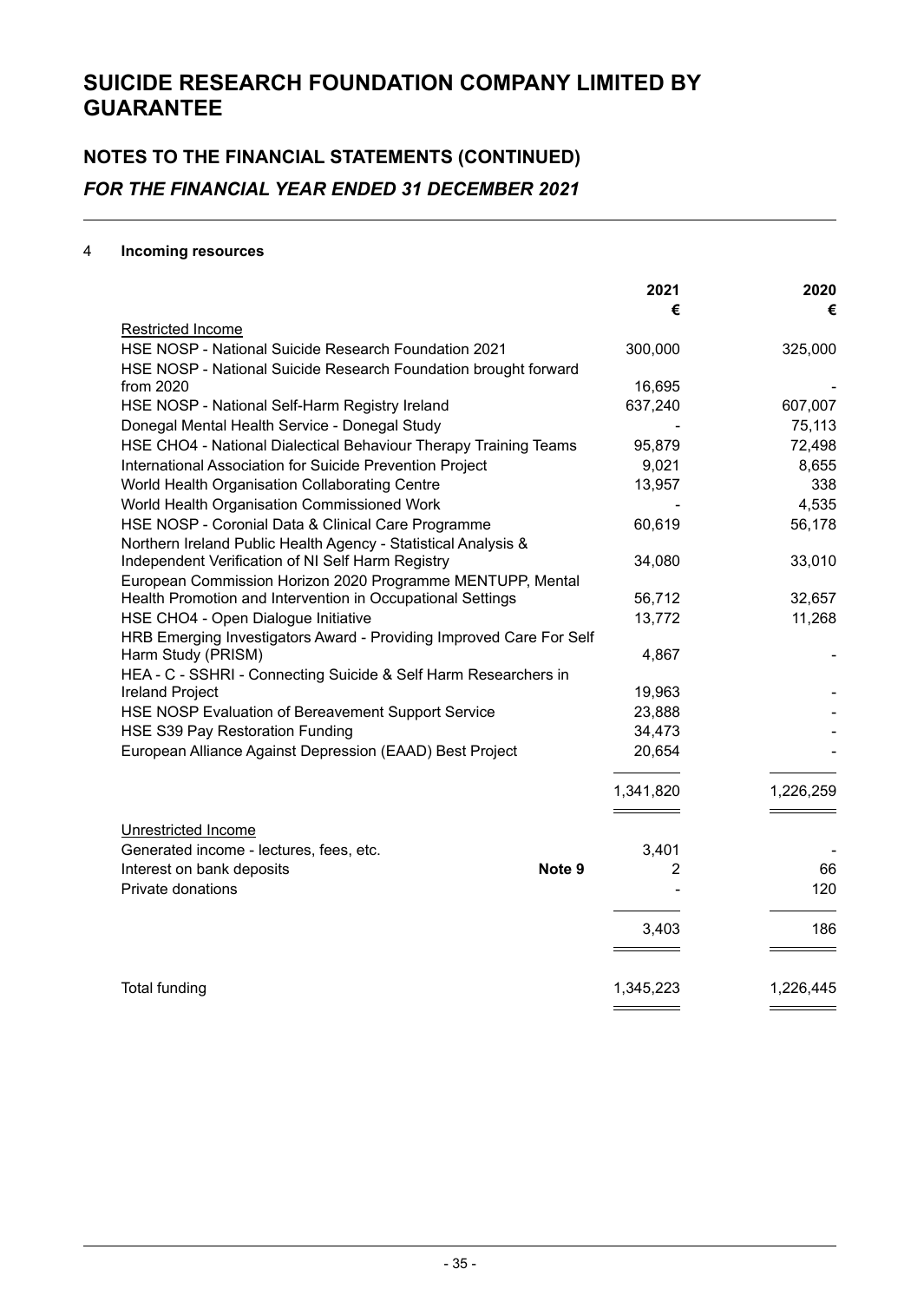# **NOTES TO THE FINANCIAL STATEMENTS (CONTINUED)** *FOR THE FINANCIAL YEAR ENDED 31 DECEMBER 2021*

## 5 **Analysis of resources expended**

|   | <b>Restricted</b>                                  | <b>Foundation</b><br>and Research | <b>Registry</b> | 2021<br>€ | 2020<br>€ |
|---|----------------------------------------------------|-----------------------------------|-----------------|-----------|-----------|
|   | Wages and salaries including social                |                                   |                 |           |           |
|   | insurance costs                                    | 550,535                           | 594,836         | 1,145,371 | 976,482   |
|   | Pension costs                                      | 26,997                            | 7,205           | 34,202    | 28,062    |
|   | Support costs                                      | $\qquad \qquad \blacksquare$      | 599             | 599       | 642       |
|   | Data collection costs                              | $\qquad \qquad \blacksquare$      | 17,890          | 17,890    | 21,086    |
|   | Data collection travel costs                       | ÷,                                | 27,865          | 27,865    | 26,450    |
|   | Travel, meetings and conferences                   | 2,370                             | 1,890           | 4,260     | 4,271     |
|   | Fees and subscriptions                             | 21,788                            | 3,905           | 25,693    | 26,310    |
|   | Stationery, printing and postage                   | 1,210                             | 3,799           | 5,009     | 4,025     |
|   | Telephones                                         | 427                               | 270             | 697       | 913       |
|   | Rent                                               | 10,520                            | 10,521          | 21,041    | 24,600    |
|   | Insurance                                          | 4,919                             | 4,999           | 9,918     | 6,688     |
|   | Bank charges                                       | 556                               | 333             | 889       | 664       |
|   | Accountancy fees                                   | 4,254                             | 4,254           | 8,508     | 7,912     |
|   | Audit fees                                         | 3,690                             | 3,690           | 7,380     | 7,380     |
|   | Computer running costs                             | 14,609                            | 10,414          | 25,023    | 20,864    |
|   | Depreciation                                       |                                   | 2,608           | 2,608     | 2,607     |
|   |                                                    | 641,875                           | 695,078         | 1,336,953 | 1,158,956 |
|   | <b>Unrestricted</b>                                |                                   |                 |           |           |
|   | Wages and salaries including social                |                                   |                 |           |           |
|   | insurance costs                                    | 3,401                             |                 | 3,401     |           |
|   |                                                    |                                   |                 |           |           |
|   | <b>Total resources expended</b>                    | 645,276                           | 695,078         | 1,340,354 | 1,158,956 |
|   |                                                    |                                   |                 |           |           |
| 6 | <b>Auditor's remuneration</b>                      |                                   |                 | 2021      | 2020      |
|   | Fees payable to the company's auditors:            |                                   |                 | €         | €         |
|   | For audit services                                 |                                   |                 |           |           |
|   | Audit of the financial statements of the company   |                                   |                 | 7,380     | 7,380     |
|   | For other services<br>All other non-audit services |                                   |                 |           |           |
|   |                                                    |                                   |                 | 8,508     | 7,912     |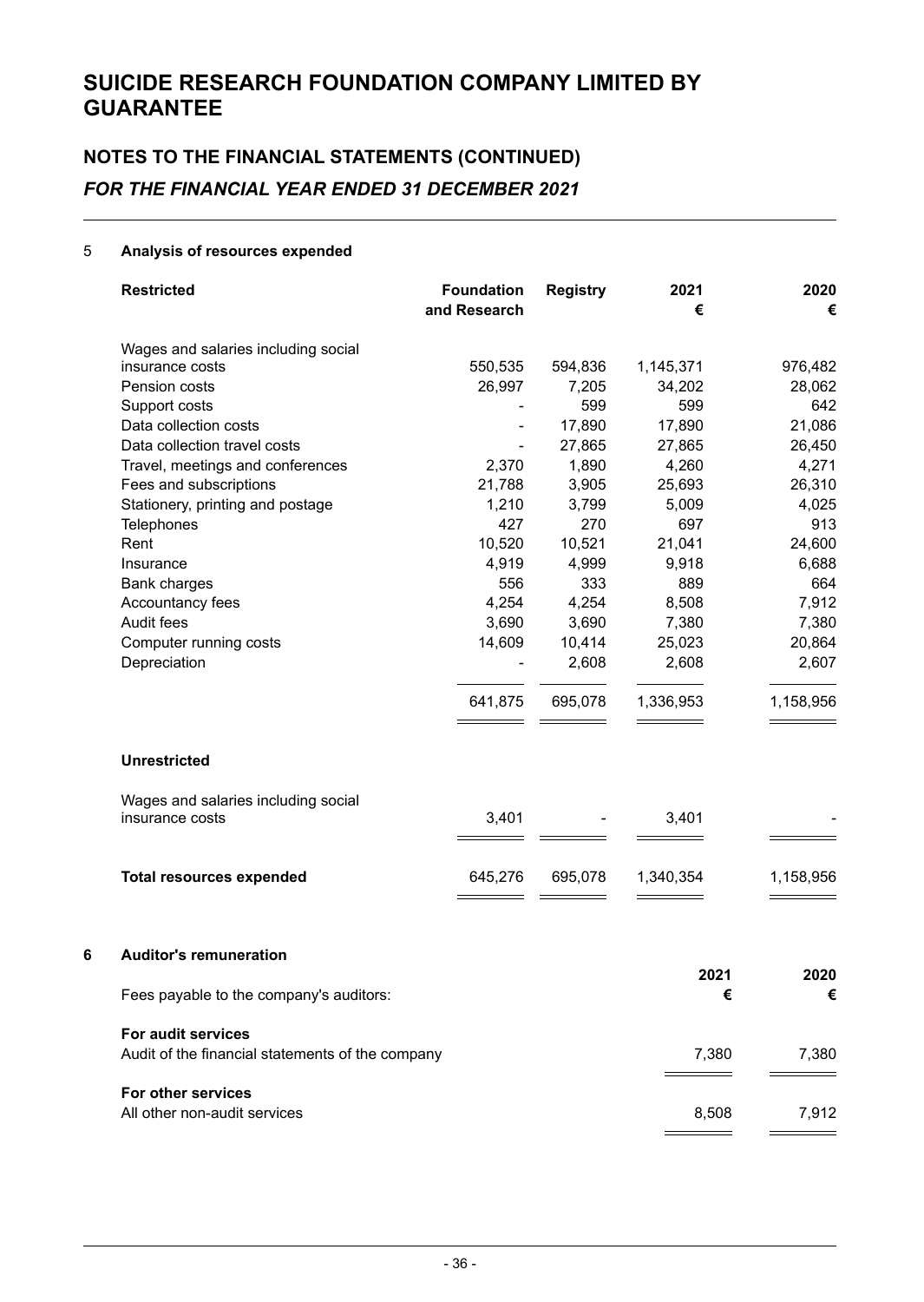# **NOTES TO THE FINANCIAL STATEMENTS (CONTINUED)** *FOR THE FINANCIAL YEAR ENDED 31 DECEMBER 2021*

### **7 Net Incoming Resources**

| Net Incoming resources are stated after charging: | 2021  | 2020<br>€ |
|---------------------------------------------------|-------|-----------|
| Depreciation of owned tangible fixed assets       | 2.608 | 2.607     |

### **8 Employees**

The average monthly number of persons (including directors) employed by the company during the financial year was:

|                                         | 2021<br><b>Number</b> | 2020<br><b>Number</b> |
|-----------------------------------------|-----------------------|-----------------------|
| Foundation                              | 14                    | 15                    |
| Registry                                | 17                    | 17                    |
|                                         | 31                    | 32                    |
| Their aggregate remuneration comprised: |                       |                       |
|                                         | 2021<br>€             | 2020<br>€             |
| Wages and salaries                      | 1,049,419             | 892,781               |
| Social security costs                   | 99,353                | 83,701                |
| Pension costs                           | 34,202                | 28,062                |
|                                         | 1,182,974             | 1,004,544             |

No remuneration was paid to any director during the financial year and the directors had no financial interests in the company at any time during the financial year. There was one employee (2020: One) who received employee benefits excluding employer pension costs of between €70,000 and €80,000 during the financial year. In addition there was one employee (2020: None) who received employee benefits excluding employer pension costs of between €60,000 and €70,000 during the financial year.

### **9 Interest receivable and similar income**

|                                           | 2021 | 2020 |
|-------------------------------------------|------|------|
|                                           | €    | €    |
| Interest income                           |      |      |
| Interest on bank deposits                 |      | 66   |
|                                           |      |      |
| Investment income includes the following: |      |      |
|                                           |      |      |

Interest on financial assets not measured at fair value through statement of financial activities 2 66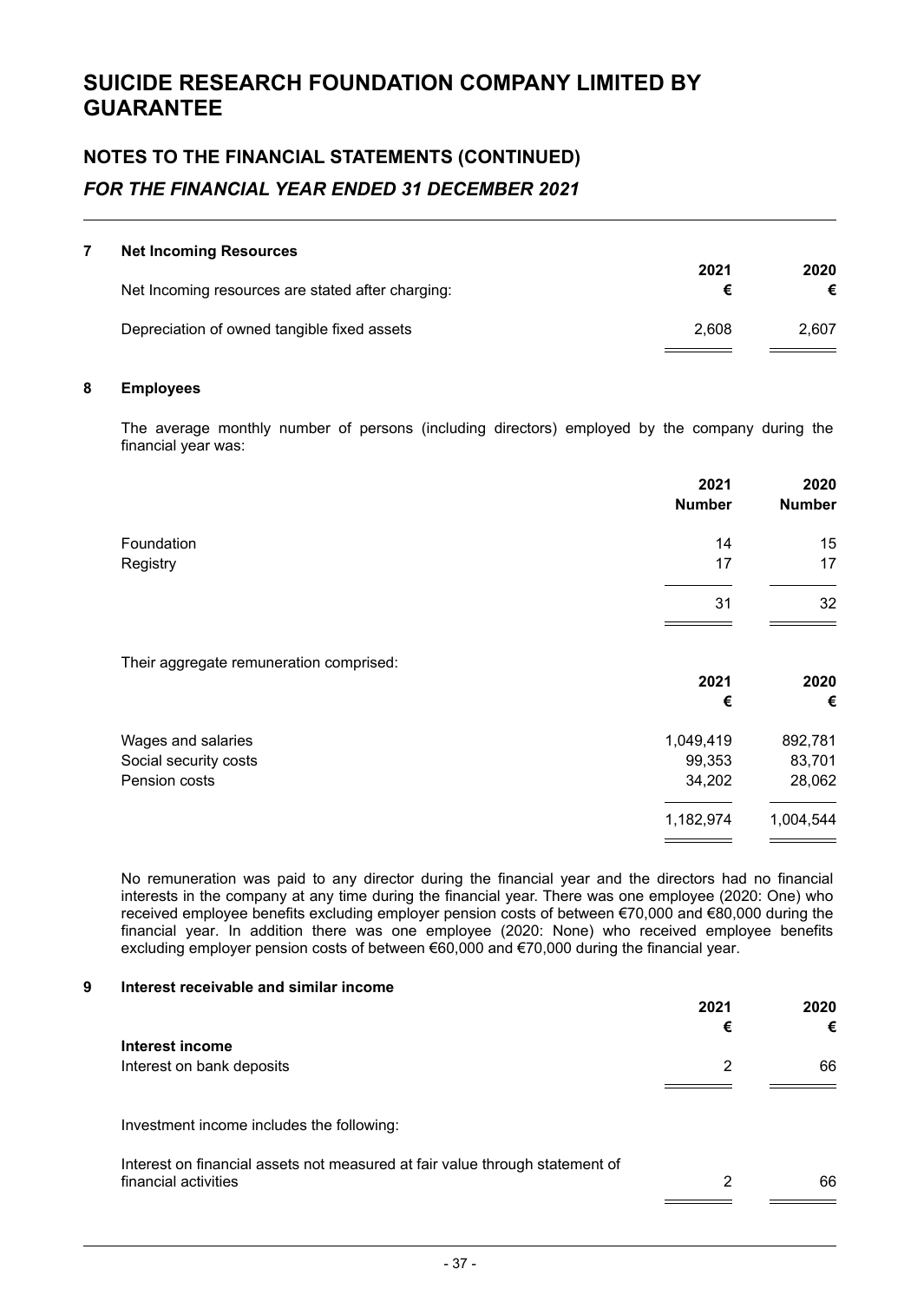# **NOTES TO THE FINANCIAL STATEMENTS (CONTINUED)** *FOR THE FINANCIAL YEAR ENDED 31 DECEMBER 2021*

## **10 Taxation**

The company has obtained exemption from the Revenue Commissioners in respect of corporation tax, it being a company not carrying on a business for the purpose of making a surplus. DIRT tax is payable on any interest income received in excess of €32. No provision has been made in these financial statements for corporation tax as the company is exempt from corporation tax.

No provision has been made in the financial statements for deferred tax as the company is exempt from corporation tax.

### **11 Tangible fixed assets**

|    |                                                               |         | <b>Computer equipment</b> |
|----|---------------------------------------------------------------|---------|---------------------------|
|    | Cost                                                          |         | €                         |
|    |                                                               |         |                           |
|    | At 1 January 2021 and 31 December 2021                        |         | 37,300                    |
|    | <b>Depreciation and impairment</b>                            |         |                           |
|    | At 1 January 2021                                             |         | 32,197                    |
|    | Depreciation charged in the financial year                    |         | 2,608                     |
|    |                                                               |         |                           |
|    | At 31 December 2021                                           |         | 34,805                    |
|    |                                                               |         |                           |
|    | <b>Carrying amount</b>                                        |         |                           |
|    | At 31 December 2021                                           |         | 2,495                     |
|    |                                                               |         |                           |
|    | At 31 December 2020                                           |         | 5,103                     |
| 12 | <b>Financial instruments</b>                                  |         |                           |
|    |                                                               | 2021    | 2020                      |
|    |                                                               | €       | €                         |
|    | <b>Carrying amount of financial assets</b>                    |         |                           |
|    | Debt & other financial instruments measured at amortised cost | 709,427 | 665,141                   |
|    |                                                               |         |                           |
|    | <b>Carrying amount of financial liabilities</b>               |         |                           |
|    | Measured at amortised cost                                    | 426,012 | 371,447                   |
|    |                                                               |         |                           |
| 13 | <b>Debtors</b>                                                |         |                           |
|    |                                                               | 2021    | 2020                      |
|    | Amounts falling due within one year:                          | €       | €                         |
|    |                                                               |         |                           |
|    | Accrued income                                                | 49,128  | 1,021                     |
|    |                                                               | 49,128  | 1,021                     |
|    |                                                               |         |                           |

Accrued income relates to grants received under contracts where the performance conditions have been completed by the financial year end and the funding is owing to the company at the financial year end.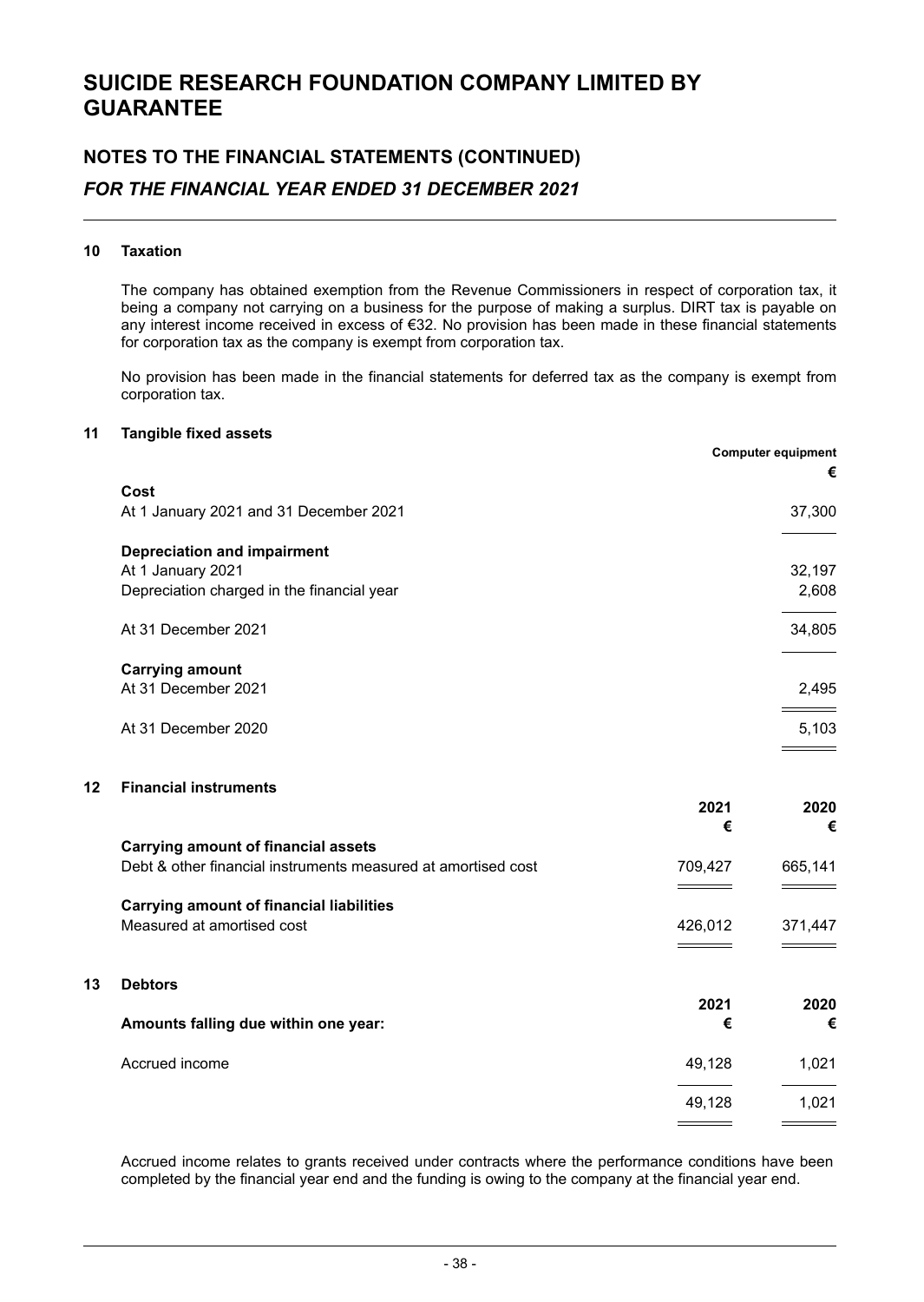# **NOTES TO THE FINANCIAL STATEMENTS (CONTINUED)** *FOR THE FINANCIAL YEAR ENDED 31 DECEMBER 2021*

### **14 Creditors: amounts falling due within one year**

|                          | 2021    | 2020    |
|--------------------------|---------|---------|
|                          | €       | €       |
| PAYE and social security | 30,514  | 21,201  |
| Accruals                 | 42,296  | 145,867 |
| Deferred income          | 383,716 | 225,580 |
|                          | 456,526 | 392,648 |
|                          |         |         |

Deferred income relates to grants received under contracts where the performance conditions have not been completed by the financial year end as the periods of these contracts extend over more than one financial year. All such funding received is deferred annually until the performance conditions have been met in accordance with the contracts for each year.

### **15 Deferred grants**

|    |                                                                                           | 2021<br>€ | 2020<br>€ |
|----|-------------------------------------------------------------------------------------------|-----------|-----------|
|    | Arising from government and other agency grants                                           | 383,716   | 225,580   |
|    | Deferred income is included in the financial statements as follows:                       | 2021<br>€ | 2020<br>€ |
|    | <b>Current liabilities</b>                                                                | 383,716   | 225,580   |
| 16 | <b>Retirement benefit schemes</b>                                                         |           |           |
|    | <b>Defined contribution schemes</b>                                                       | 2021<br>€ | 2020<br>€ |
|    | Charge to statement of financial activities in respect of defined contribution<br>schemes | 34,202    | 28,062    |

The company operates a defined contribution pension scheme for all qualifying employees. The assets of the scheme are held separately from those of the company in independently administered funds.

### **17 Members' liability**

The company is limited by guarantee, not having a share capital and consequently the liability of members is limited, subject to an undertaking by each member to contribute to the net assets or liabilities of the company on winding up such amounts as may be required not exceeding €1 per member.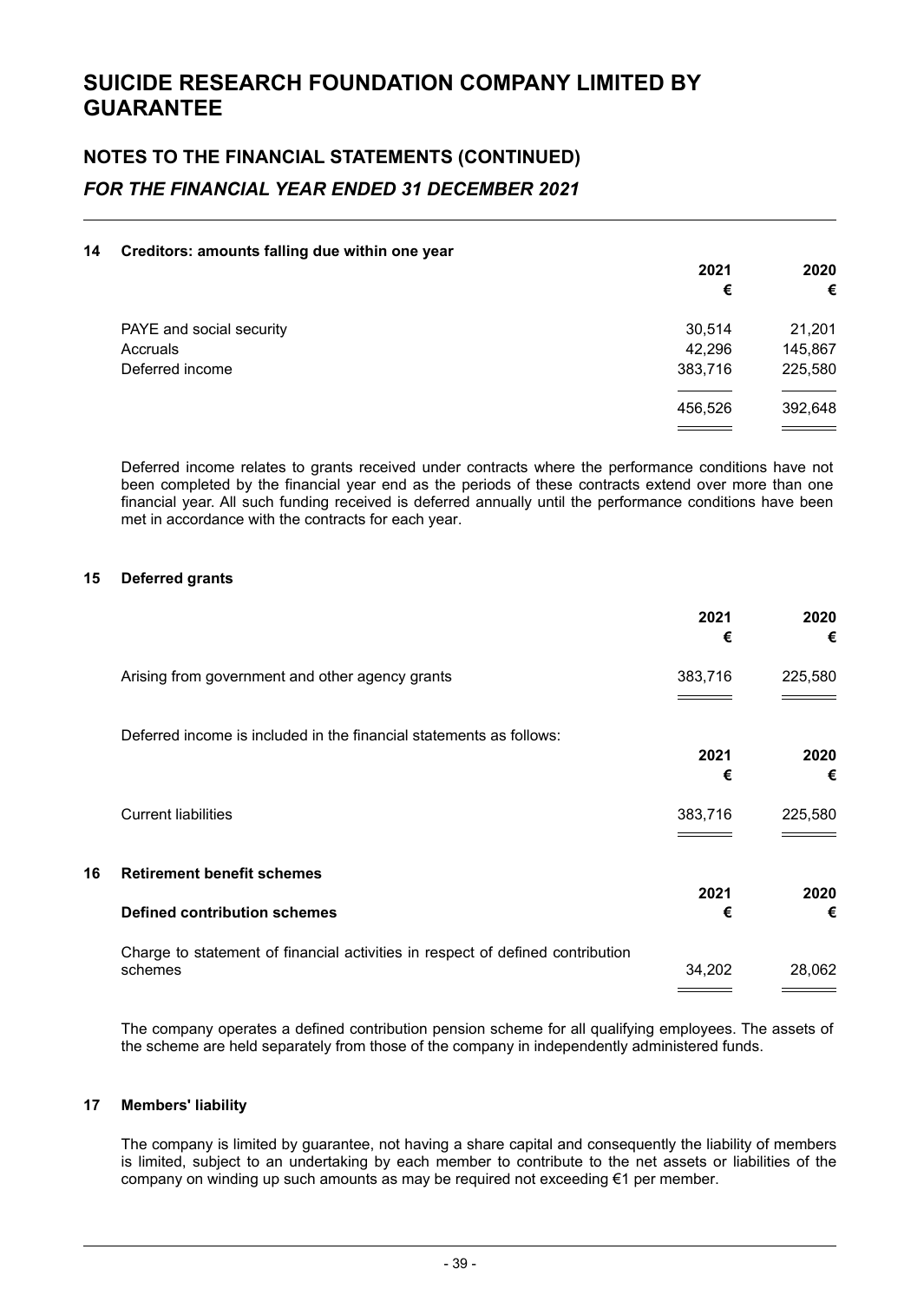# **NOTES TO THE FINANCIAL STATEMENTS (CONTINUED)** *FOR THE FINANCIAL YEAR ENDED 31 DECEMBER 2021*

### **18 Analysis of Net Assets by Fund**

|                           | <b>Fixed</b><br><b>Assets</b> | <b>Current</b><br>assets | <b>Current</b><br><b>liabilities</b> | <b>Closing</b><br><b>Balance</b> |
|---------------------------|-------------------------------|--------------------------|--------------------------------------|----------------------------------|
|                           | €                             | €                        | €                                    | €                                |
| Unrestricted income       |                               |                          |                                      |                                  |
| <b>Unrestricted Funds</b> | $\blacksquare$                | 677,414                  | (456, 526)                           | 220,888                          |
|                           |                               |                          |                                      |                                  |
| <b>Restricted income</b>  |                               |                          |                                      |                                  |
| <b>Restricted Funds</b>   | 2,495                         | 42,387                   | ۰                                    | 44,882                           |
|                           |                               |                          |                                      |                                  |
|                           | 2,495                         | 719,801                  | (456, 526)                           | 265,770                          |
|                           |                               |                          |                                      |                                  |

### **19 Events after the reporting date**

There has been no financial or operational impact on the company as a result of COVID-19 other than staff continuing to work from home. From a financial perspective, there has been no decrease in the annual funding provided by the NOSP and, because of the increased awareness nationally and internationally of the need to safeguard the mental health of the population, funding bodies are making additional funding available for research.

Otherwise, no matters or circumstances have arisen since the end of the financial year which significantly affected or may significantly affect the operations of the company, the results of those operations or the state of the affairs of the company in the financial period subsequent to the financial year ended 31 December 2021.

### **20 Related party transactions**

During the financial year no remuneration or reimbursement of expenses was made to directors in connection with their duties as directors.

### **21 Analysis of changes in net funds**

|                          | 2021    | 1 January Cash flows 31 December | 2021    |  |
|--------------------------|---------|----------------------------------|---------|--|
|                          |         | €                                | €       |  |
| Cash at bank and in hand | 664.120 | 6.553                            | 670.673 |  |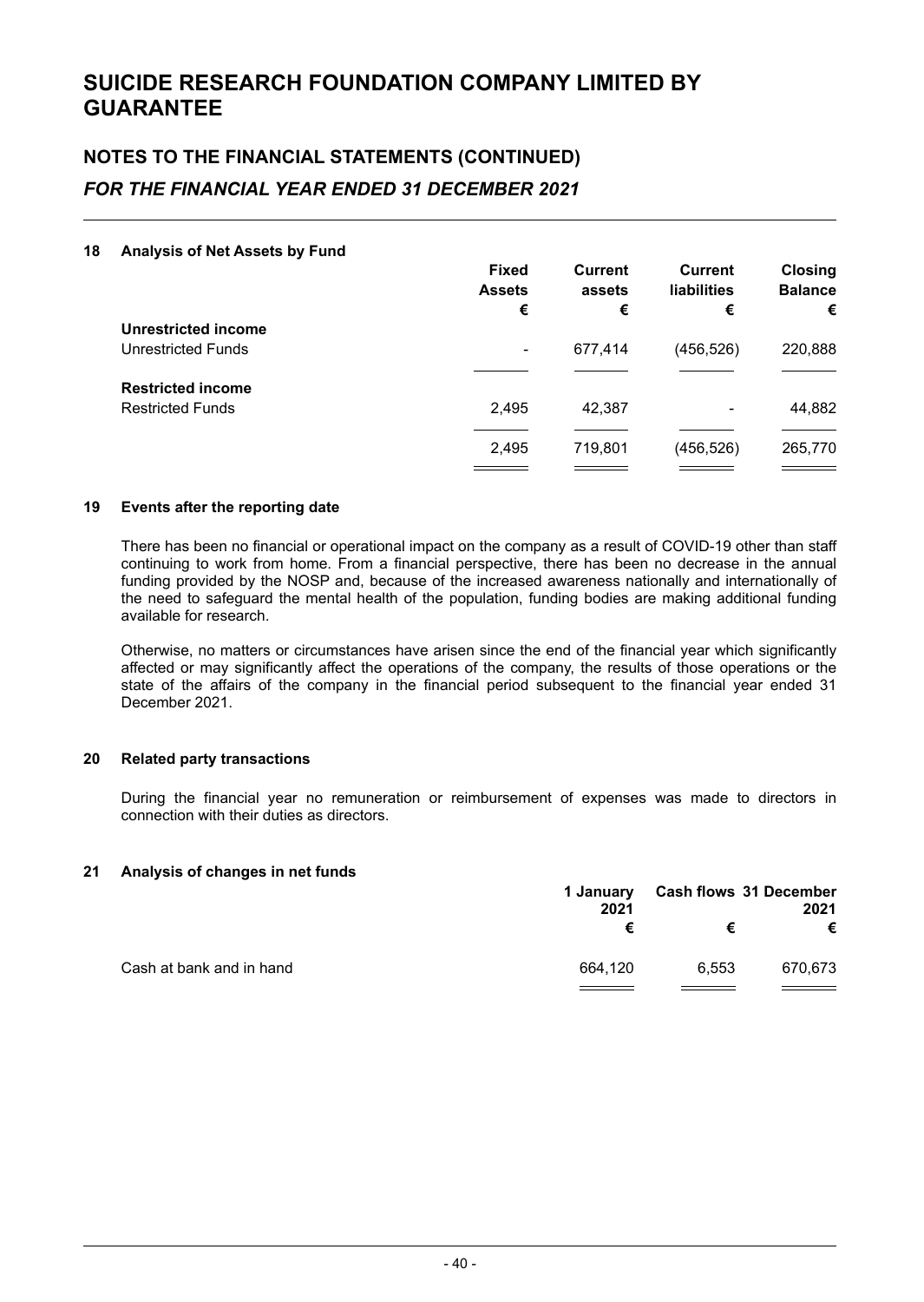# **NOTES TO THE FINANCIAL STATEMENTS (CONTINUED)** *FOR THE FINANCIAL YEAR ENDED 31 DECEMBER 2021*

## **22 Cash generated from operations**

|                                                          | 2021<br>€ | 2020<br>€ |
|----------------------------------------------------------|-----------|-----------|
| Net incoming resources for the financial year after tax  | 4,869     | 67,489    |
| <b>Adjustments for:</b>                                  |           |           |
| Investment income                                        | (2)       | (66)      |
| Depreciation and impairment of tangible fixed assets     | 2,608     | 2,607     |
| Transfer from restricted reserves to current year income | (16, 695) |           |
| Movements in working capital:                            |           |           |
| (Increase)/decrease in debtors                           | (48,107)  | 1,682     |
| Increase in creditors                                    | 63,878    | 161,753   |
| Cash generated from operations                           | 6,551     | 233,465   |
|                                                          |           |           |

### **23 Approval of financial statements**

The directors approved the financial statements on 23 May 2022.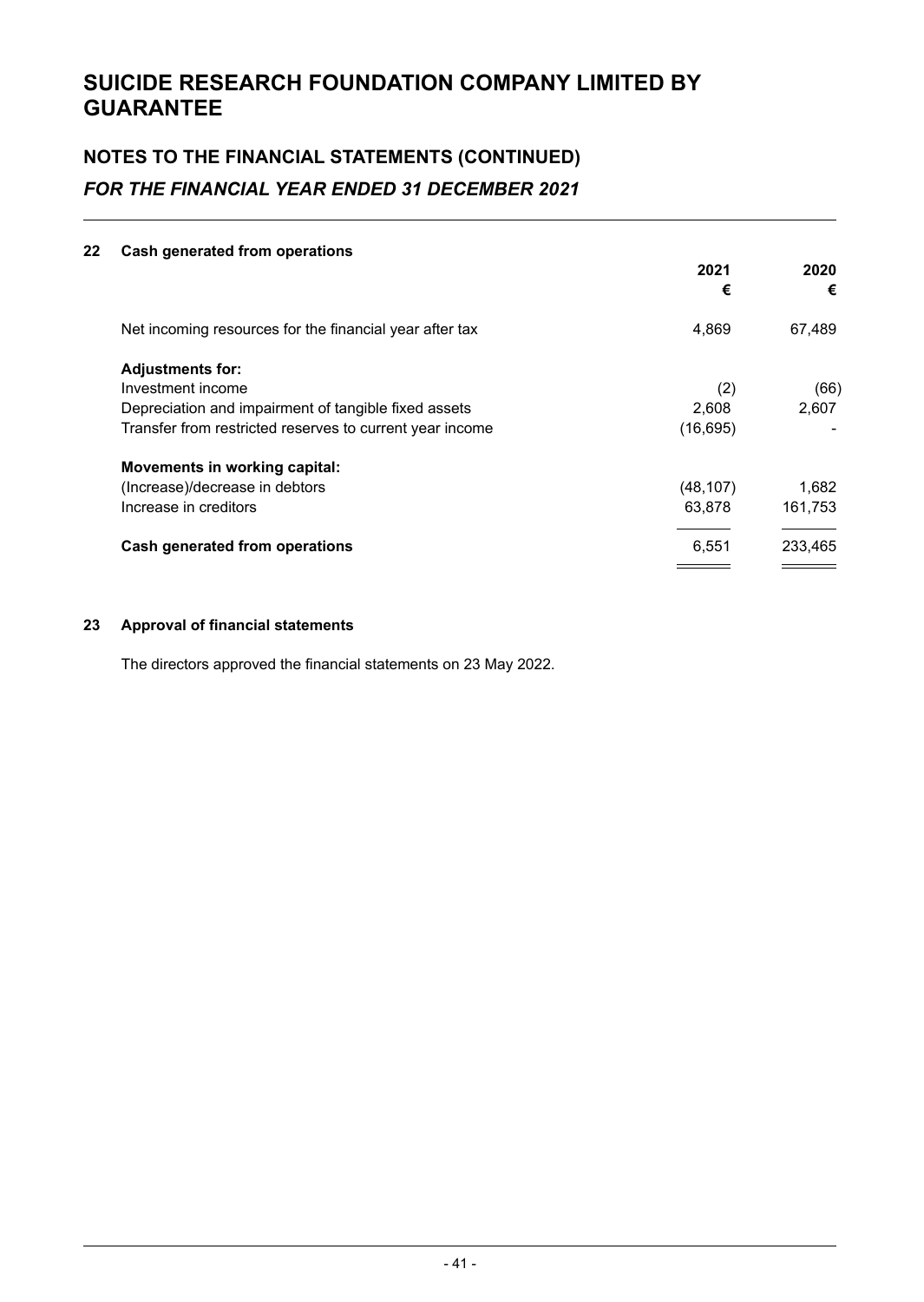# **UNAUDITED MANAGEMENT INFORMATION**

**FOR THE FINANCIAL YEAR ENDED 31 DECEMBER 2021**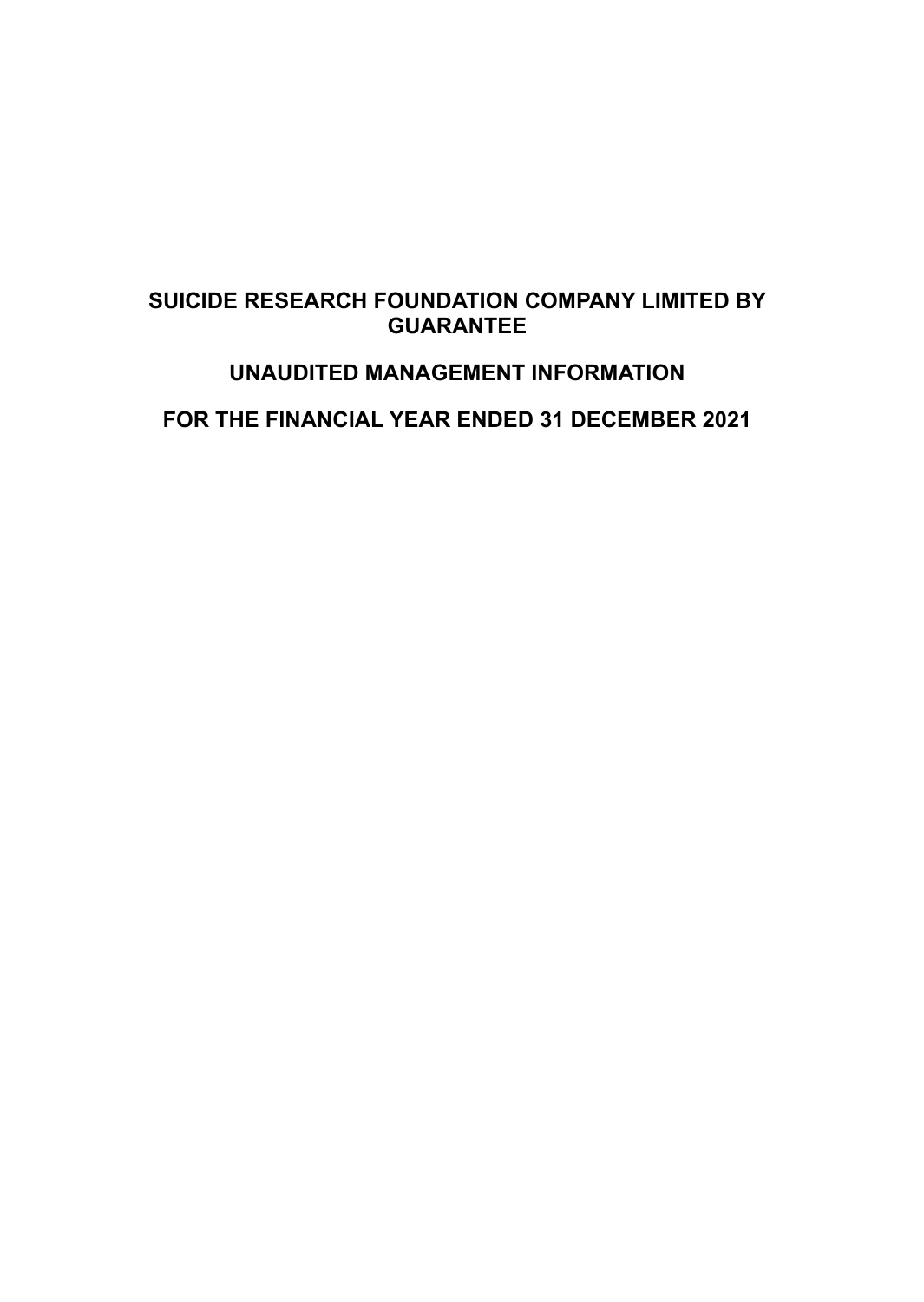# **DETAILED STATEMENT OF FINANCIAL ACTIVITIES** *FOR THE FINANCIAL YEAR ENDED 31 DECEMBER 2021*

|                                                                    | €          | 2021<br>€  | €         | 2020<br>€  |
|--------------------------------------------------------------------|------------|------------|-----------|------------|
| <b>Foundation income</b>                                           |            | 316,695    |           | 325,000    |
| HSE NOSP - National Suicide Research                               |            |            |           |            |
| Foundation - 2021                                                  | 300,000    |            | 325,000   |            |
| <b>HSE NOSP - National Suicide Research</b>                        |            |            |           |            |
| Foundation - brought forward from 2020                             | 16,695     |            |           |            |
| <b>Foundation costs</b>                                            |            |            |           |            |
| Salaries & wages                                                   | (225, 539) |            | (193,088) |            |
| Social welfare costs                                               | (20, 185)  |            | (16, 844) |            |
| Staff pension costs defined contribution                           | (10, 387)  |            | (9,498)   |            |
| Rent                                                               | (10, 520)  |            | (12,300)  |            |
| Insurance                                                          | (4, 919)   |            | (3, 344)  |            |
| <b>Travelling expenses</b>                                         |            |            | (76)      |            |
| Meeting & conference costs                                         | (1, 127)   |            | (1,861)   |            |
| Postage, printing & stationery                                     | (788)      |            | (1,771)   |            |
| Bank charges                                                       | (358)      |            | (332)     |            |
| Fees, training & subscriptions                                     | (4, 181)   |            | (7,632)   |            |
| Accountancy fees                                                   | (4,254)    |            | (3,956)   |            |
| Audit fees                                                         | (3,690)    |            | (3,690)   |            |
| Computer running costs                                             | (6,652)    |            | (8, 210)  |            |
| Telecommunications                                                 | (337)      |            | (500)     |            |
| Support costs                                                      |            |            | (321)     |            |
|                                                                    |            | (292, 937) |           | (263, 423) |
|                                                                    |            | 23,758     |           | 61,577     |
| Generated income - fees, lectures etc.                             |            |            |           |            |
| Funding receivable                                                 | 3,401      |            |           |            |
| Salaries & wages                                                   | (3, 126)   |            |           |            |
| Social welfare costs                                               | (275)      |            |           |            |
|                                                                    |            |            |           |            |
| <b>International Association for Suicide Prevention</b><br>Project |            |            |           |            |
| Funding receivable                                                 | 9,021      |            | 8,655     |            |
| Salaries & wages                                                   | (7,946)    |            | (7, 910)  |            |
| Social welfare costs                                               | (892)      |            | (745)     |            |
| Bank charges                                                       | (183)      |            |           |            |
| Donegal Mental Health Service - Donegal Study                      |            |            |           | 8,250      |
| Funding receivable                                                 |            |            | 75,113    |            |
| Salaries & wages                                                   |            |            | (55,990)  |            |
| Social welfare costs                                               |            |            | (6, 186)  |            |
| Pension costs                                                      |            |            | (4,587)   |            |
| Computer running costs                                             |            |            | (100)     |            |
|                                                                    |            |            |           |            |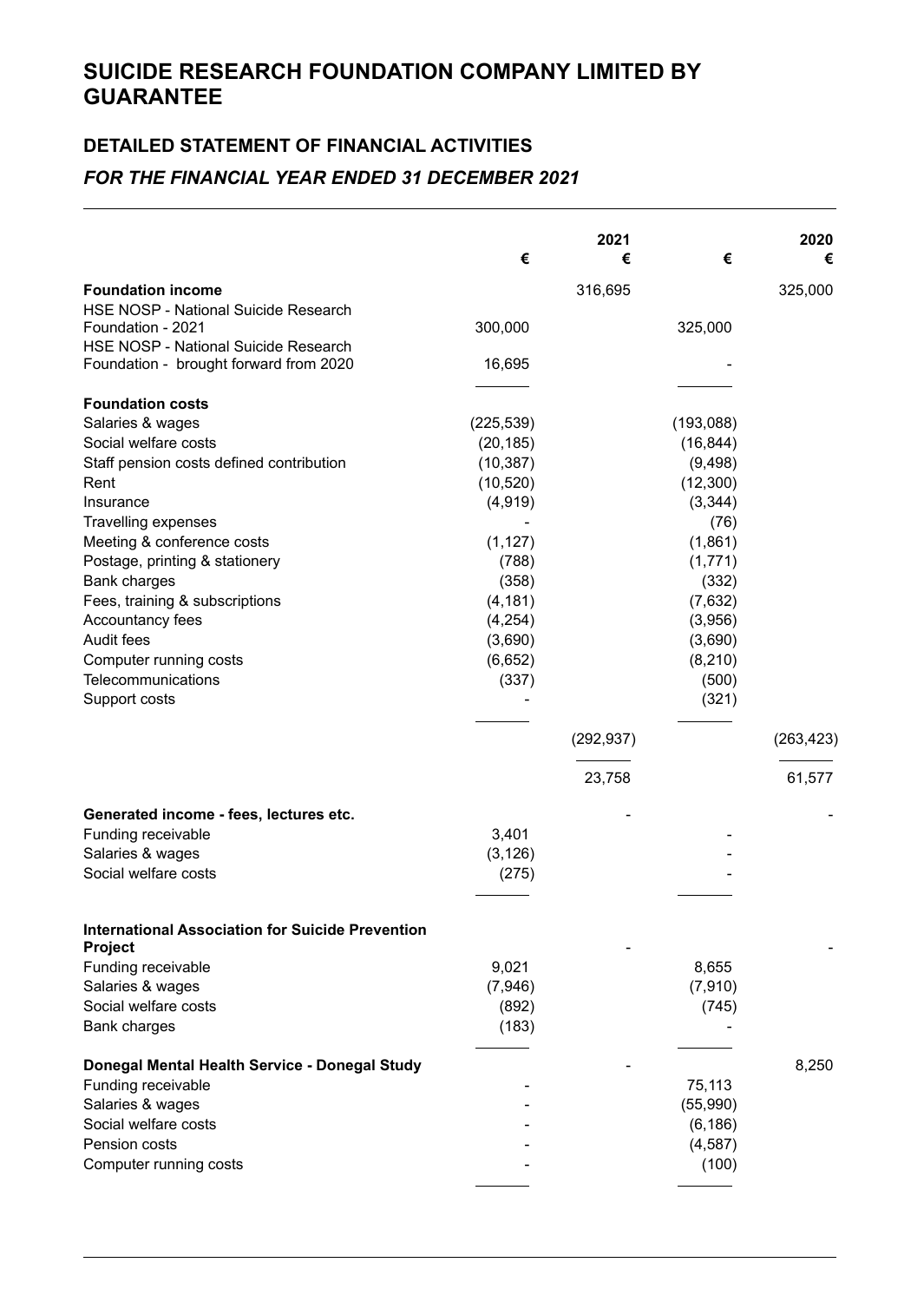# **DETAILED STATEMENT OF FINANCIAL ACTIVITIES (CONTINUED)** *FOR THE FINANCIAL YEAR ENDED 31 DECEMBER 2021*

|                                                       | 2021      |   |           | 2020 |
|-------------------------------------------------------|-----------|---|-----------|------|
|                                                       | €         | € | €         | €    |
| <b>HSE NOSP - National Dialectical Behaviour</b>      |           |   |           |      |
| <b>Therapy Project</b>                                |           |   |           |      |
| Funding receivable                                    | 95,879    |   | 72,498    |      |
| Salaries & wages                                      | (76, 633) |   | (56, 189) |      |
| Social welfare costs                                  | (8,539)   |   | (6, 209)  |      |
| Fees & subscriptions                                  | (10,000)  |   | (10,000)  |      |
| Meetings & conferences                                | (70)      |   |           |      |
| Pension costs                                         | (408)     |   |           |      |
| Computer running costs                                | (229)     |   | (100)     |      |
| <b>HEA - C - SSHRI</b>                                |           |   |           |      |
| Funding receivable                                    | 19,963    |   |           |      |
| Salaries & wages                                      | (18, 111) |   |           |      |
| Social welfare costs                                  | (1,596)   |   |           |      |
| Computer running costs                                | (256)     |   |           |      |
|                                                       |           |   |           |      |
| <b>HSE NOSP Bereavement Support</b>                   |           |   |           |      |
| Funding receivable                                    | 23,888    |   |           |      |
| Salaries & wages                                      | (16, 641) |   |           |      |
| Social welfare costs                                  | (1, 812)  |   |           |      |
| <b>Travel costs</b>                                   | (272)     |   |           |      |
| Telephones                                            | (30)      |   |           |      |
| Computer running expenses                             | (1,504)   |   |           |      |
| Fees and subscriptions                                | (2, 425)  |   |           |      |
| Meetings & conferences                                | (137)     |   |           |      |
| Pension costs                                         | (1,067)   |   |           |      |
| <b>World Health Organisation Collaborating Centre</b> |           |   |           |      |
| Funding receivable                                    | 13,957    |   | 338       |      |
| Salaries & wages                                      | (7, 945)  |   |           |      |
| Social welfare costs                                  | (823)     |   |           |      |
| Computer running expenses                             | (1,522)   |   | (338)     |      |
| Fees and subscriptions                                | (3,652)   |   |           |      |
| <b>Bank charges</b>                                   | (15)      |   |           |      |
| <b>EAAD - BEST</b>                                    |           |   |           |      |
| Funding receivable                                    | 20,654    |   |           |      |
| Salaries & wages                                      | (13, 520) |   |           |      |
| Social welfare costs                                  | (1, 282)  |   |           |      |
| Computer running expenses                             | (1, 353)  |   |           |      |
| Stationery, printing & postage                        | (1)       |   |           |      |
| Fees & subscriptions                                  | (1,530)   |   |           |      |
| Meetings & conferences                                | (363)     |   |           |      |
| Pension costs                                         | (2,605)   |   |           |      |
|                                                       |           |   |           |      |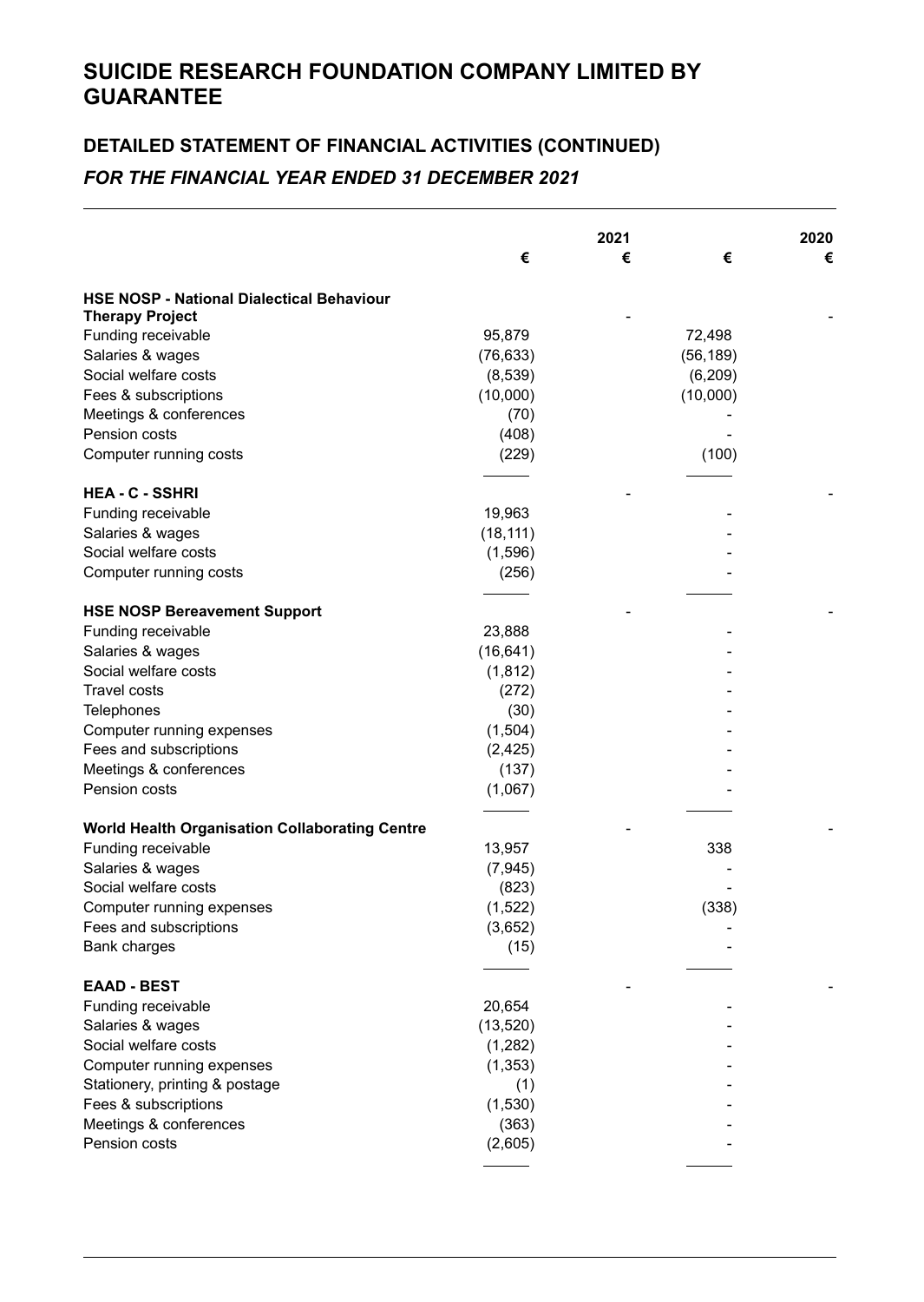# **DETAILED STATEMENT OF FINANCIAL ACTIVITIES (CONTINUED)** *FOR THE FINANCIAL YEAR ENDED 31 DECEMBER 2021*

|                                                                       | 2021      |        |           | 2020     |
|-----------------------------------------------------------------------|-----------|--------|-----------|----------|
|                                                                       | €         | €      | €         | €        |
| <b>HSE NOSP Pay Restoration</b>                                       |           |        |           |          |
| Funding receivable                                                    | 34,473    |        |           |          |
| Salaries & wages                                                      | (31, 724) |        |           |          |
| Social welfare costs                                                  | (2,749)   |        |           |          |
| <b>World Health Organisation Commissioned Work</b>                    |           |        |           |          |
| Funding receivable                                                    |           |        | 4,535     |          |
| Salaries & wages                                                      |           |        | (4,046)   |          |
| Social welfare costs                                                  |           |        | (489)     |          |
| HSE NOSP - Coronial Data & Clinical Care<br><b>Project</b>            |           |        |           |          |
| Funding receivable                                                    | 60,619    |        | 56,178    |          |
| Salaries & wages                                                      | (50, 307) |        | (46, 607) |          |
| Social welfare costs                                                  | (5, 559)  |        | (5, 150)  |          |
| <b>Travel costs</b>                                                   |           |        | (192)     |          |
| Computer running expenses                                             | (477)     |        | (200)     |          |
| Meetings & conferences                                                |           |        | (405)     |          |
| Pension costs                                                         | (4,276)   |        | (3,624)   |          |
| <b>Emerging Investigators Award</b>                                   |           | 4,867  |           | (4, 867) |
| Funding receivable                                                    | 4,867     |        |           |          |
| Salaries & wages                                                      |           |        | (4, 473)  |          |
| Social welfare costs                                                  |           |        | (394)     |          |
| <b>Open Dialogue Initiative</b>                                       |           |        |           |          |
| Funding receivable                                                    | 13,772    |        | 11,268    |          |
| Salaries & wages                                                      | (11, 757) |        | (9, 126)  |          |
| Social welfare costs                                                  | (1,035)   |        | (988)     |          |
| <b>Travel costs</b>                                                   | (401)     |        |           |          |
| Stationery & supplies                                                 | (419)     |        |           |          |
| Telephones                                                            | (60)      |        |           |          |
| Computer running expenses                                             | (100)     |        |           |          |
| Pension costs                                                         |           |        | (1, 154)  |          |
| <b>European Commission Horizon 2020</b><br><b>Programme - MENTUPP</b> |           |        |           |          |
| Funding receivable                                                    | 56,712    |        | 32,657    |          |
| Salaries & wages                                                      | (41, 395) |        | (25, 542) |          |
| Social welfare costs                                                  | (4, 545)  |        | (2,772)   |          |
| Stationery, printing & postage                                        | (2)       |        | (223)     |          |
| Computer running expenses                                             | (2, 516)  |        | (140)     |          |
| Pension costs                                                         | (8, 254)  |        | (3,980)   |          |
|                                                                       |           |        |           |          |
| Private donations                                                     |           |        |           | 120      |
| Foundation net movement in funds                                      |           | 28,625 |           | 65,080   |